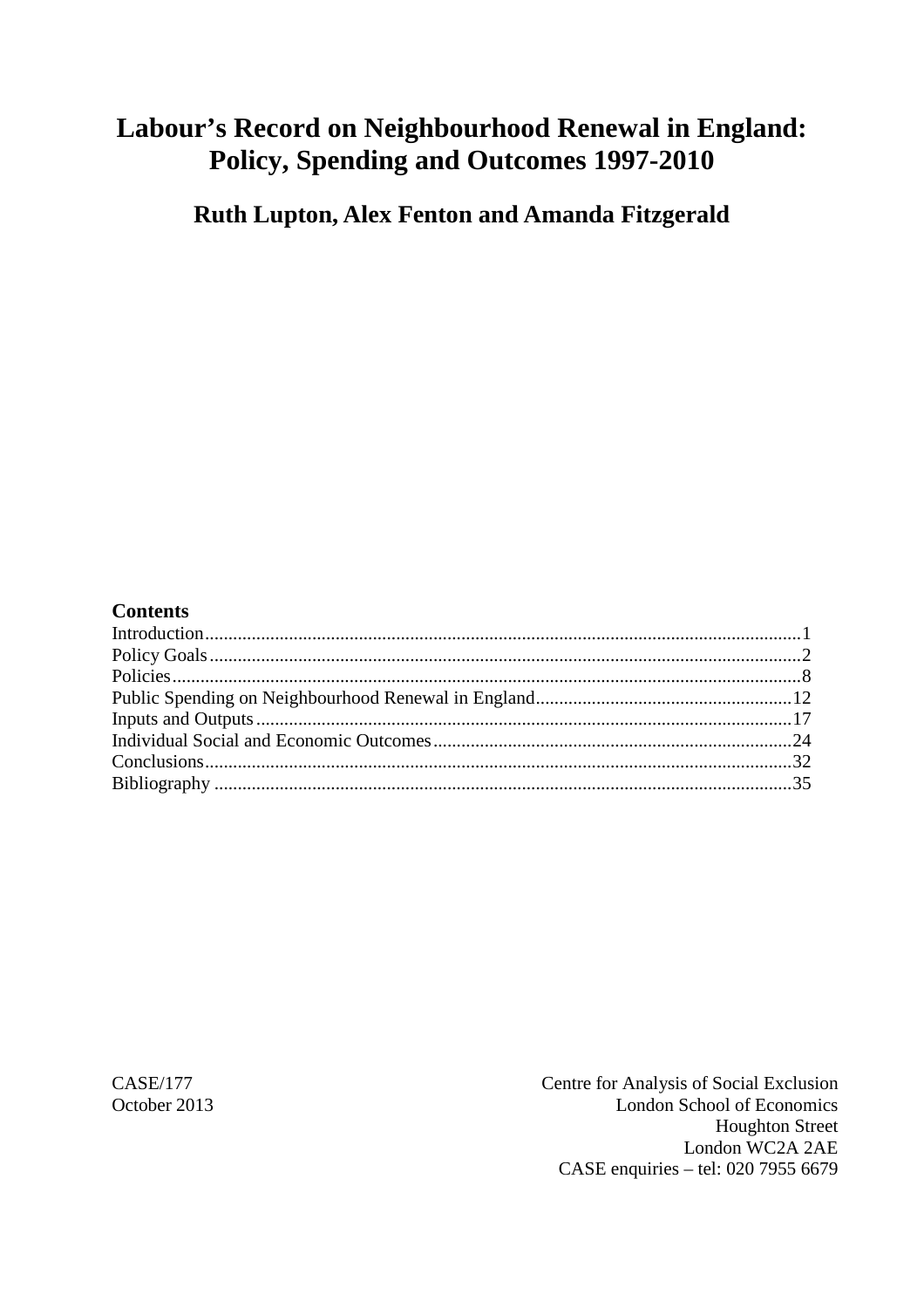## **Centre for Analysis of Social Exclusion**

The Centre for the Analysis of Social Exclusion (CASE) is a multi*-*disciplinary research centre based at the London School of Economics and Political Science (LSE), within the Suntory and Toyota International Centres for Economics and Related Disciplines (STICERD). Our focus is on exploration of different dimensions of social disadvantage, particularly from longitudinal and neighbourhood perspectives, and examination of the impact of public policy.

In addition to our discussion paper series (CASEpapers), we produce occasional summaries of our research in CASEbriefs, and reports from various conferences and activities in CASEreports. All these publications are available to download free from our website. Limited printed copies are available on request.

For further information on the work of the Centre, please contact the Centre Manager, Jane Dickson, on:

|           | Telephone: UK+20 7955 6679    |
|-----------|-------------------------------|
| Fax:      | UK+20 7955 6951               |
| Email:    | j.dickson@lse.ac.uk           |
| Web site: | http://sticerd.lse.ac.uk/case |

© Ruth Lupton Alex Fenton Amanda Fitzgerald

All rights reserved. Short sections of text, not to exceed two paragraphs, may be quoted without explicit permission provided that full credit, including  $\odot$  notice, is given to the source.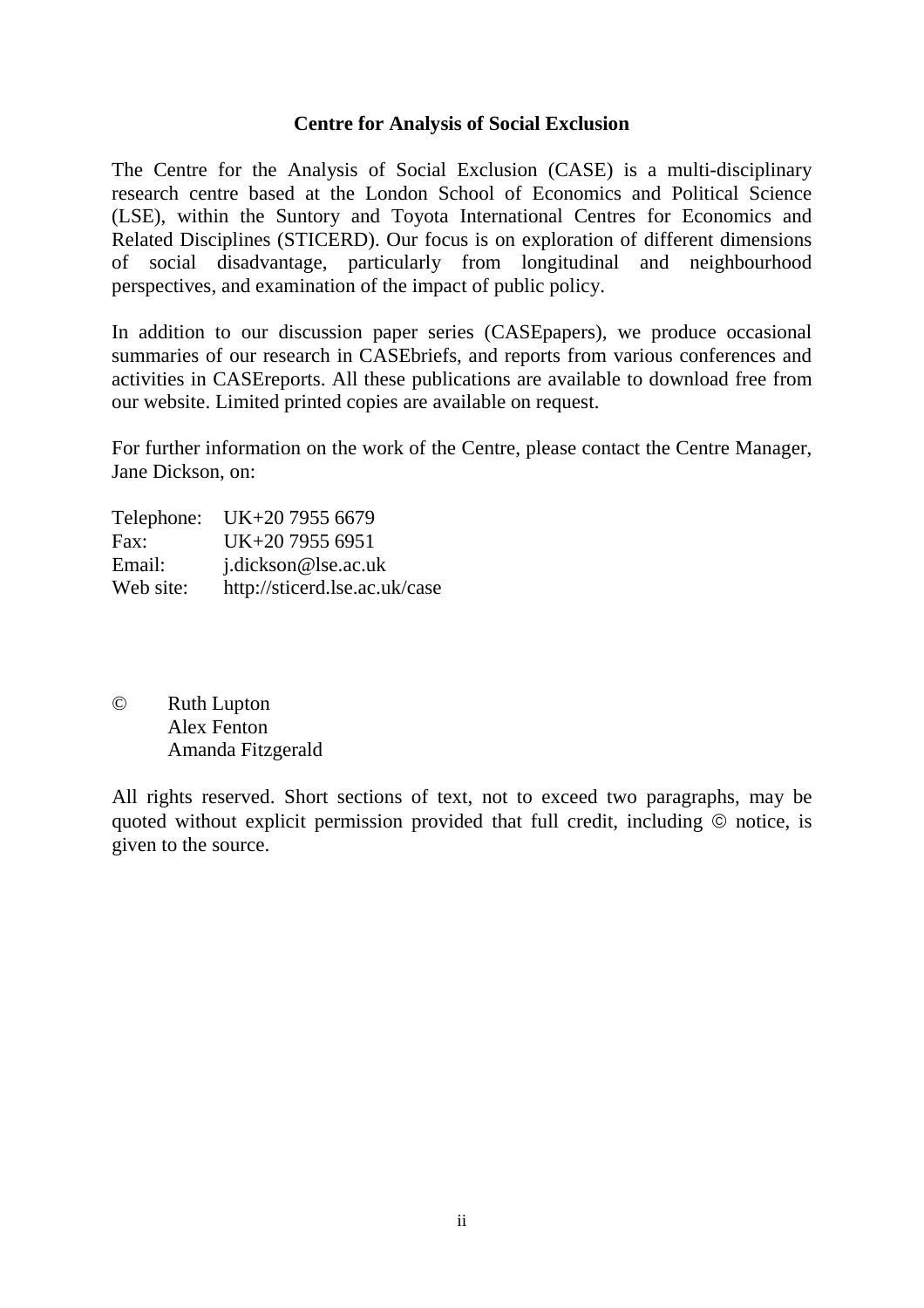# **Editorial note**

This is one of a series of working papers which form the first stage of a programme of research, Social Policy in a Cold Climate, designed to examine the effects of the major economic and political changes in the UK since 2007, particularly their impact on the distribution of wealth, poverty, income inequality and spatial difference. The full programme of analysis will include policies and spending decisions from the last period of the Labour government (2007-2010), including the beginning of the financial crisis, as well as those made by the Coalition government since May 2010. The programme is funded by the Joseph Rowntree Foundation and the Nuffield Foundation, with London-specific analysis funded by the Trust for London. The views expressed are those of the authors and not necessarily those of the funders.

The research is taking place from October 2011 to May 2015. More detail and other papers in the series will be found at:

[http://sticerd.lse.ac.uk/case/\\_new/research/Social\\_Policy\\_in\\_a\\_Cold\\_Climate.asp](http://sticerd.lse.ac.uk/case/_new/research/Social_Policy_in_a_Cold_Climate.asp)

In our first set of papers, including this, we look back at the policies of the Labour government from 1997 to 2010, charting their approach and assessing their impact on the distribution of outcomes and on poverty and inequality particularly. This provides a baseline for analysing and understanding the changes that are now taking place under the Coalition government. All these papers approach this by following a chain from ultimate policy aims, through specific policy objectives, to public spending and other policies, to outcomes. This provides a device for the systematic analysis and comparison of activity and impact in different social policy areas. A short supplementary paper defining the terms used in the framework and exploring its uses and limitations is available at<http://sticerd.lse.ac.uk/dps/case/spcc/RN001.pdf>

# **Acknowledgements**

We gratefully acknowledge the support of our colleagues on the SPCC research team and members of our advisory group in helping us to shape this paper by commenting on earlier drafts. Beyond SPCC, Bert Provan, Carol Hayden, John Houghton and various colleagues within the Department of Communities and Local Government helped us to find data and reports, and advised on matters of fact and interpretation. Abigail McKnight provided editorial guidance. Cheryl Conner helped with the preparation and presentation of the paper. We appreciate all their help.

The research uses data from the Census, major government surveys and other sources of administrative data, such as welfare benefit claims. Data have been provided by the UK Data Archive, NOMIS, the Census Distribution Unit, the Office of National Statistics, and by individual government departments, in particular CLG. We acknowledge the funders, creators, depositors and distributors, who bear no responsibility for the analysis and interpretation of these sources contained in this study. Crown copyright material is reproduced with the permission of the Controller of HMSO and the Queen's Printer for Scotland.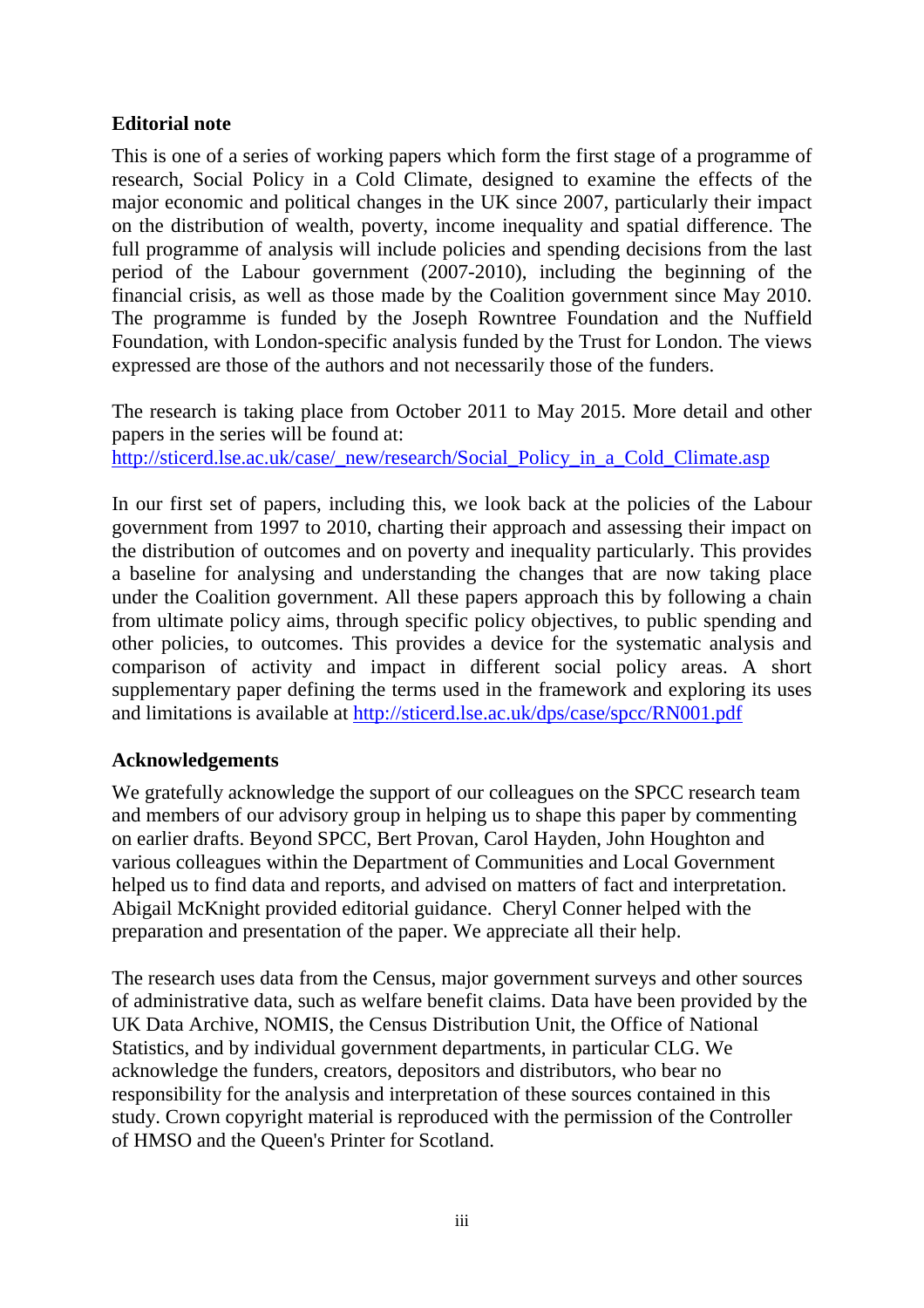Ruth Lupton is Professor of Education at the University of Manchester, and was previously Principal Research Fellow and Deputy Director at the Centre for Analysis of Social Exclusion (CASE), London School of Economics and Political Science. Alex Fenton is formerly a Research Fellow at CASE. Amanda Fitzgerald is a Research Officer at CASE.

# **Abstract**

When he came to power in 1997, Tony Blair reacted to widening disparities between poorer and richer neighbourhoods by declaring that no one in future decades should be seriously disadvantaged by where they lived. This paper reviews the policies that Labour pursued and assesses how close it came to realising Blair's vision. It draws on speeches, policy documents, government website and evaluation reports, and on new analysis of administrative and survey data. We find that Labour's neighbourhood initial policy approach - the cross departmental National Strategy for Neighbourhood Renewal, with its 'floor targets' below which no neighbourhood should fall – was distinctive, although after 2007 there was a move away from this approach towards a narrower focus on economic regeneration, at large spatial scales, and on the reduction of worklessness. Evaluations report that the policies pursued represented value for money and there were trends towards positive outcomes. Physical environments and services got better during Labour's term in office – a direct result of the policies enacted. Gaps between poorer and richer areas also improved in many individual outcomes, although these cannot be so readily attributed to neighbourhood policy per se. All gaps remained large in 2010, suggesting that Blair's vision was not fully realised: which is, perhaps, not surprising in the context of sustained income inequalities.

Key words: neighbourhood, regeneration, renewal, spatial, New Labour

JEL number: I38, H76

Corresponding author: Ruth Lupton ruth.lupton@manchester.ac.uk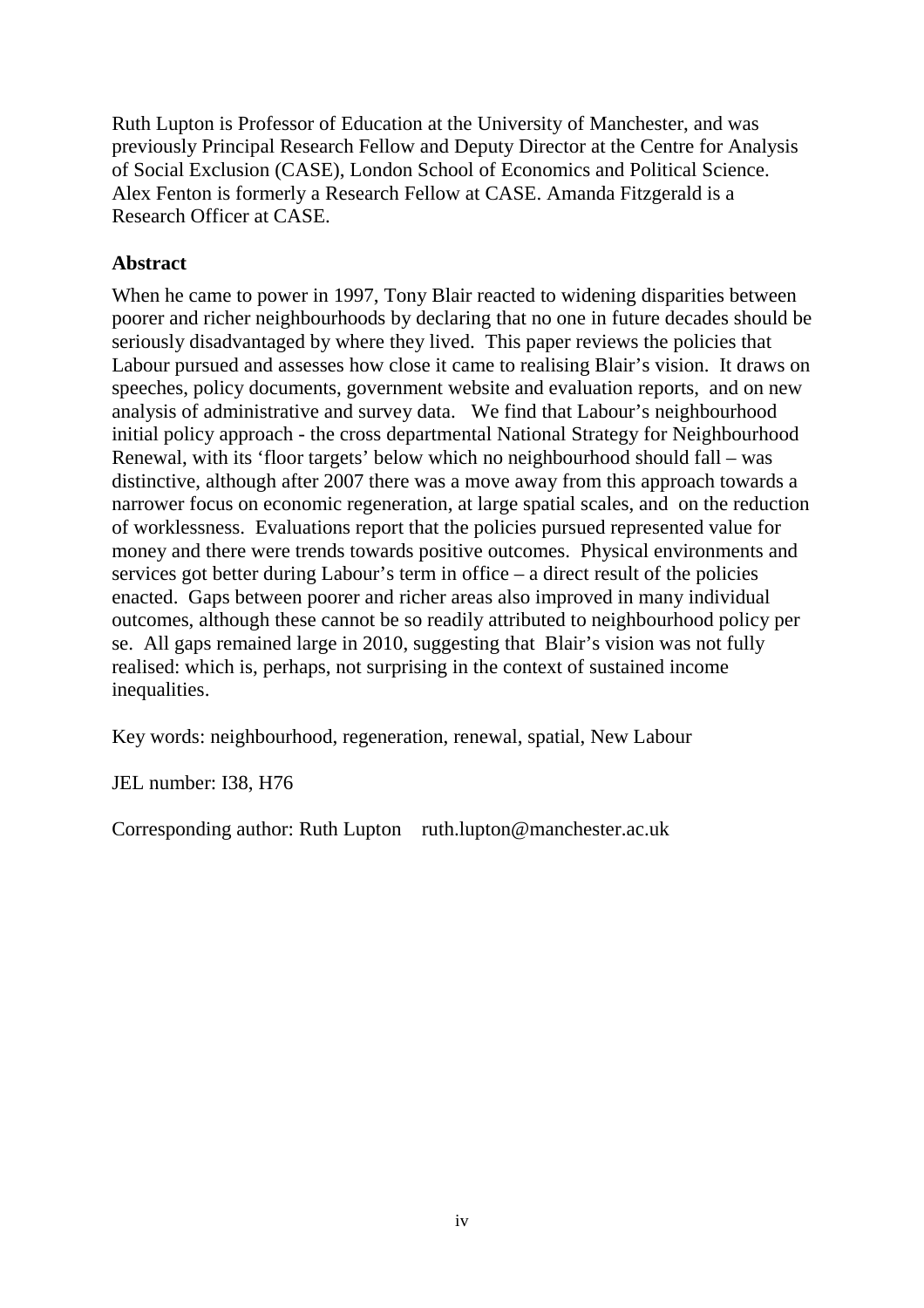# <span id="page-4-0"></span>**Introduction**

Since 2010 there have been dramatic changes to the approach of central government in England to the 'regeneration' or 'renewal' of deprived neighbourhoods. In moves that reflect not only deficit reduction policies, but the government's desire to reduce the size of the central state and give greater power and responsibility to local communities, all of the major funding streams supporting regeneration in 2010 have since been discontinued, along with many of the institutions and mechanisms established by Labour: area agreements between central and local government, regional spatial strategies, Government Offices for the regions and Regional Development Agencies. Instead, the new government has focused much more on stimulating growth to enable regeneration, with central government in a "strategic and supportive role" (Department for Communities and Local Government 2011, no page number). Mechanisms include the Regional Growth Fund, New Homes Bonus, reforms of the planning system and investments in infrastructure projects such as the high speed rail network, Crossrail and the Olympic legacy. The goal is that "local economies prosper, parts of the country previously over-reliant on public funding see a resurgence in private sector enterprise and employment, and that everyone gets to share in the resulting growth" (ibid, no page number). At the same time, local regeneration activity is seen as "driving economic growth and helping local leaders to strengthen their communities and support people back into work" (ibid, no page number). To enable this, the government is removing ringfencing of local government budgets, enabling local pooling of budgets, and encouraging the co-production of services by community and voluntary organisations as part of the 'Big Society'. The approach of the English government contrasts with the situation in Scotland, Wales and Northern Ireland, where central government commitments to neighbourhood renewal programmes have been reaffirmed.

The impact of these policy changes, in combination with the effects of recession and muted recovery, is one of the key topics investigated by the Social Policy in a Cold Climate research programme. In addition to tracking policy and spending changes, we are analysing neighbourhood-level changes in poverty and deprivation before and after the Coalition took office, using a variety of area typologies and metrics. In this paper we put this in context by looking back at the period 1997-2010. To enable a detailed comparison with what is happening now, we set out the previous government's policy approach, and assess its results. How did Labour approach deprived neighbourhoods, and what did it achieve? What legacy did it leave for the Coalition to inherit? A full comparison of all four constituent countries of the UK is beyond the scope of a single paper. This paper therefore focuses on England, which has experienced the most substantial policy shifts over the period in question as well as being the UK's largest country. A companion paper (Lupton, forthcoming) provides a full comparative analysis of policy developments in England, Scotland, Northern Ireland and Wales.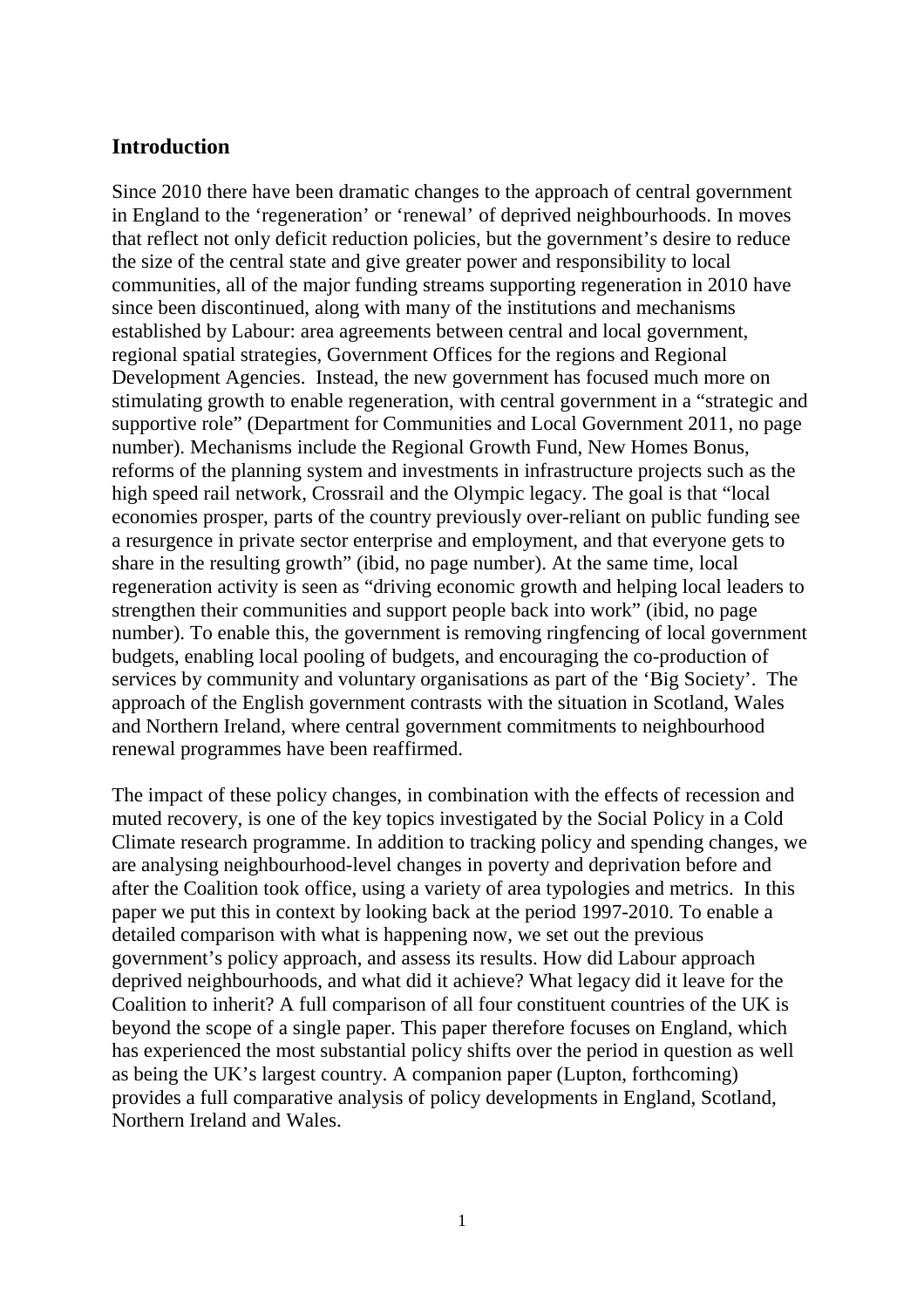# <span id="page-5-0"></span>**Policy Goals**

As Glennerster and Hills (1998) note, some areas of social policy, such as health, are characterised by long-term consistency in their overall goals while in others, such as education, the fundamental purposes of policy intervention, not just the content of the policies themselves, are often politically contested at any one time and also seem to undergo periodic shifts of political consensus. Neighbourhood renewal certainly comes into the latter category. Labour's election in 1997 brought about a steep-change in policy from that of the previous Conservative administration, and substantial changes were also evident over the Labour period. We suggest that three distinct periods can be identified: the 'neighbourhood renewal years' (1997-2003/4), the 'transition years' (2004/5 to 2007) and the 'transformation years' (from 2007/8 onwards).

The early years of the Blair government saw neighbourhood renewal given high political priority, backed by extensive new activity and funding. The impact of deindustrialisation, suburbanisation, social and technological change and the shrinking value (relative to wages) of welfare benefits on the poorest communities had become increasingly evident during the late 1980s and 1990s (Davies 1998; A. Power & Mumford 1999; Lupton 2003). This resulted, under the Conservatives, in the initiation first of City Challenge (in 1991/2) and then of the larger Single Regeneration Budget Challenge Fund (SRB) in 1994, both programmes run by the then Department of the Environment. SRB was in itself a more comprehensive approach than previously adopted. It rolled up a number of other grants and programmes such as the remnants of the Urban Programme and Estate Action into a single fund allocated to local partnerships by competitive bidding, either for themed or holistic area regeneration. It was a relatively large programme, with over 1000 schemes funded in six annual rounds starting in 1995/6, but it was flexible and local. Because of the competitive nature of the fund, the distribution of funding depended on capacity for project design and bidding as well as deprivation. The scale, duration and content of schemes were determined by the local partnerships and government took a hands-off approach to management (Rhodes et al. 2007).

Shaw & Robinson (2009) argue that City Challenge and SRB marked a significant shift away from the property-led regeneration of the late 1980s to community-centred and partnership-based approaches and in this sense 'provided the foundations' (p125) for Labour's approach. However, with Labour's election in 1997, the problems of deprived areas were positioned as a matter of much higher political priority, with responsibility moved to the centre of government, and with a much more wideranging approach. Memorably, Blair highlighted the issue in his very first speech as Prime Minister at the troubled Aylesbury Estate in Southwark. Disparities between neighbourhoods were placed at the centre of the new social exclusion agenda, so much so that the first task of the new Social Exclusion Unit (SEU) that Blair launched at the Aylesbury Estate was to report on the problems of deprived neighbourhoods. From this followed the establishment of eighteen Policy Action Teams (PATS)– energetic collaborations between civil servants, academics, community leaders and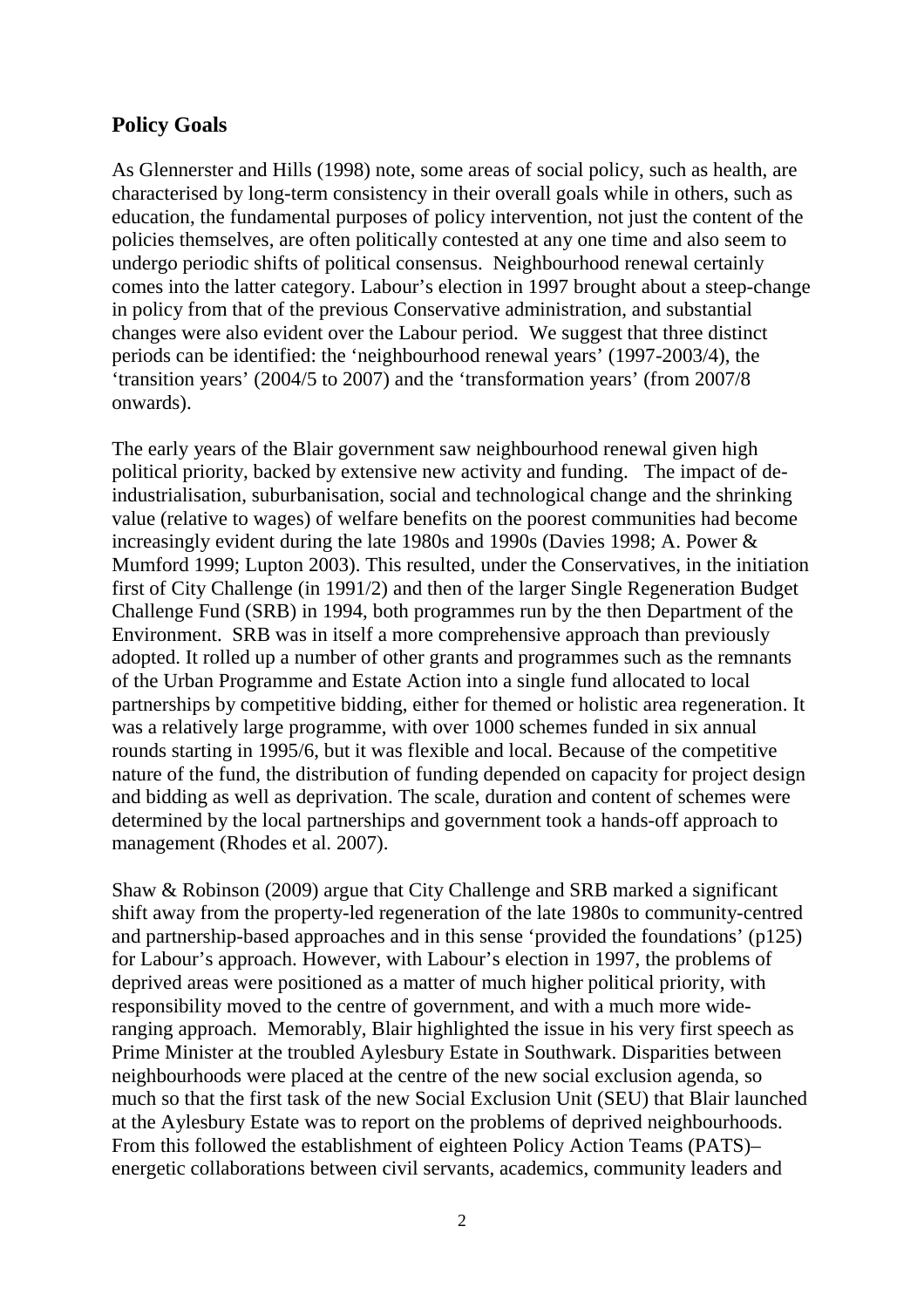local professionals to identify the problems and work out how they could be solved. The involvement of Whitehall outsiders was a feature of Labour's early policy making (Eisenstadt 2011), bringing a greater connection to problems on the ground and an energy and commitment for change. The SEU and the PATS were seemingly able to craft a new consensus around what needed to be done, and persuade government to back it with increased spending and new ways of working. Their work led to a National Strategy for Neighbourhood Renewal (NSNR), launched with the aim that within 10 to 20 years no-one should be seriously disadvantaged by where they live (SEU 2001). Houghton (2010) has observed that this was one of the few explicit pledges made by the New Labour government in relation to inequality.

Whether this goal – that neighbourhood disparities should be reduced so much as to eliminate any significant problems (for individuals) arising from them – was ever intended to be narrowly interpreted and enacted is debatable. As the NSNR Action Plan (SEU 2001) acknowledged, some places will always be poorer than others (p24) and could therefore be expected to confer more disadvantages. The actual impact of these neighbourhood differentials on individual outcomes (i.e. the existence of 'neighbourhood effects' that can make individual disadvantages worse), is disputed. Certainly no target could be set in relation to reducing 'neighbourhood effects', given the patchy nature of the research evidence on neighbourhood effects (van Ham et al. 2012). Arguably then, the statement that "no-one should be seriously disadvantaged by where they live" should be read in a broader way, as a signal of commitment to making a drastic improvement to the worst neighbourhoods rather than as a specific and measurable goal. Indeed the vision as set out in the Action Plan makes this commitment clear. Although some places would continue to be poor, cycles of decline could be stopped and prevented from recurring, services should not be worse than in other areas, "all neighbourhoods in the country should be free of fear", and "we should not have neighbourhoods where so many people's number one priority is to move out" ( SEU 2001 p24).

Despite the visionary zeal with which this was expressed, we would describe this as "an ameliorative logic". A clear rationale was set out for central government interventions at the neighbourhood scale to protect the residents of deprived areas from the worst consequences of economic and social inequality in order to provide greater geographical equity in the distribution of services, opportunities, and economic and social goods (such as health, safety of people and property, and neighbourhood conditions and amenities). These neighbourhood level interventions went alongside policies of regional economic development although not, as various critics have pointed out, broader economic and fiscal policies to address growing inequalities in the economy and society as a whole (S. Power et al. 2005). In the light of later developments, the motivation for this approach merits scrutiny. Policy documents from this time indicate that architects of neighbourhood renewal policy saw its prime rationale as social justice or fairness, with economic efficiency arguments also featuring, but in second place. A big part of the problem was seen as the failure of central and local government: failure to tackle local economic problems; to promote safe and stable communities; to provide good core public services such as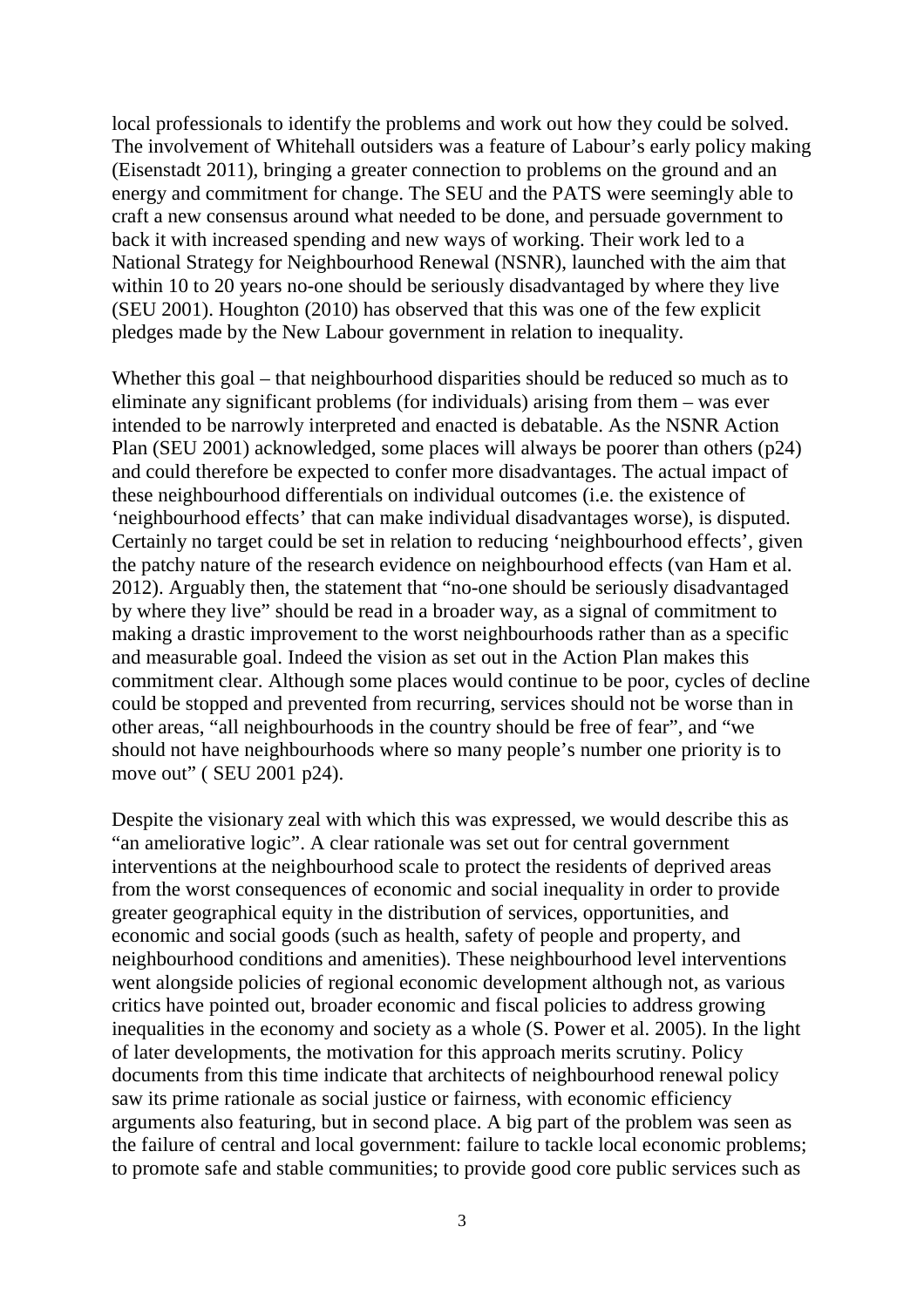schools; to involve communities; to show leadership and work jointly; and to collect and use information (SEU 2001 p18). Poor services and conditions, it was argued, made it worse to be on a low income, and "people on low incomes should not have to suffer conditions and services that are failing and so different from what the rest of the population receives" (ibid p 8). There is evidence here of a sense of injustice and a demand for the rights of the least advantaged to be recognised. In this sense we do not wholly agree with critics who have positioned Labour's neighbourhood renewal policies as arising from a social integrationist or moral underclass discourse that blamed people in low income neighbourhoods for their own situation and put responsibility onto them to reintegrate themselves into society through upskilling and participating in regeneration activities (Watt 2000).

In support of the overall vision, two long-term goals were set. The first was absolute: to have less worklessness, less crime, better health, better skills, and better housing and physical environments in all the poorest neighbourhoods. The second was relative: to narrow the gap on these measures between the most deprived neighbourhoods and the rest of the country. These were supported by a set of 'floor targets' (see Tables 4, 5 and 6 and later discussion for detail) described as "the social equivalent of the Minimum Wage" (NRU website $\textsuperscript{1}$  $\textsuperscript{1}$  $\textsuperscript{1}$ ) ensuring that "no longer will the poorest areas and groups go unnoticed." In practice the targets included both floor and convergence goals.

Significantly, housing and environment were added to the list of goals following extensive consultation, in recognition of "the poor state of housing and the physical environment in many deprived areas, and the part it plays in social exclusion" (SEU 2001 p25) (Power, A. 2007). The final list therefore gave rise to different kinds of interventions: those that were primarily focused on places in order to facilitate improvement in individual outcomes (e.g. environmental and housing improvements); those that were focused on improving individual outcomes directly (e.g. employment advice and training); those that targeted individuals in order to improve places (e.g. dealing with anti-social behaviour); and those that were focused on people and places simultaneously and the interactions between them (e.g. multi-faceted area regeneration programmes) (Griggs et al. 2008). The incorporation of all these goals reflected the government's recognition that individual circumstances are in part constituted by place, and also that individual circumstances, choices and behaviours are constitutive of place characteristics. People and place are linked in the concept of social exclusion. As we shall see, a significant proportion of the spending ended up going towards housing, environment and amenities, although the majority of the targets focused on individual outcomes not on these place improvements per se, with the result that official measurements of success do not capture the holistic nature of the intentions and activities.

<span id="page-7-0"></span>1

 $\overline{a}$ 

[http://webarchive.nationalarchives.gov.uk/20060530091128/http://neighbourhood.gov.uk/pag](http://webarchive.nationalarchives.gov.uk/20060530091128/http:/neighbourhood.gov.uk/page.asp?id=585) [e.asp?id=585](http://webarchive.nationalarchives.gov.uk/20060530091128/http:/neighbourhood.gov.uk/page.asp?id=585) Accessed  $9<sup>th</sup>$  March 2012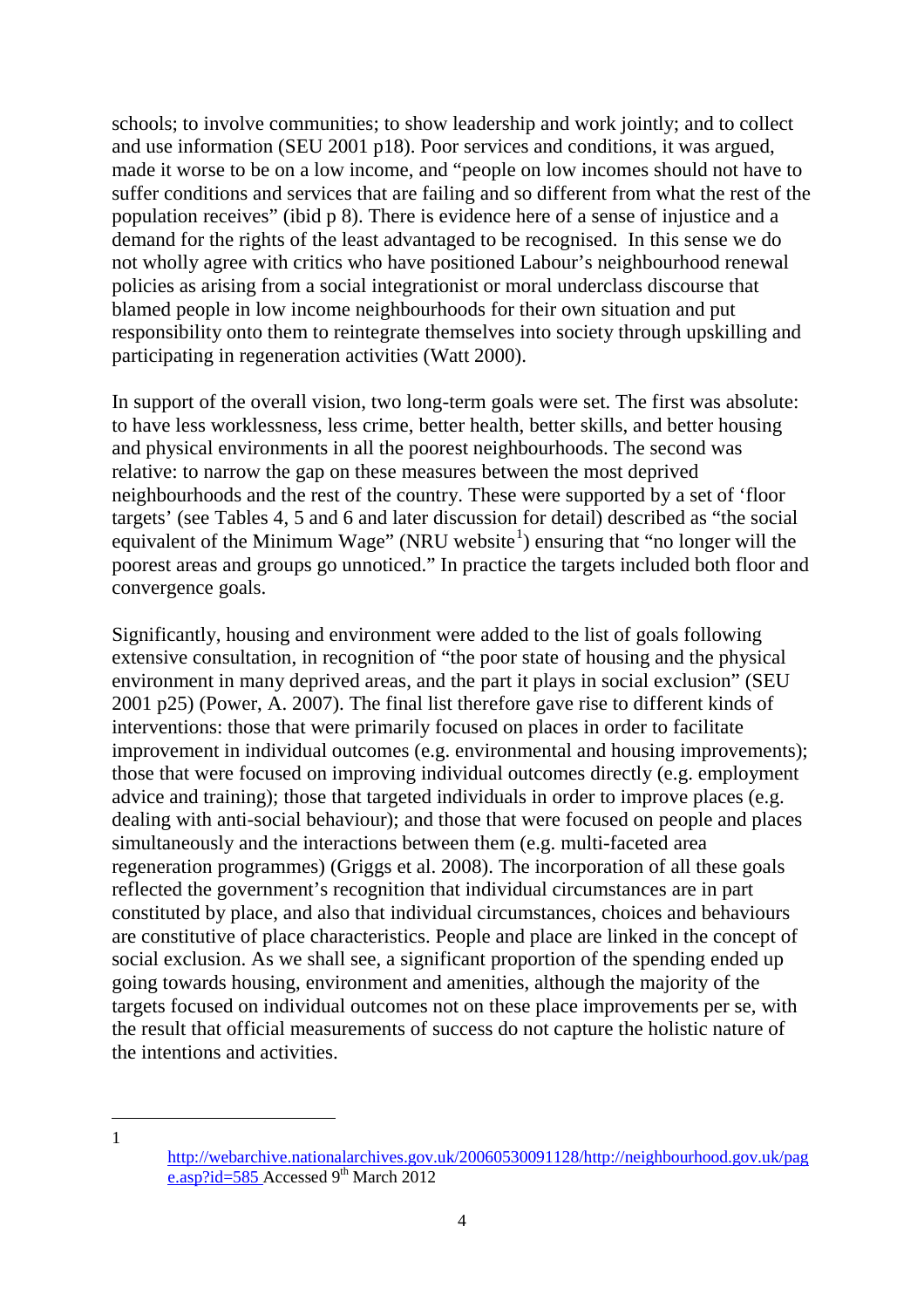The new neighbourhood renewal approach essentially continued throughout John Prescott's terms of office in charge of communities and local government (until 2006) and during Ruth Kelly's brief term in 2006/07. Following a review of progress by the Strategy Unit in the Cabinet Office in 2004 (Cabinet Office 2004), the Prime Minister still identified poor housing and environments and key public services performing poorly "so that deprived areas do not receive adequate support relative to their needs" (p8) as key issues that needed to be tackled, and reaffirmed the original vision and goals of the NSNR. However, towards the latter part of the period, the analysis of the problem began to shift, and with it the emphasis put on different policy goals. For this reason, we describe the period from 2004-7 as 'the transition years'.

Two main shifts were evident. One was that more emphasis began to be given to the importance of economic outcomes, with 'worklessness' emerging as a central term in policy documents. As early as 2004, the Cabinet Office review positioned 'low levels of economic activity' (p12) as one of the three main drivers of area-based deprivation – a distinct discursive shift from the "mass joblessness as the result of several recessions and the decline of manufacturing industry" to which the SEU (2001 p 17) had alluded. Its report recommended that Regional Development Agencies should give greater priority to "reducing worklessness and promoting enterprise in deprived areas" (p18). Second, and linked, borrowing from the US 'concentrated poverty' literature, there was also more focus on 'concentrated deprivation' and on the need to introduce greater social mix in order to make deprived communities sustainable in the long term. Lupton & Tunstall (2008) have noted the increasing emphasis given to the spatial ordering of problems, not as a manifestation of structural deficiencies, but in terms which emphasised the spatial behaviour of people, such as 'concentration' and 'clustering', and the emergence of arguments that, where the poor cluster, communities necessarily fail, despite the best efforts of ameliorative interventions by the state. As David Miliband put it "We know that communities with a high concentration of single tenure, low income residents have not worked in the past and will not work in the future" (quoted in Weaver 2006). The idea that communities needed to be mixed and balanced in order to be sustainable also emerged from the Sustainable Communities Plan (SCP) which introduced a broader vision to create sustainable communities – places where people want to live – that promote opportunity and a better quality of life for all." (ODPM 2004), in which the earlier focus on the most deprived neighbourhoods became subsumed. Overall, while the policy goal might have remained notionally the same, the rationale for reducing neighbourhood disparities seemed to be shifting from equity to efficiency. Rather less emphasis was being given to the long term ameliorative role of the state and rather more to the need to create functioning labour and housing markets that would enable self-sustaining neighbourhoods, and, therefore, neighbourhoods that would not require repeated state intervention. Discursively at least, the characteristics and behaviours of residents ('worklessness', 'barriers', 'concentration') were gaining more prominence, as structural arguments receded. At the same time, the broader discourse of social exclusion was also changing. The rising economic tide and the apparent success of early policies gave rise to an increasing focus on the very worst off groups, a development that was also mirrored in neighbourhood renewal in discussions around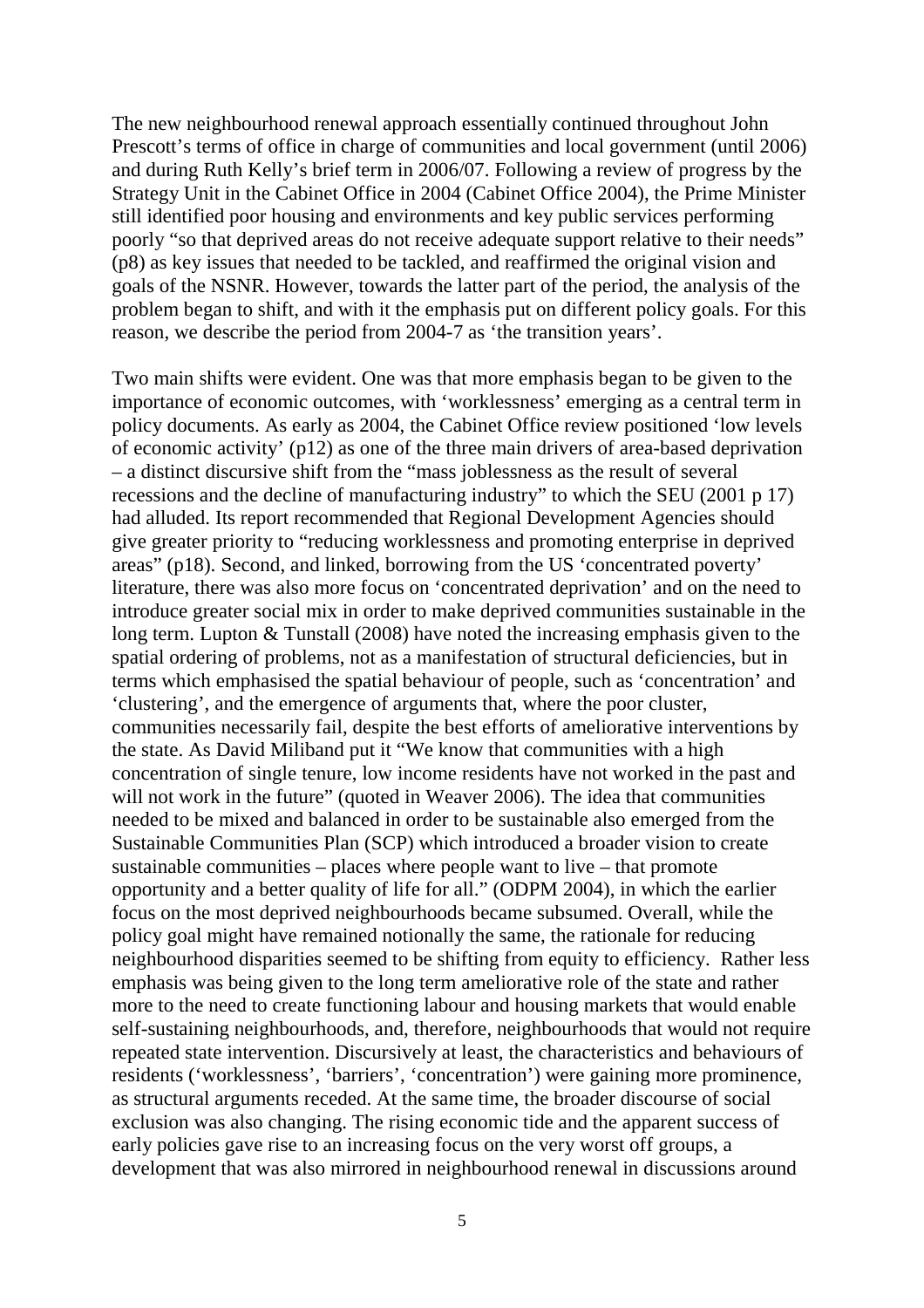sharpening interventions to focus on areas in danger of reaching tipping points or not being picked up by housing and labour market recovery (Meen et al. 2005).

The advent of Gordon Brown as Prime Minister in in 2007 heralded a much more fundamental shift in policy goals, from social justice and amelioration to economic competitiveness and transformation. While Brown was still at the Treasury, he instigated a review of sub-national economic development and regeneration (HM Treasury. 2007) led by John Healey. The review concluded that substantial progress had been made in reducing spatial disparities, but that the gaps were still too large, particularly in relation to worklessness. Interventions were not always coordinated, nor at the right spatial scale, clear in their objectives and sufficiently well targeted.

Most importantly, the review redefined regeneration and its purpose, in economic terms. Regeneration was defined as the "process of reversing physical, economic and social decline in an area where market forces will not do this without intervention" (p14), and its purpose was first and foremost to improve economic efficiency. The document stated clearly that in an efficient market, there would inevitably be inequalities between neighbourhoods. However, these would normally be corrected by market mechanisms (such as investors moving to cheaper areas). State intervention should be considered in order to correct market failures through provision of better public goods, information or coordination to enhance investment and enable all areas to achieve their economic potential. Although an equity rationale was also mentioned, this too was framed in economic terms. Returning all areas to market functionality would benefit people with "barriers to full mobility" (between areas) and who were therefore "most likely to suffer disproportionately from large spatial differences in economic performance". Absent from the review was any trace of the social justice rationale that had motivated the NSNR, its emphasis on public services or its belief in greater community ownership of decision-making. Neighbourhood interventions were needed, the review concluded, but should be aimed at sustainable economic transformation not improving conditions per se. They should have "a stronger emphasis on tackling worklessness and a stronger link to wider economic interventions" (p21). Following Brown's move to No 10, Healey moved to CLG, where he put the recommendations of the review into place in a new Regeneration Framework (CLG 2009). This set out three goals for regeneration (p5): improving economic performance, improving rates of work and enterprise and creating sustainable places where people want to live and work and businesses want to invest. It stressed supply side problems (such as poor skills, lack of social networks and welfare dependency) as the cause of concentrations of worklessness. In contrast to the earlier policy documents which had advocated a greater alignment of spending and services to need, the Regeneration Framework set out a specific ambition to reduce the cost to the taxpayer of "subsidising rather than transforming lives". This completed the shift in policy goals that we summarise in Table 1.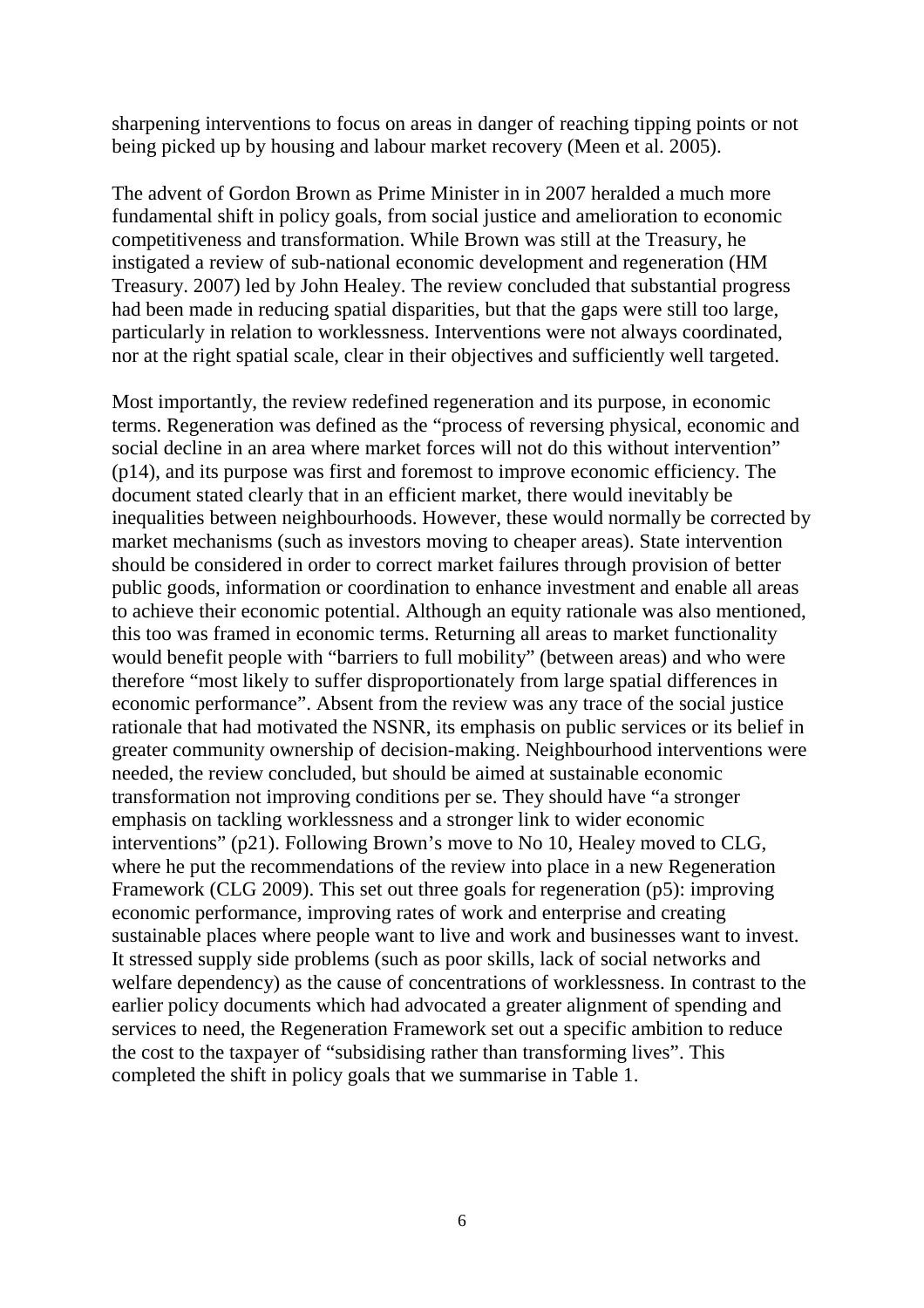|                                     | Neighbourhood<br><b>Renewal Years</b><br>$(1997 - 2003/4)$ | <b>Transition Years</b><br>$(2004/5 \text{ to } 2007)$                                               | <b>Transformation</b><br><b>Years</b><br>$(2007/8 \text{ to } 2010)$                                 |
|-------------------------------------|------------------------------------------------------------|------------------------------------------------------------------------------------------------------|------------------------------------------------------------------------------------------------------|
| Dominant Analysis<br>of problem     | Economic<br>restructuring<br>Public service<br>failure     | Public service<br>failure<br>Market failure                                                          | Market failure                                                                                       |
| Dominant Logics for<br>intervention | Amelioration<br>Equity                                     | Amelioration<br>Transformation<br>Equity<br>Efficiency                                               | Transformation<br>Efficiency                                                                         |
| Scale of<br>intervention            | Neighbourhood                                              | Neighbourhood<br><b>Local Authority</b><br>Functional<br>economic areas (e.g.<br>cities, subregions) | Functional<br>economic areas (e.g.<br>cities, subregions)<br><b>Local Authority</b><br>Neighbourhood |

# **Table 1:Summary: Phases of Neighbourhood Renewal Policy in England 1997 - 2010**

In this series of papers, we are concentrating principally on what happened, not on why it happened. However, it is worth noting that these developments in policy are connected to a series of interwoven debates about the purpose of neighbourhood renewal type policies that have occupied academics and policy-makers at least since the late 1960s. Labour's engagement with academic evidence brought these debates to the forefront of policy-making again in the late 1990s and 2000s.

In brief, the issues here are as follows:

- $\triangleright$  Whether places do in fact exert any influence on individual outcomes (so called 'area effects). See Tunstall & Lupton (2010) and Cheshire (2012) for recent reviews of this evidence.
- $\triangleright$  Whether there is any point in intervening to improve places, or undertaking place-based interventions that support people, if area effects are small. A paper by Smith (1999) sets out various alternative rationales for such interventions such as equity and pragmatism in delivery, but these are less susceptible to economic evaluation (outcomes delivered for inputs made).
- $\triangleright$  Whether, if the aim is to improve individual outcomes, programmes targeted at specific places are effective or efficient, given that many of the poor live outside poor areas and that those who benefit from place-based interventions are likely to move out (Tunstall & Lupton 2003)
- $\triangleright$  Whether neighbourhood level interventions can have any impact on spatial inequalities in the light of wider economic forces. If not, whether the role of the state should be a) to intervene at a macro level through economic and fiscal policies to redress wider inequalities b) to promote the efficient operation of housing and labour markets and enable people to move to places of greater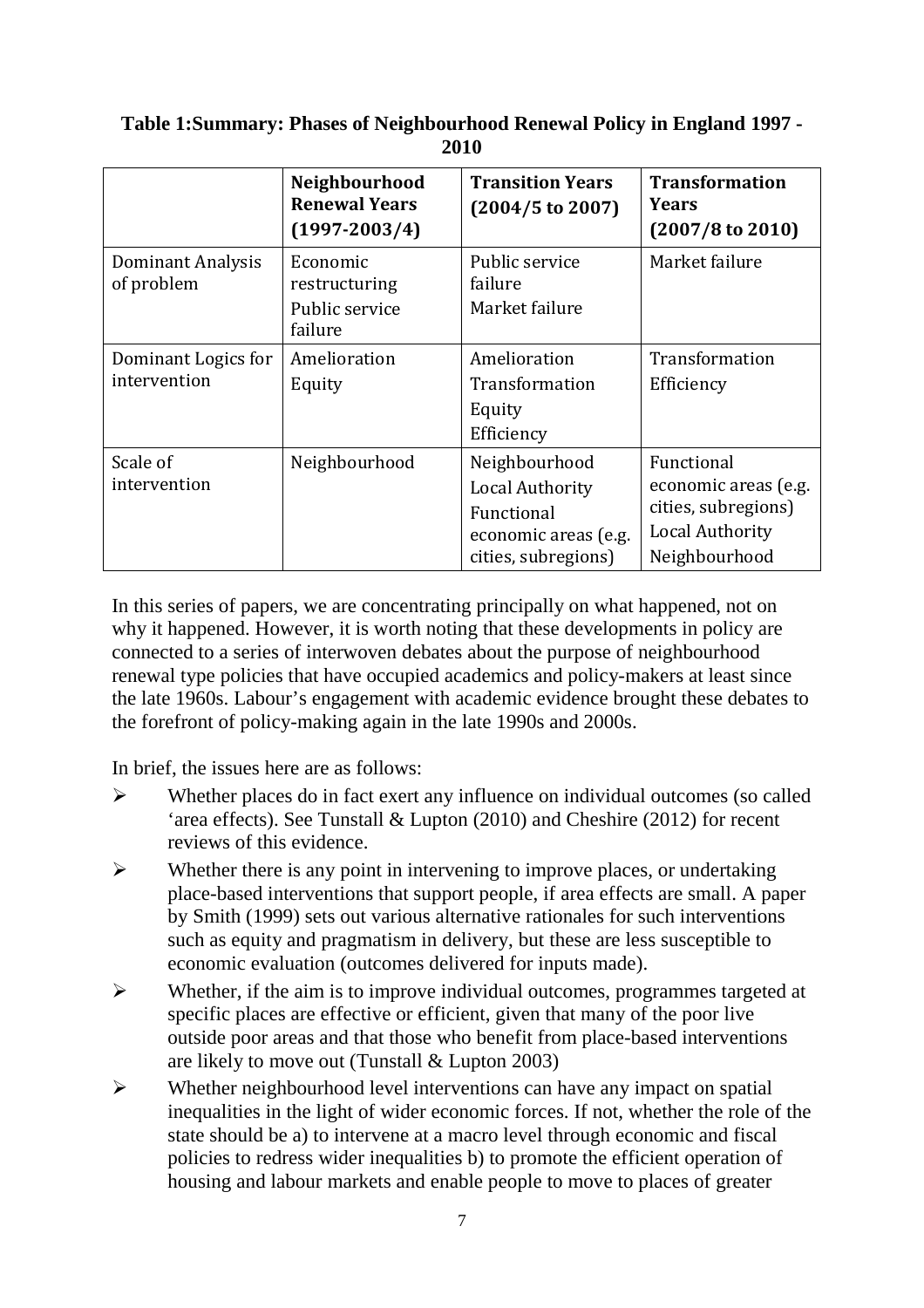opportunity or c) to ameliorate the conditions of people living in areas of market failure.

# <span id="page-11-0"></span>**Policies**

The actual policies enacted reflect the shifts in policy goals although not with a perfect correlation. Policies also reflect political and financial constraints, and new policies are overlaid on old resulting in a much muddier picture of actual activity than changes in ideology alone would suggest.

## *Neighbourhood Renewal Years 1997-2003/4*

Policy in 'the neighbourhood renewal years' can itself be divided into two periods. Initial activity, while the PATs were at work and the National Strategy was being formulated, consisted of new programmes targeted at specific areas: the New Deal for Communities (NDC), Sure Start, Employment Zones, Health and Education Action Zones. NDC was Labour's 'flagship' area regeneration programme – concentrated activity in just 39 small areas, averaging just under 10,000 residents each - and including substantial investments in place and service infrastructure (schools and colleges, community buildings, health centres and transport), as well as programmes directed at existing residents individually. Although housing was not originally part of the programme, many local partnerships quickly prioritised this issue. NDC was distinctive from previous area based funding schemes in its length (10 years), the scale of central funding (£50m per area), the establishment of community-led partnerships to design and deliver the programmes, and the existence of a 'Year Zero' for partnerships to consult and plan before spending any money. Critically, the money was also allocated by central government to selected areas, rather than decided on the basis of a bidding competition. However, Labour did also continue with SRB funding, with new annual rounds through to 2000/01. Following the end of SRB, some funds previously earmarked for further rounds were channelled into a 'single pot' of regeneration funding run by the Regional Development Agencies.

The second phase was marked by the introduction of the NSNR in 2001. This aimed to impact across six main domains: employment, education, health, housing, livability and crime, and to rely not on short term programmes and grants, but on directing the existing activities and spending of the welfare state (the 'mainstream') towards deprived neighbourhoods. Overall there were three main forms of intervention: central government interventions, local neighbourhood renewal strategies (supported by new central government funds) and the specific activities and programmes of the new Neighbourhood Renewal Unit. A crucial underpinning to all of these was investment in development of small area administrative data, a web-based Neighbourhood Statistics service, and the creation of the new Indices of Multiple Deprivation (IMD), which aimed to capture individual and place-based elements of disadvantage, enabling the systematic identification of 'worst areas' and the tracking of disparities at the small area level for the first time.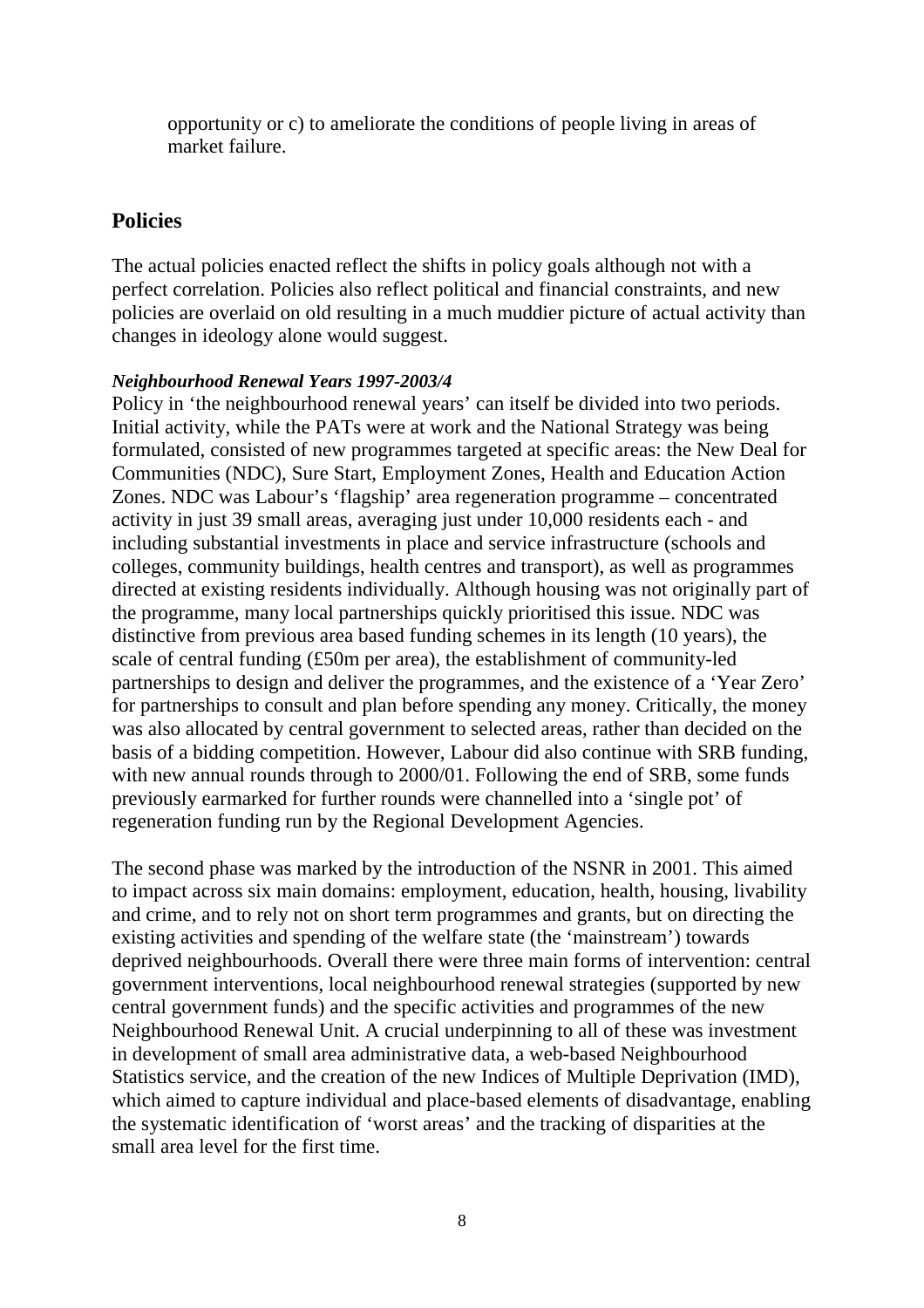Potentially the most influential for differences in individual social outcomes were interventions of the first kind: those by central government departments such as those to improve health outcomes in the poorest areas, target crime reduction activity or improve education and early years provision. We do not describe or examine these in detail here since they are the subject of the other papers in this series. Examples include Excellence in Cities and Building Schools for the Future (education), the Spearhead Areas (health), Sure Start programme (early years) and the Street Robbery Initiative (crime). Other initiatives to target individual disadvantage such as the New Deals for the unemployed, changes to benefits and tax credits, the Supporting People programme and action on rough sleeping would also impact the poorest neighbourhoods more. The NRU was established to have a cross-government role working with departments to identify, design and implement area-targeted programmes. In accordance with Labour's wider approach of setting outcome targets, 'floor targets' were established to hold government departments to account on these commitments, Neighbourhood Renewal teams were established in the Government Offices for the Regions to coordinate implementation.

At the local level, new Local Strategic Partnerships in 91 local authorities with very deprived neighbourhoods were tasked with developing local renewal strategies and implementing these with support from a new Neighbourhood Renewal Fund (NRF). NRF covered districts containing 90 per cent of the neighbourhoods in the poorest tenth of the IMD, compared with the NDC which covered just 3 per cent, showing the intention to transform government's approach to poorer neighbourhoods in general, rather than to target only the very worst with short-term initiatives. Each local authority determined its own strategy, the priorities given to each of NSNR domains, and the extent to which it targeted specific neighbourhoods or spread money more evenly.

A third kind of intervention was a set of specific programmes run by the new NRU and focusing mainly on neighbourhood conditions and capacity building, including Neighbourhood Management Pathfinders, Neighbourhood Wardens, and Community Empowerment Networks. Earlier work in CASE has reported on these (Power, A. 2007).

In sum, NSNR was much more than a set of additional spending programmes. It was more fundamentally about changing the way that central and local government approached neighbourhood disparities. The new floor targets reflected the redistributive intentions of the NSNR's architects. According to the NRU they were "an advance in how Government tackles disadvantage" ensuring "a certain level of standards for all, because for the first time Government departments, local authorities and other service providers are being judged on their performance in the areas where they are doing worst, rather than on the national average". Through the NSNR, a new machinery was established in central government, the regions and localities for organising and delivering neighbourhood-level interventions and monitoring their outcomes. There was an expectation that funding for services would need to be 'bent' towards poorer areas for sustained periods, if not indefinitely, partly in order to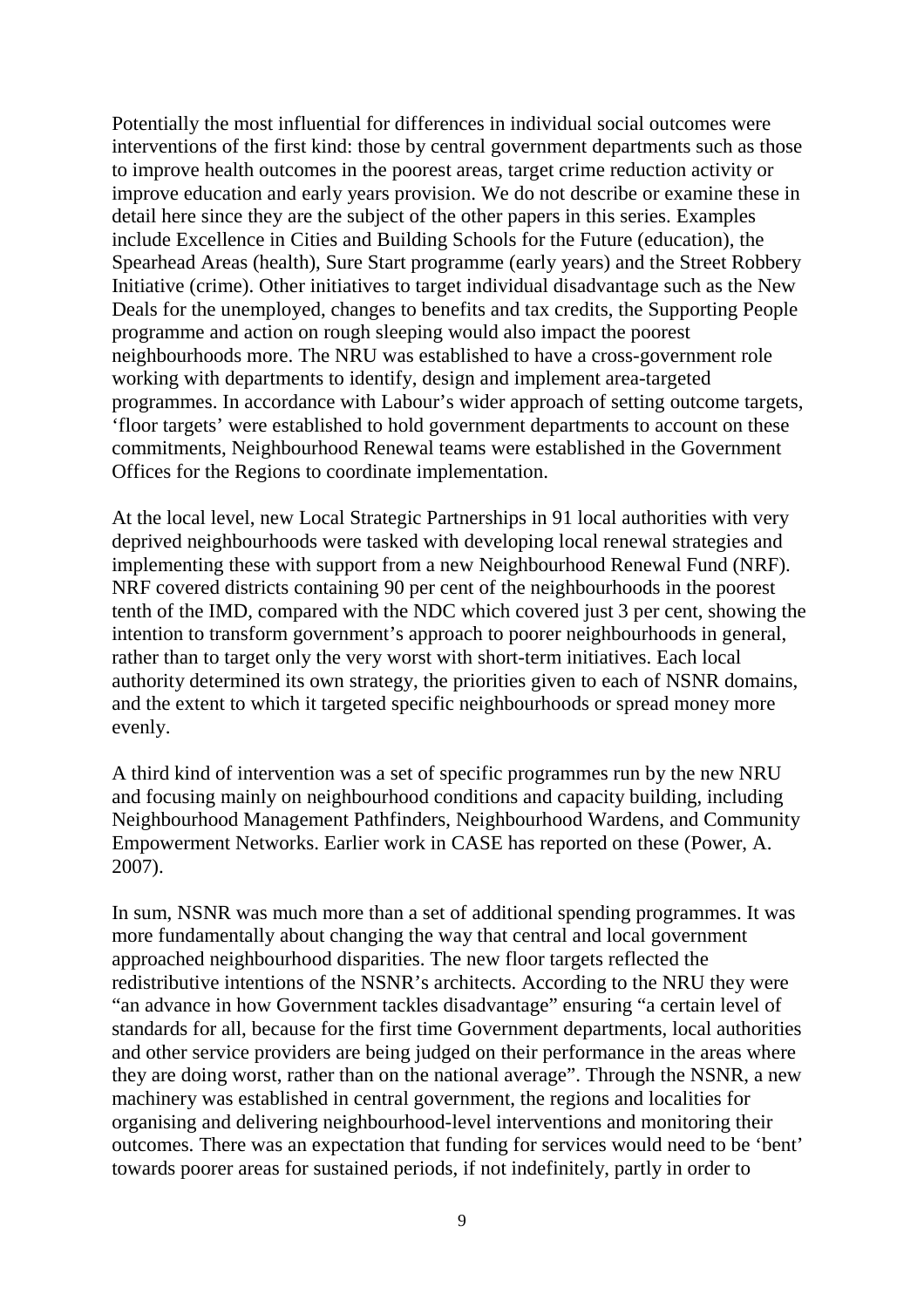customise services to the needs of specific populations (for example, building capacity, providing specialised services for certain migrant or refugee groups). This was partly in order to meet additional demands and needs for ongoing public services (for example, more funding for schools in poorer neighbourhoods), and partly to equalise conditions and opportunities, reflecting the inability of people in poorer areas to pay for valued goods from private providers (for example, food co-operatives, tool banks, youth facilities and play areas, IT equipment and training). Thus rather than relying on specific short-term initiatives, the 'mainstream' responses of local authorities and central government departments would, over time, become more targeted and fitted to poorer areas. This was a crucial change. And although various critics have argued that it amounted to little in practice (Perrons & Skyers 2003; Fuller & Geddes 2008; Imrie & Raco 2003), there was also, in all Labour's early programmes, a strong emphasis on 'bottom-up' regeneration, with community members being empowered to take key decisions (Marinetto 2003).

That these reforms represented a very substantial change in approach is not in doubt. It is less evident that there was a well-established theory of change, understood across government, about how exactly the new mechanisms would achieve the desired outcomes. More likely this was a vision, with a developing programme, rather than a mature policy machine at the outset.

## *Transition Years 2004/5 to 2007*

These policies continued during the transition years of the mid-2000s. The 2004 spending review reaffirmed the initial commitments to floor targets, and indeed sharpened them with the introduction of the IMD enabling a clearer focus on the most deprived small areas rather than electoral wards or local authorities. This period also saw many of the specific grants and programmes, initiated in 2001 and run by central government, being rolled into new performance management and funding arrangements with local government - the Local Area Agreements, by which local authorities could have more discretion over the use of funds, provided that they met specific targets agreed with Westminster. From 2007-08, NRF operated through LAAs, supported by a centrally-funded data hub for identification and monitoring. Programme funding for neighbourhood management, wardens and community networks were absorbed into a new Safer Stronger Communities Fund (SSCF). NRU itself was moved into a broader group within the department called 'Tackling Disadvantage' (which also included the Social Exclusion Unit and Housing and Homeless Support), and its spending ceased to be separately identified in departmental reports.

On the one hand, these developments signalled a 'new localism' in which responsibilities for identifying and addressing the problems of the most deprived neighbourhoods moved more firmly to the local level. However the new emphasis on transforming economic outcomes and on sustainable housing markets also led to the adoption of new, more strategic, programmes at wider spatial scales, notably the Housing Market Renewal programme, which established nine sub-regional partnerships (with another three added later) to tackle low demand and housing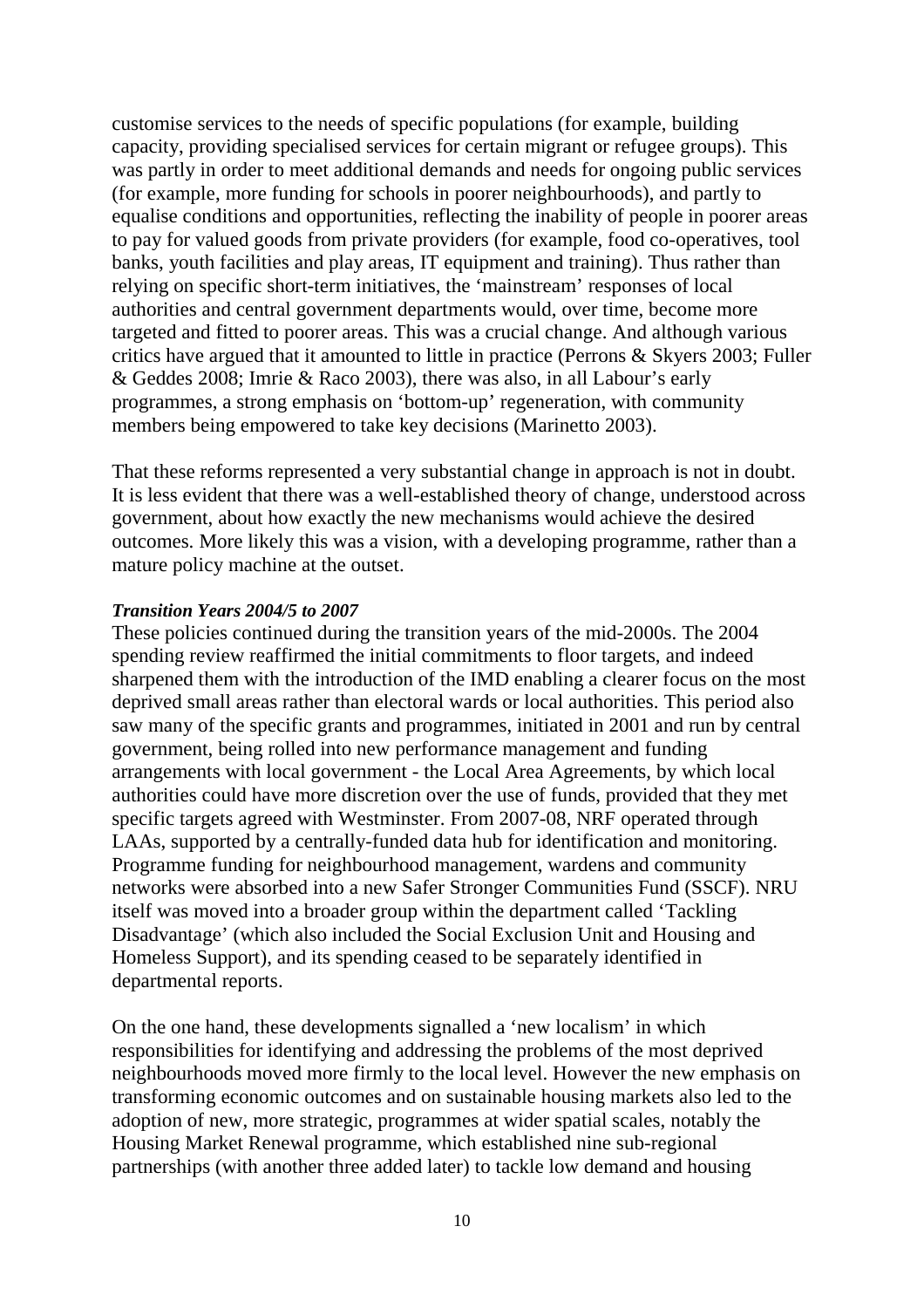abandonment, rebalancing housing markets over a period of 10-15 years. The HMR projects were principally focused on demolition and housing refurbishment, although they also included programmes akin to those in the NDCs – local employment and training initiatives and environmental improvements for example (Audit Commission 2009). However in sharp contrast to the NDCs, decision making was very much topdown rather than community-led (Cole & Nevin 2004) – a consequence of the shift to planning at a larger spatial scale. There were other developments too, following the Sustainable Communities Plan. One was a new focus on liveability and sustainability, very much in keeping with the NSNR's environmental emphasis. In 2006, the 'Cleaner, Safer, Greener' strategy was announced to improve the quality of public open spaces. Another reflected the increasing focus on achieving long term transformation of areas by deconcentrating poverty. A new Mixed Communities demonstration scheme was initiated (although with no new money) to show how deprived communities could be transformed by private sector investment into new mixed-tenure housing. Typically such projects involved rebuilding social housing estates at higher densities, with the extra homes being built for sale and profits on these sales generating subsidy for new or refurbished social housing and community facilities (a rather different approach to the poverty 'dispersal' approach often taken in the US, where estates were rebuilt at lower density, with new private housing replacing social housing). The increasing focus on worklessness was reflected in a new Local Enterprise Growth Initiative (LEGI) to boost enterprise and investment. Urban Regeneration Companies (URCs) were established to handle key large scale economic and physical regeneration projects.

## *Transformation Years 2007-2010*

 $\overline{a}$ 

The years from 2007 saw a further shift in responsibility to local authorities with the establishment of the unringfenced Area Based Grant which incorporated both SSCF, Working Neighbourhoods Fund (WNF) (the successor fund to the NRF) and a large number of other area-based grants from the departments of health, education, transport and others. The NRU was disbanded, as were the floor targets per se – although some of these remained as key indicators under a new system of Departmental Strategic Objectives. One reading of these changes is that they reflect the success of the NRU in having routinised neighbourhood management, multi-agency working and the bending of mainstream funds and services towards deprived neighbourhoods. They can also be seen as a further move towards localism – local authorities could now prioritise the issues they deemed most important locally. However they are also consistent with the subordination of neighbourhood renewal type interventions, with a focus on conditions and services, to economic regeneration interventions, and with it, the move to bigger spatial scales for decision-making. The new regeneration framework emphasised the importance of aligning housing and neighbourhood renewal spend with a strategic approach to economic regeneration. Regional Development Agencies and the newly formed Homes and Communities Agency  $(HCA)^2$  $(HCA)^2$  were to have a

<span id="page-14-0"></span><sup>2</sup> The creation of the HCA was in itself a move to integrate economic, physical and housing regeneration and to enable a larger scale approach. The new agency brought together the investment functions of the Housing Corporation, English Partnerships and parts of CLG in a new housing and regeneration agency.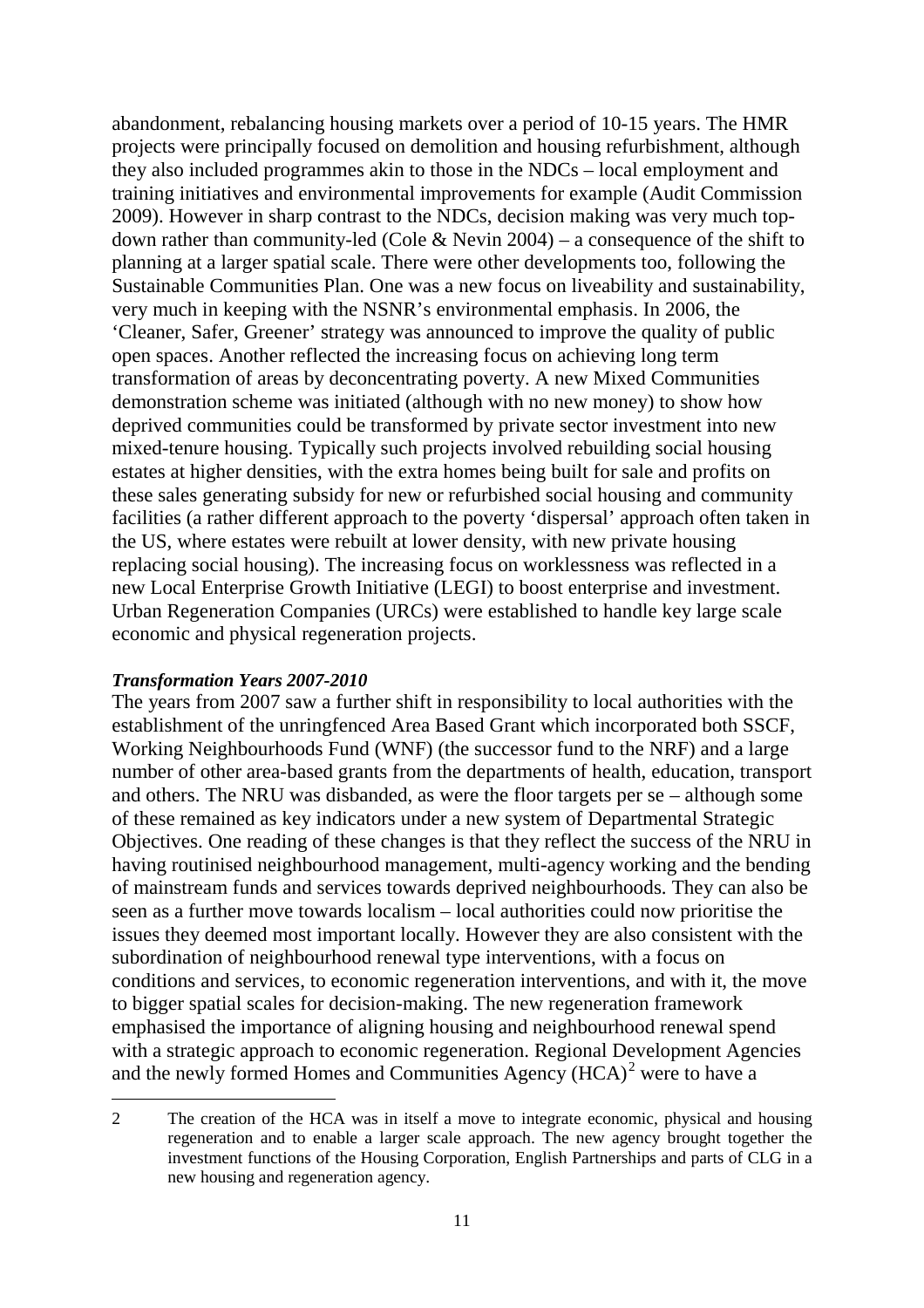'single conversation' with local authorities and other partners to identify regional priority areas for investment, and move towards a programme approach to funding in these areas, rather than funding projects under different housing and regeneration schemes, in different areas. The agenda for the HMR programme also shifted away from 'renewal' towards supporting economic growth (Audit Commission 2009; Ferrari 2007). City-region planning was promoted, and authorities encouraged to develop Multi-Area Agreements (MAAs) with central government. The neighbourhood was no longer government's starting point for considering neighbourhood problems and spatial inequalities or their solutions.

The NRF was replaced by a new Working Neighbourhoods Fund (WNF) more closely targeted towards 65 local authorities selected on indicators of the proportion of people out of work and claiming benefits. Unlike NRF, WNF was unringfenced and could be used how local authorities saw fit to meet the worklessness targets agreed in their LAAs. As with NRF, the inherent local autonomy makes it impossible to identify the totality of activity under the programme. No doubt some authorities would have continued existing NRF-funded programmes, but given them a more employmentrelated emphasis as opposed to starting a wholly new set of activities. An early review suggested some dilution of the focus on area deprivation. Most but not all LAs were still targeting particular neighbourhoods under WNF, but in most cases this was not exclusive – funds could be spent to get people into work wherever they lived. The most common use of the funds was for supply-side initiatives – helping people become more employable and get a job (University of Cambridge 2010).

## <span id="page-15-0"></span>**Public Spending on Neighbourhood Renewal in England**

That the expansion was accompanied by a significant increase in spending over that of the previous government is not in doubt. However, the design of NSNR, with its three-pronged approach (central government mainstreaming, NRF and local government mainstreaming, and NRU initiatives) makes the sum of spending on neighbourhood renewal impossible to establish. Data on spending on identifiable NRU initiatives and the NRF programmes can be culled from evaluation reports, departmental annual reports and local authority revenue budget data, although these different sources are inconsistent over time and with each other. Moreover, these initiatives and programmes are only part of the story, and not all of the other work of central government departments in redistributing effort towards poorer neighbourhoods is identifiable. Some of it will have spent on identifiable targeted initiatives, such as the Deprived Areas Fund in DWP and Excellence in Cities in education; more will have spent through a range of much smaller grants to local authorities, many of them later rolled up in Area-Based Grant; and much more through the various funding formulae by which central government allocates funding to local authorities on the basis of need. Changes in the amounts spent on area-based programmes may reflect changes in the balance between targeted and mainstream funding rather than real changes in the amounts different areas are receiving. We therefore approach the question of 'how much was spent?' in two ways - by giving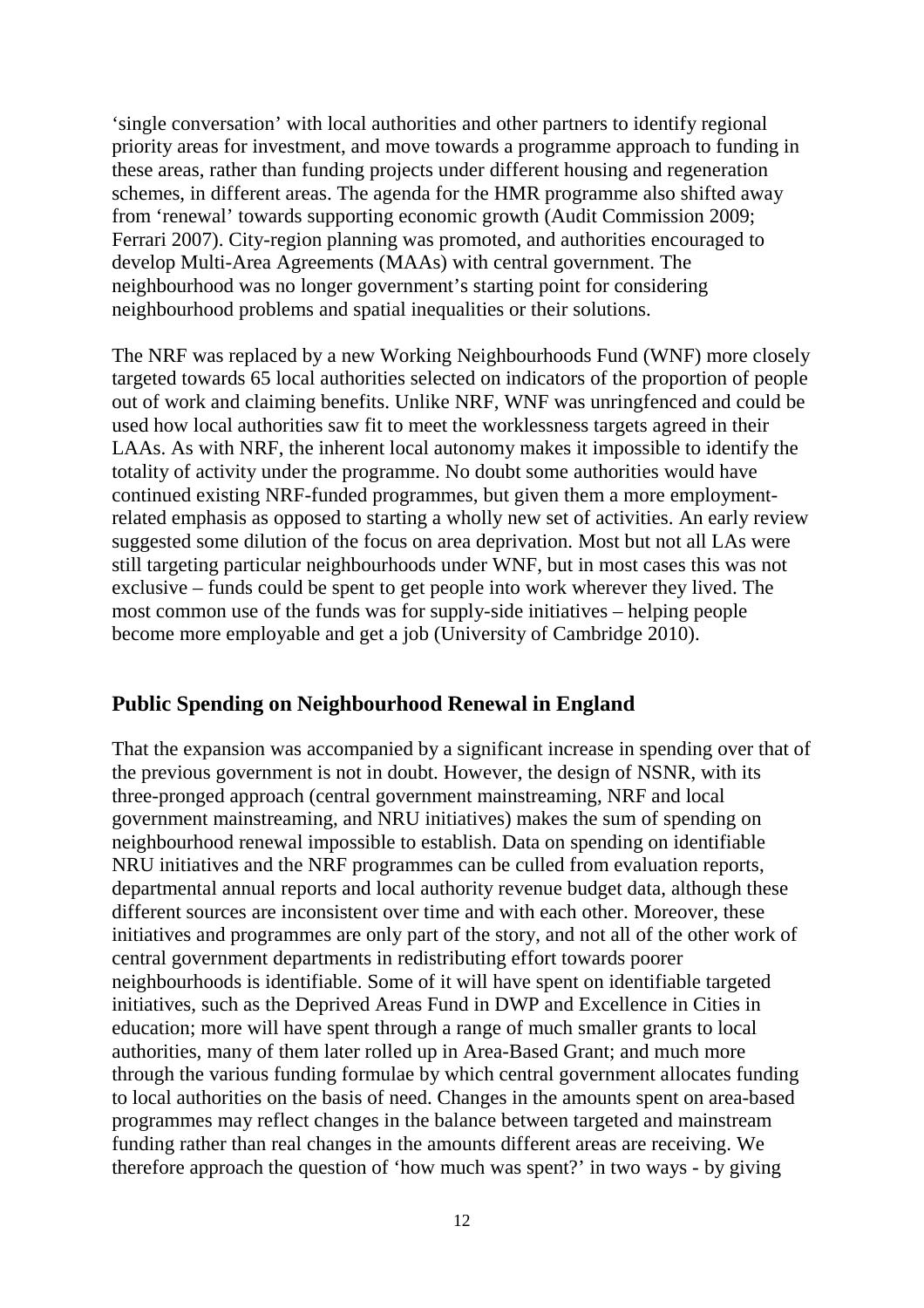indicative data of the size of different programmes over time, and by assessing the extent to which central government allocations to local government, overall, became more redistributive to areas of deprivation. Note that neither of these analyses count spending on the government machinery that was established : the Neighbourhood Renewal Unit, regional infrastructure, information and statistics.

Table 2 shows the indicative sizes of Labour's main programmes<sup>[3](#page-16-0)</sup>, and the SRB which it inherited from the Conservatives. SRB was in itself a significant programme. By adding NDC and NRF alone, Labour more than doubled annual expenditure from 2001/02. Expenditure on these main programmes peaked around 2007.

| <b>Programme</b>                                | <b>Dates</b>       | Approximate<br><b>Annual Cost</b><br>(£million) | <b>Number and Scale of Areas</b><br>included                                                 |
|-------------------------------------------------|--------------------|-------------------------------------------------|----------------------------------------------------------------------------------------------|
| <b>SRB</b>                                      | 1995/6 to 2006/7   | 520                                             | 1028 schemes ranging from<br>local authority ward to<br>combinations of Local<br>Authorities |
| NDC                                             | 1999/00 to 2009/10 | <b>200</b>                                      | 39 neighbourhoods                                                                            |
| NRF/WNF                                         | 2001/02 to 2010/11 | 500                                             | 95 local authorities at peak                                                                 |
| <b>HMR</b>                                      | 2003/4 to 2010/11  | 275                                             | 12 subregional housing<br>markets comprising parts of<br>28 local authorities                |
| Local Enterprise<br>Growth Initiative<br>(LEGI) | 2005/06 to 2010/11 | 70                                              | 30 local authorities                                                                         |

## **Table 2: Size of Labour's Main Neighbourhood Renewal Programmes**

NRF/WNF made up the largest single share of the new funding, about one third at the peak. Housing Market Renewal had cost about £2.2bn by 2010/11, and NDC, targeted at just 39 small areas of up to 10,000 people each, was the next largest programme at about £2 billion, far eclipsing the smaller NRU programmes on neighbourhood wardens, neighbourhood management and community capacity building (worth about £45m a year between them between 2001/2 and 2004/5).

The broad coverage of some of these programmes meant that their value compared with overall local government spending, and with spending on other major public services, was small. At its peak in 2007/8, NRF made up less than 1% (0.8%) of the total funds distributed to local authorities by central government to provide services (Aggregate External Finance or AEF), and was worth on average between £66 and £120 per head in the neighbourhoods affected.[4](#page-16-1) By way of contrast, central

<span id="page-16-0"></span><sup>3</sup> The smaller NRU programmes including Neighbourhood Wardens and Neighbourhood Management are not included here because of their small size.  $\overline{a}$ 

<span id="page-16-1"></span><sup>4</sup> Author's calculation based on the following assumptions: a) that all NRF monies received by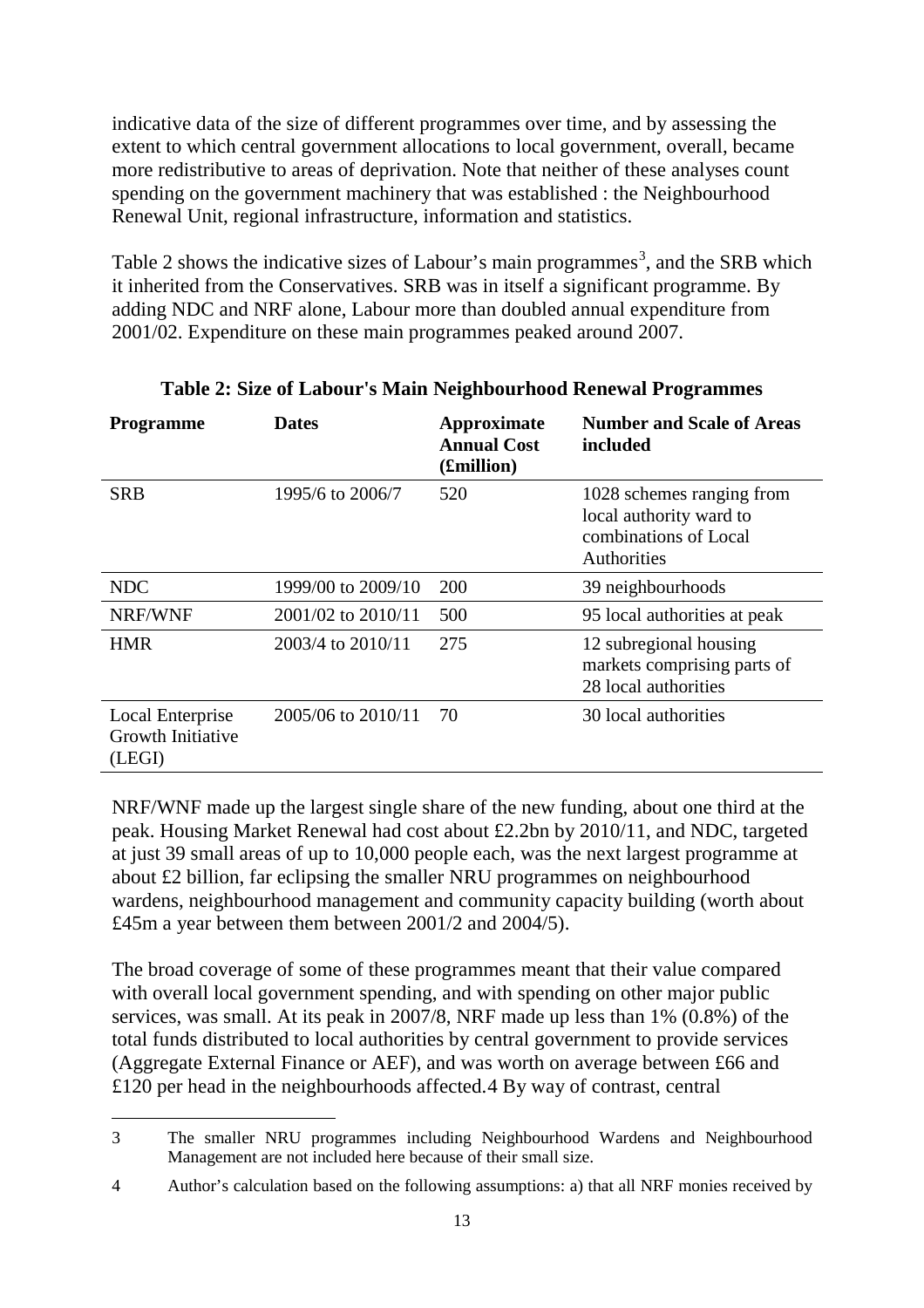government health spending per head per year in England amounted to £1631 in 2007/8.

Seen another way, hovever, it is evident that NRF did provide substantial new capacity for action, especially in smaller, extensively deprived authorities. If, instead of looking at the overall value of the fund compared with other funds, we look at the allocations to individual local authorities, a different picture emerges. Again looking at the peak expenditure year 2007/08, NRF allocations averaged about £5.7 million for London Boroughs, £9.3m for metropolitan districts, £6.1m for other unitary authorities and £1.7m for non-unitary district councils. Table 3 shows that this allocation was equivalent to about 7% of local authority spending in that year, excluding spending on education and social services. There was substantial variation. For example in Croydon, a highly populated London borough with pockets of extreme deprivation, NRF accounted for only 1% of expenditure, compared with 31% of expenditure in Easington, a small extensively deprived authority. On this basis, one could expect the withdrawal of NRF or similar funds to have significant impact on local authority activity in deprived neighbourhoods. The same is certainly true for NDC funding, which was much more substantial on a per capita basis (£500 per resident per year for the life of the programme (Foden et al. 2010 p2)).

|                                  | Number<br>receiving<br><b>NRF</b> | Average<br>Allocation<br>Em | NRF as % of all<br>service spend | NRF as % of all<br>service spend<br>except education<br>and social services |
|----------------------------------|-----------------------------------|-----------------------------|----------------------------------|-----------------------------------------------------------------------------|
| London Boroughs                  | 19                                | 5.7                         | 1.2                              | 5.0                                                                         |
| Metropolitan<br><b>Districts</b> | 31                                | 9.3                         | 1.7                              | 7.8                                                                         |
| <b>Shire Districts</b>           | 20                                | 1.7                         | 9.6                              | 9.6                                                                         |
| <b>Unitary Authorities</b>       | 16                                | 6.1                         | 1.9                              | 6.9                                                                         |
| All                              | 86                                |                             | 3.3                              | 7.1                                                                         |

**Table 3: Average Value of NRF allocations to different types of local authorities 2007/08**

Sources: Authors' calculations from NRF allocation from Parliamentary Question. Services Expenditure from CIPFA Finance and General Statistics, compiled from LA returns.

 $\overline{a}$ 

local authorities were allocated to neighbourhood-based spending (in reality, some would have been retained for central services) and b) that these funds were all allocated to neighbourhoods within these local authorities which were in the most deprived 10% (higher figure) or 20% (lower figure) on the IMD. On these assumptions, some authorities could have spent about £300-400 per head if targeting just the 10% worst neighbourhoods, and others as little as £15.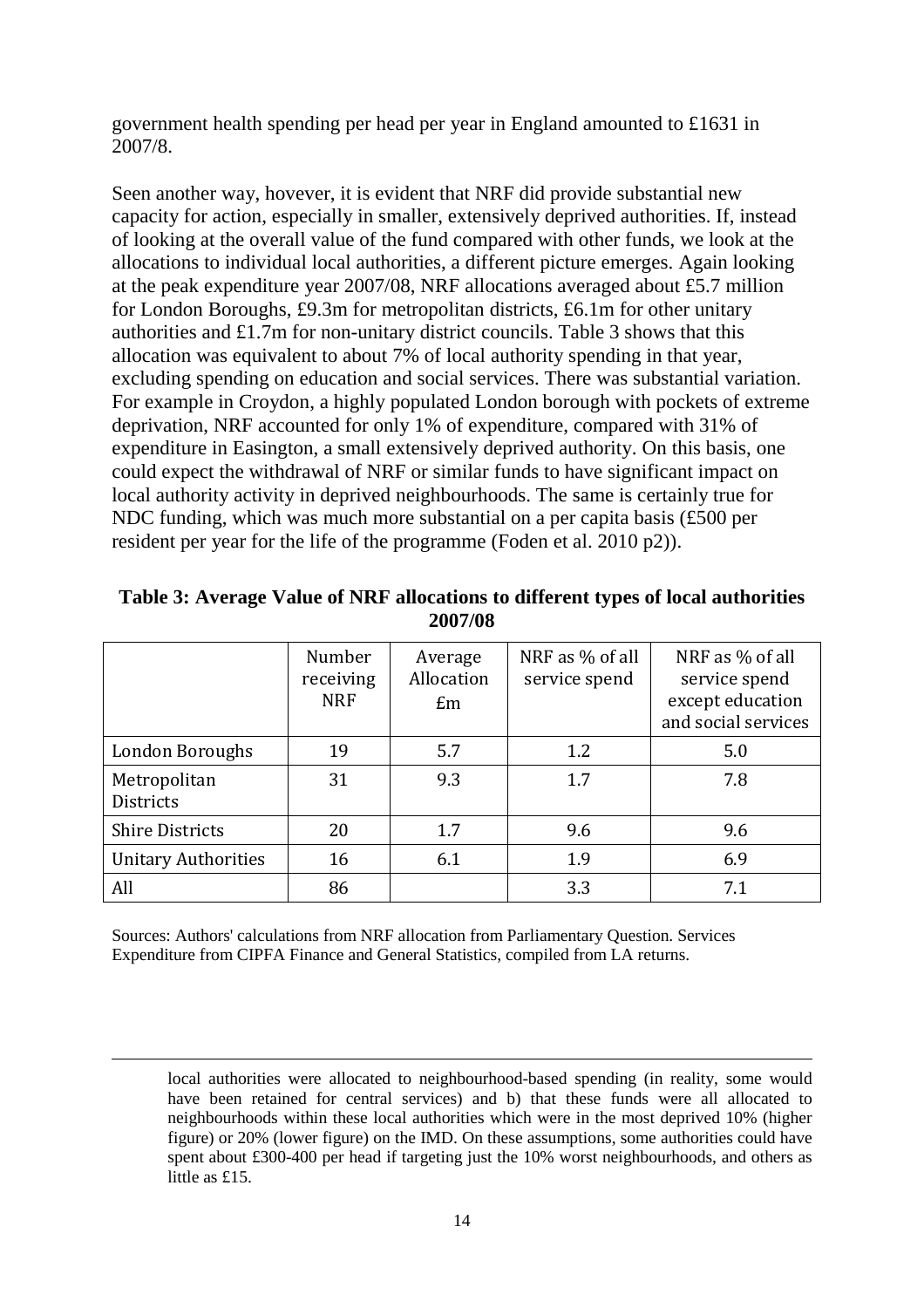Taking a broader view, it is clear that the sum of these larger programmes, other new and targeted initiatives and a review of the basic 'formula grant' to local authorities resulted in a greater share of central government funding going to poorer areas. Figures 1 and 2 show the total central government revenue funding (per head of population) going to local authorities in 1998/99, 2001/2, 2005/6 and 2008/9, in real terms(2008/9 prices), adjusted for economy-wide (GDP) inflation. We take the 'total central government revenue funding' to include formula grant, Area-Based Grant and all special and specific grants to local authorities, with the exception of those that are provided to finance mandatory payments that local authorities must process on behalf of central government, such as housing benefits or council tax benefits. Authorities are divided into two groups reflecting the different division of responsibilities : lower tier district councils; and unitary authorities (including London Boroughs and the former metropolitan districts) which also have responsibility for education and social services.<sup>[5](#page-18-0)</sup> Each group is divided into quintile groups depending on their rank in the Indices of Multiple Deprivation most closely corresponding to the year for which the financial data is reported.

The analysis shows, firstly, that more funding in 1998/9 was already distributed to the poorer LAs. On average, the most deprived fifth of unitary authorities received an extra 68% per head and districts an extra 62% per head. This gap widened slightly. For the unitary authorities, London Boroughs and Metropolitan Districts, the change was relatively small: a shift to a ratio of 1.73:1 by the end of the period. The second quintile group also pulled away slightly. For districts the trend was more pronounced, with the most deprived fifth of authorities pulling away markedly from the rest, ending with an extra 83% funding (or £65 per head) over the least deprived authorities, compared with 62% (£40 per head) at the start. In both cases, although real terms funding continued to increase throughout the period, the closing of the gap happened almost entirely up until 2005/6 (in our data), with little further redistribution in the last period.

<span id="page-18-0"></span><sup>5</sup> This analysis does not include County Councils because it is district councils which have responsibility for neighbourhood renewal.  $\overline{a}$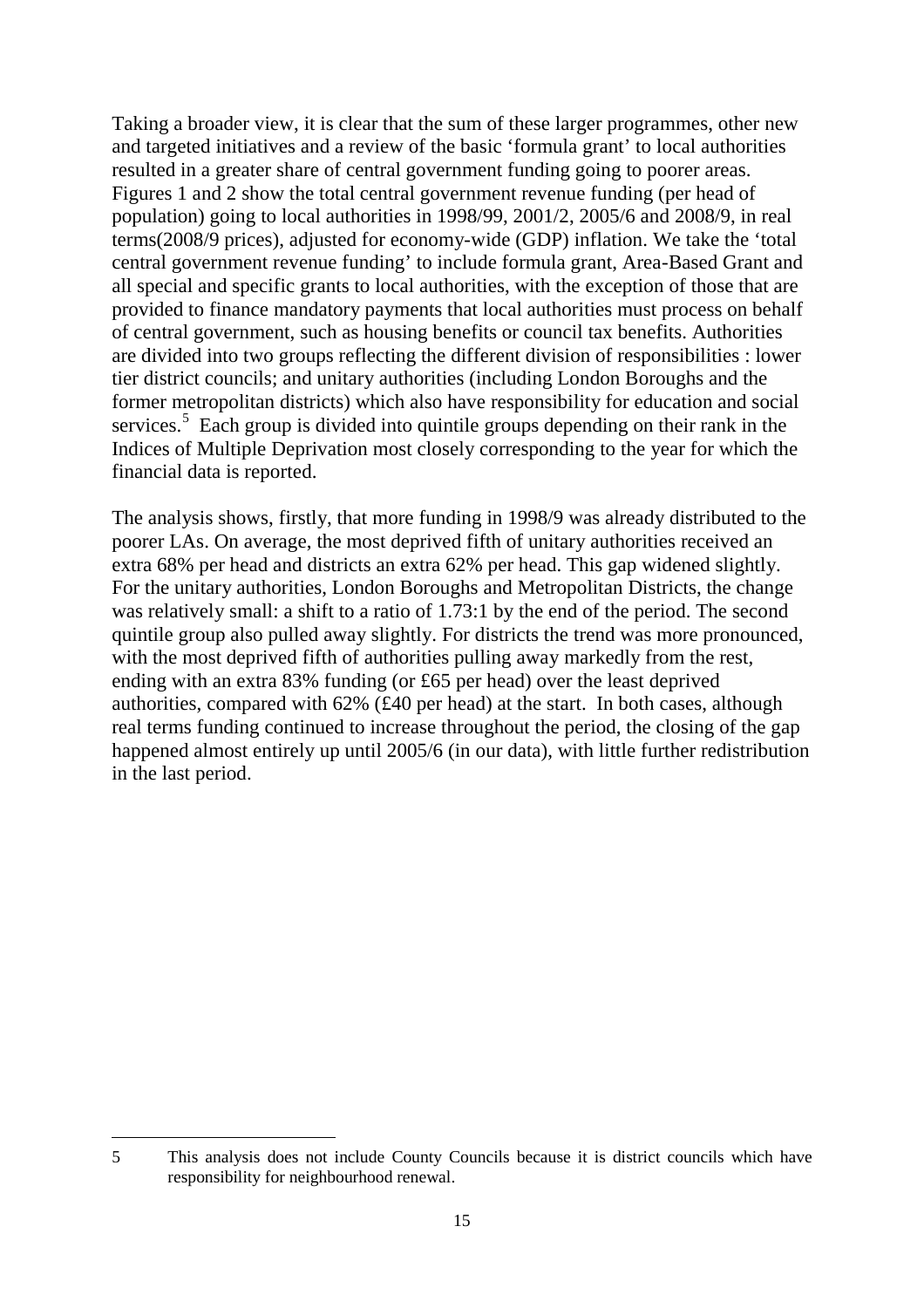

**Figure 1: Central Government Revenue Funding per Head: District Councils 1998/9 to 2008/9**







Sources for Fig. 1and 2

LA financial data: DCLG Revenue Accounts; Deprivation Measure: ONS Indices of Deprivation Local Authority Summaries Population Estimates for Per Capita Figures: ONS Mid-Year Population Estimates, all persons. For further detail see research note at [http://sticerd.lse.ac.uk/case/\\_new/research/Social\\_Policy\\_in\\_a\\_Cold\\_Climate/Programme\\_Reports\\_a](http://sticerd.lse.ac.uk/case/_new/research/Social_Policy_in_a_Cold_Climate/Programme_Reports_and_event_information.asp)

nd event information.asp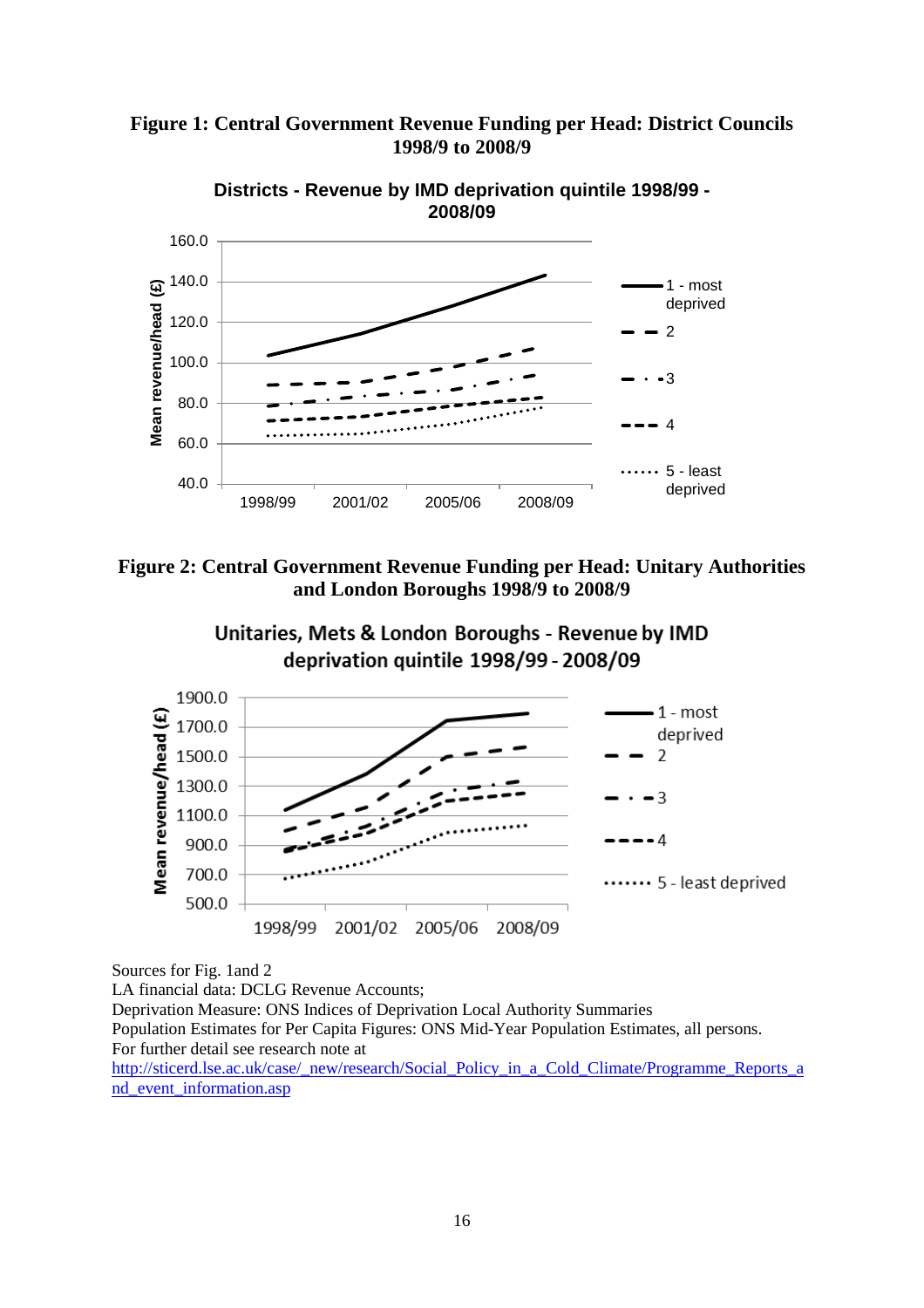# <span id="page-20-0"></span>**Inputs and Outputs**

What did this money buy, in terms of capital projects, extra staff, goods and services (inputs), and what was produced or delivered as a result (outputs)? This is perhaps a particularly important question in relation to neighbourhood renewal. Typically in analyses of the welfare state we would regard these inputs and outputs as the means to better individual outcomes. However, given the early policy goals of improving services, amenities and conditions in poor areas in the name of social justice, these inputs (neighbourhood wardens, for example) and outputs (better homes and environments, for example) might also be considered ends in themselves. Nevertheless, the same complexity of delivery that makes it hard to identify spending also inhibits comprehensive counting of inputs and outputs Again we construct a broad picture using a variety of sources including programme evaluations and data on trends in neighbourhood housing, environment and services.

Substantial evaluation reports on NRF and NDC describe what was done under these programmes, although they do not provide any comprehensive count of additional inputs and outputs. In the end, NDC became largely a programme based around physical transformation of areas, and community capacity building. Housing and physical environment projects accounted for the largest share of NDC spending (32 per cent), followed by community (18%) and education (17%). Spending on immediate economic outcomes (getting people into work) and health made up a relatively small share (12% and 11% respectively), with crime reduction at 10% (Batty et al. 2010). Cowen & Wilton (2008) and Amion Consulting (2010) concurred that about a third of NRF money went on housing, environment and community safety initiatives, 18-20% on education (including pupil and teacher support and volunteer involvement), 15-16% on health (including advice, referrals and access to services), 11-13% on worklessness (including information and advice, training and work placements) and the rest on cross cutting activities including community capacity building. Our own review of reports from local authorities selected to represent a range of high, medium and low NRF recipients reveals some examples: in South Tyneside a 'Supporting People into Work' programme helping 1257 people into jobs from 2004 to 2006 at a cost per job of £1605 and an anti-poverty programme which helped people claim benefit entitlements and save on debt repayments by establishing a credit union; in Hastings the provision of Street Wardens and the establishment of a dedicated community policing team; in Kensington and Chelsea environmental improvements, an alcohol referral service, a community literacy coordinator, a burglary reduction project, establishing some small business units, and provision of IT equipment for the voluntary sector (Audit Commission 2007; Kensington and Chelsea Partnership Steering Group 2007; Clive Jacotine and Associates Limited and Nick Wates Associates 2004; Special Interest Group of Municipal Authorities 2007).

NRF funds were used to supplement existing mainstream activities and develop new programmes and ways of working. The evaluation found that NRF money had been largely effective in giving local authorities and partners increased flexibility to spend and experiment across thematic areas, increasing the visibility of neighbourhood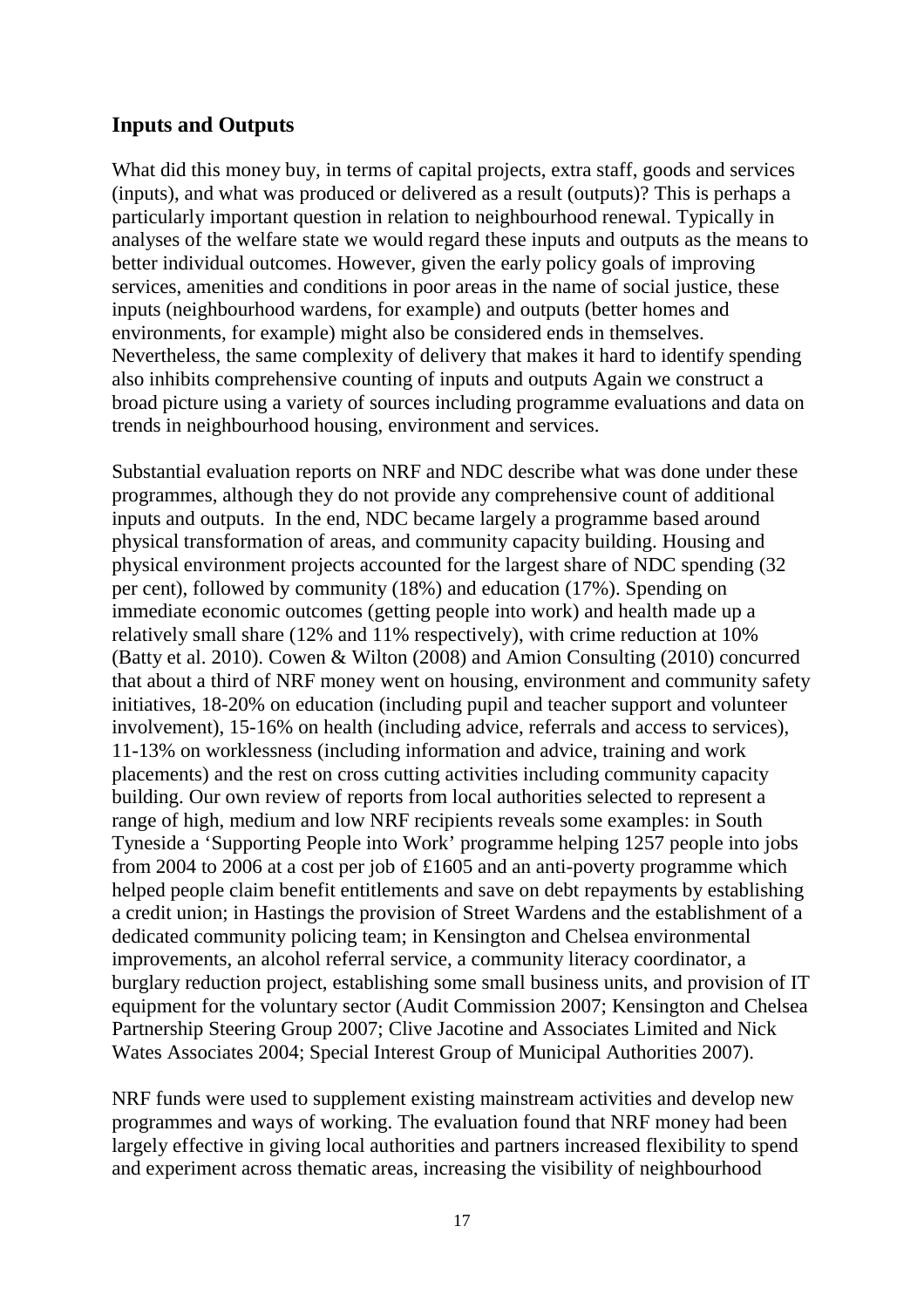renewal as a priority for service providers, and encouraging mainstream agencies to be more attentive to need in the poorest areas and more assiduous in ensuring that the services they provided were of equivalent quality. According to the evaluation, twothirds of the outputs and outcomes from NRF would not have occurred without the programme. By way of example, in Birmingham, NRF was used to fund police overtime, neighbourhood policing and extra police to undertake specific operations addressing floor targets. It also funded a pilot free swimming scheme under the 'health and well-being' theme, later taken on by the local authority. One survey of local authorities found a case of 60% of NRF funds being spent on mainstream activities, although this was unusually high. Some authorities also used NRF to establish greater participatory budgeting and local decision-making. For example, Kirklees established a 'People's Purse' - funds ring-fenced for community and voluntary groups working or based in the Neighbourhood Renewal target areas, and Birmingham established a system of 'ward allocations' to direct funding to smaller projects such as playgrounds, play schemes and outreach youth work which attracted less mainstream money. Hastings developed local action plans (LAPs), allowing for the customisation of local services – for example establishing street cleansing levels.

This evidence suggests a wide range of new and extended services, varying locally, provided as a result of the NRF elements of NSNR. In addition, other central government programmes delivered more or improved services and infrastructure. A key initiative was the Decent Homes (DH) programme, through which the government pledged to bring all social housing to a decent standard by 2010, with more than half the improvements being made in the most deprived 117 local authorities. DH got off to a slower start than hoped but over 90% of social housing had been brought up to standard by 2010. There has been no final report on the proportion in deprived local authorities, but given the correlation between social housing and poverty, there is no doubt that this programme made a difference to conditions in many of the poorest neighbourhoods.<sup> $\delta$ </sup> Housing Market Renewal Pathfinders and mixed community initiatives also refurbished thousands of homes and built new homes, none of which were directly reported on as part of the floor target regime.

In combination, Decent Homes, HMR and other public/private housing regeneration schemes contributed to a reduction in vacant homes – one of the key problems affecting liveability and contributing to a spiral of decline. There is no published analysis of the reduction in vacancies at neighbourhood level. The Audit Commission's report on the HMR programme (Audit Commission 2009) shows only a modest decrease in vacant homes nationally (falling from 3.4% of the stock in 2002 to 3% in 2008), although with bigger reductions in the northern regions which had

 $\overline{a}$ 

<span id="page-21-0"></span><sup>6</sup> The DH programme was initially monitored using two sources: landlord returns and survey data from the English House Condition Survey (later EHS). EHCS was chosen as the preferred source. The two data sources do not tally, and neither gives an up to date analysis by local authority or neighbourhood deprivation. Assuming 50% (the target) of improvements in deprived authorities, estimates of the reduction in non-decent homes in such authorities would be between quarter and half a million by 2009.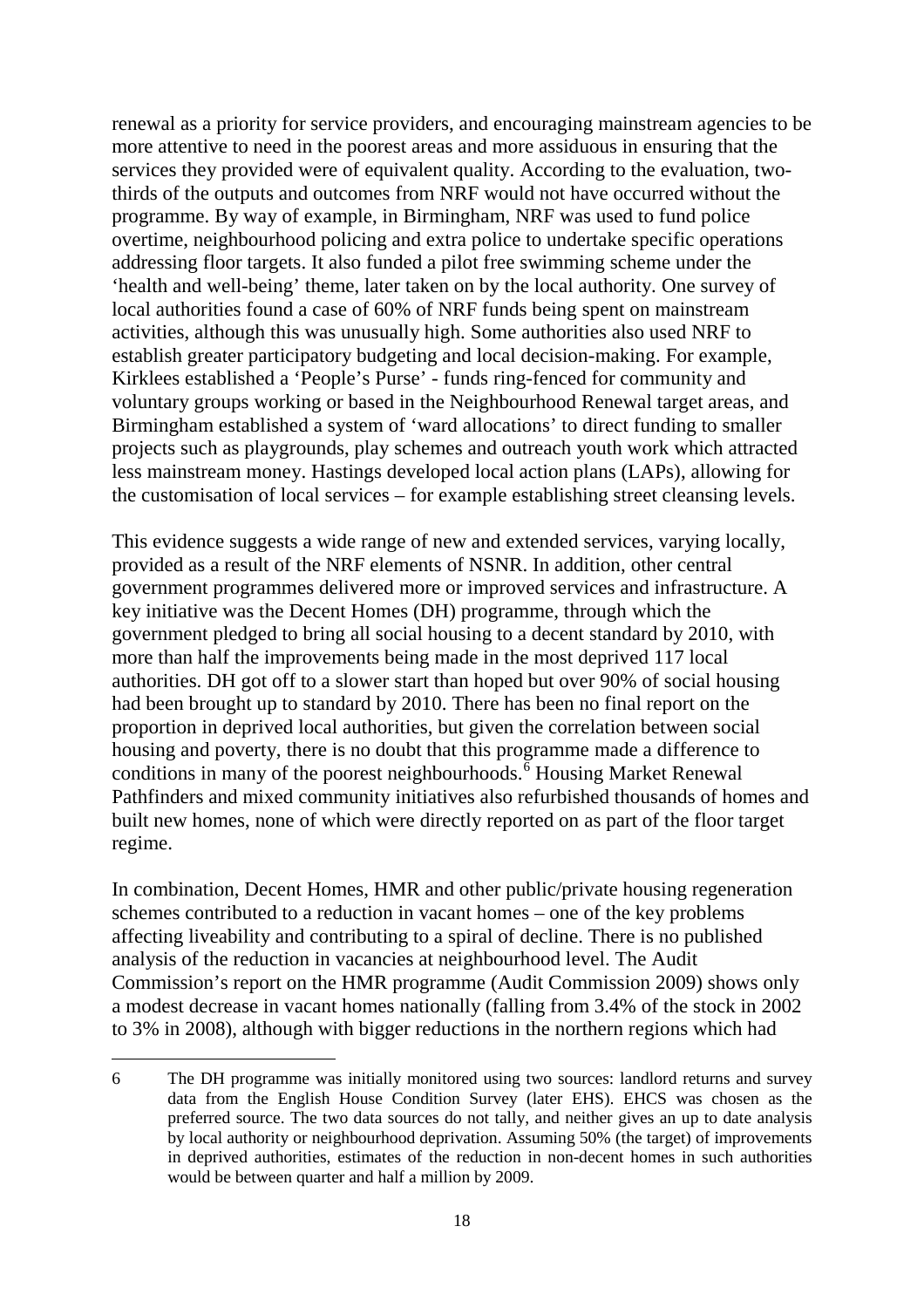higher vacancy rates to start with. It also shows a big reduction in reported 'low demand' for housing, with this problem typically more than halving in the same period. Our own estimates, at a finer spatial scale, suggest that there were about just under 6000 output areas in England with a high rate of vacant properties in 2001<sup>[7](#page-22-0)</sup>. Very few of these were in the South of England, outside London, with the exception of some unpopular private housing in coastal towns. Very unpopular housing neighbourhoods in London were almost all Inner London estates. There was a lot of unpopular social housing in the large cities of the North and West. Overall, vacancy rates had fallen in these areas by 2007/8, and the trend was sharper in very unpopular estates than in mixed housing, consistent with the effect of demolition programmes.<sup>[8](#page-22-1)</sup> Not all of this can be attributed to policy. Greater demand for social housing in a context of falling stock turnover, and reversal of population and economic decline in some less advantaged cities would also have played a part. The result nevertheless, would have been an improvement in living conditions and neighbourhood viability in many deprived areas.

Other major programmes included the expansion of childcare services and facilities and, towards the end of the latter part of the period, investment in new school buildings. Between 1999 and 2003, 524 local Sure Start programmes were set up in areas with very high concentrations of children in poverty, providing (typically) good quality play, learning and childcare, family support, outreach and home visiting and health care and advice. 107 areas, two thirds of them in the 20% most deprived, had new Early Excellence Centres, and 45,000 new day care places were provided in 1400 Neighbourhood Nursery settings in the most deprived 20% of neighbourhoods between 2001 and 2004. In 2004, these initiatives were brought together in the roll out of Sure Start Children's Centres, over 3500 in all by the end of Labour's term in office. Deprived local authorities were also the main beneficiaries of the Building Schools for the Future programme, announced in 2004 and intended to be a 15 wave programme resulting in the entire secondary school building stock being refurbished by 2020. The programme was targeted by deprivation.

At the same time, other increases in public spending almost certainly brought extra staff into poorer neighbourhoods, additionally to those funded through NRF. For example, the total (FTE) of police constables, special constables and police community support officers (PCSOs) rose by 22% between 1997 and 2010, including a 13% increase in the number of constables and the introduction of the PCSO scheme which had created nearly 17000 additional posts by 2010.<sup>[9](#page-22-2)</sup>

Given that different programmes affected different but overlapping sets of neighbourhoods at different times, it is impossible to quantify the overall expansion in services. There is also little evidence on the efficiency of spend or value for money,

 $\overline{a}$ 

<span id="page-22-0"></span><sup>7</sup> Output areas (OAs) have between 40 and 125 households.

<span id="page-22-1"></span><sup>8</sup> These data are from landlord returns, and coverage is incomplete, so we can only estimate trends in different kinds of areas, not actual numbers of vacant homes.

<span id="page-22-2"></span><sup>9</sup> Police Service Strength England and Wales 31 March 2011, 31st March 2008, Table 3.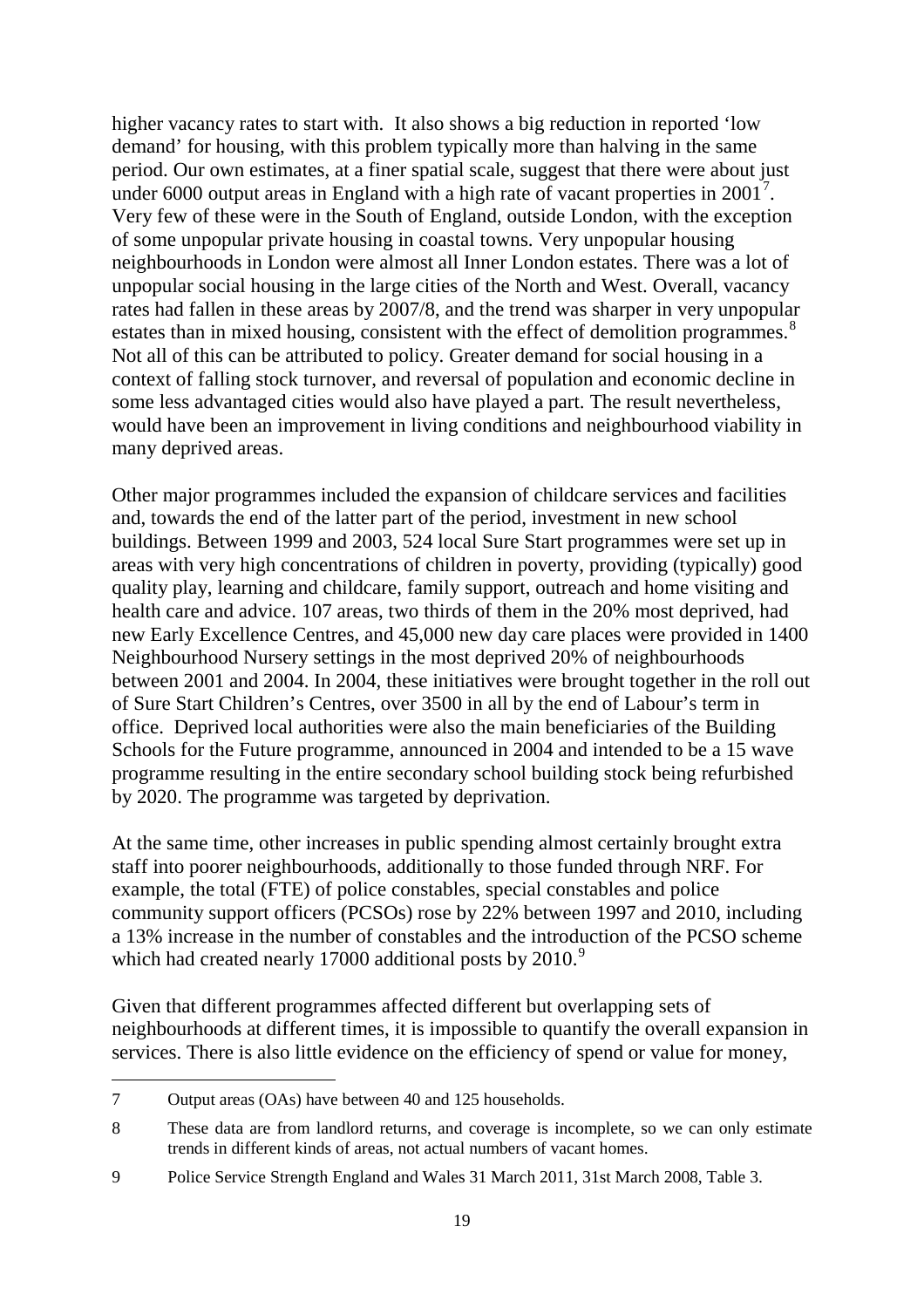except in relation to the NDC programme, where the evaluation also assessed the programme's value for money using two different methods, finding that savings could be estimated at between three and five times programme spend. However, the net effect has been widely reported in surveys, evaluations and case studies. The NSNR evaluation reports that many residents considered that the streets were cleaner, that the quality of parks and open spaces had improved and that environmental conditions were better (Amion Consulting 2010). The NDC evaluation reported statistically significant evidence of greater improvement than in comparable areas on indicators of place – such as perceptions of the environment, being a victim of crime, and satisfaction with the area. 18% of people surveyed said that the area had got much or slightly better in the last two years (2006-8), compared with 11% in comparator areas, which would have also been receiving additional investments in this period (Batty et al. 2010). The Sure Start evaluation reported reductions in burglary, vehicle crime and exclusions from school, and increases in creche and day care provision (Eisenstadt 2011). Other qualitative studies of low income neighbourhoods have also reported residents' saying that regeneration programmes had resulted in positive improvements, although they also point to the diversity of views between and within neighbourhoods, and the different views that could be held by the same people. Rapid change, perceptions of community decline, and processes of regeneration themselves could make people feel less confident and satisfied, while they simultaneously welcomed new services and environmental improvements (Bashir & Flint 2010; A. Power et al. 2011)

Such measurements as there are also indicate improvements in neighbourhood quality. Despite the early policy emphasis on neighbourhood conditions, floor targets in this area were weakly specified. The government's initial targets set in 2000 covered crime, but only at the level of the local authority (Crime and Disorder Reduction Partnerships and Street Crime Initiative areas). Reporting of these data by the Home Office was inconsistent (Civitas 2005) and the specific targets to close gaps were dropped in CSR 2007. Neighbourhood conditions themselves had no targets until the 2004 Spending Review, when a very specific set were introduced in relation to litter, abandoned cares, environmental quality and 'liveability' as reported in surveys. These were only reported upon until 2007, when they were replaced by a general indicator (but no specific target) on 'satisfaction with the local area'. Between 2004 and 2007 there were absolute improvements in the liveability indicators and the gaps between deprived areas and others closed (Table 4). On one issue (abandoned cars) there was a huge improvement, although this cannot be readily ascribed to policy intervention. A contemporaneous rise in the value of scrap metal provided an incentive for people to trade rather than abandon their unwanted cars, bikes and vans.

For a longer run overview, and at the neighbourhood level, we look at data on domestic burglary, an NSNR priority, and reported neighbourhood problems using survey data as well as police recorded crime data.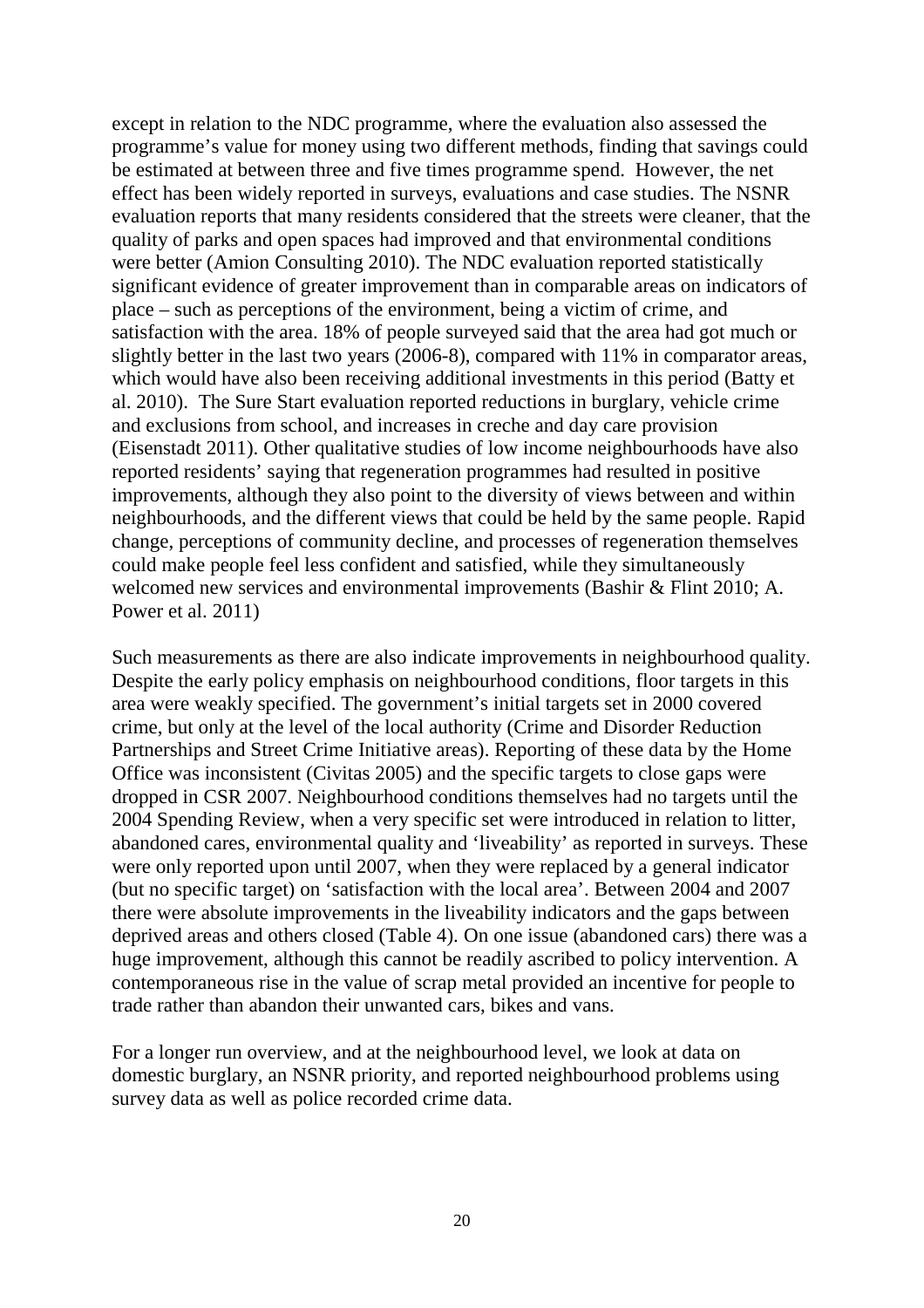|            | <b>Target</b>                                          | Comparison    | Baseline Baseline<br>year | position                | Progress                  | Assessment                                                 |
|------------|--------------------------------------------------------|---------------|---------------------------|-------------------------|---------------------------|------------------------------------------------------------|
|            | Reduce proportion of LAs                               |               |                           | 23% England             | 2006-07: 4%<br>England    | narrowing of absolute<br>Target exceeded -                 |
| iveability | with unacceptable litter by<br>3%, and 4% in NRF areas | NRF districts | 2003/04                   | 33% NRF                 | 9% NRF                    | gap while relative gap<br>widened                          |
|            | abandoned cars by 10,000<br>đ<br>Reduce number         |               |                           | 310,000 England         | England                   | narrowing of absolute<br>2006-07: 81,650 Target exceeded - |
|            | ,000 in NRF<br>nationally and 5,<br>areas              | NRF districts | 2002/03                   | 138,000 NRF             | 39,000 NRF                | gap while relative gap<br>widened slightly                 |
|            | satisfaction with local area<br>ncrease household      | NRF districts | 2003/04                   | 64% England             | 2006/07: 65.6%<br>England | Target not met                                             |
|            | by 3% nationally and 5% in<br>NRF areas                |               |                           | 60% NRF areas 61.4% NRF |                           |                                                            |

Table 4: Assessment of Progress on Floor Targets: Liveability **Table 4: Assessment of Progress on Floor Targets: Liveability**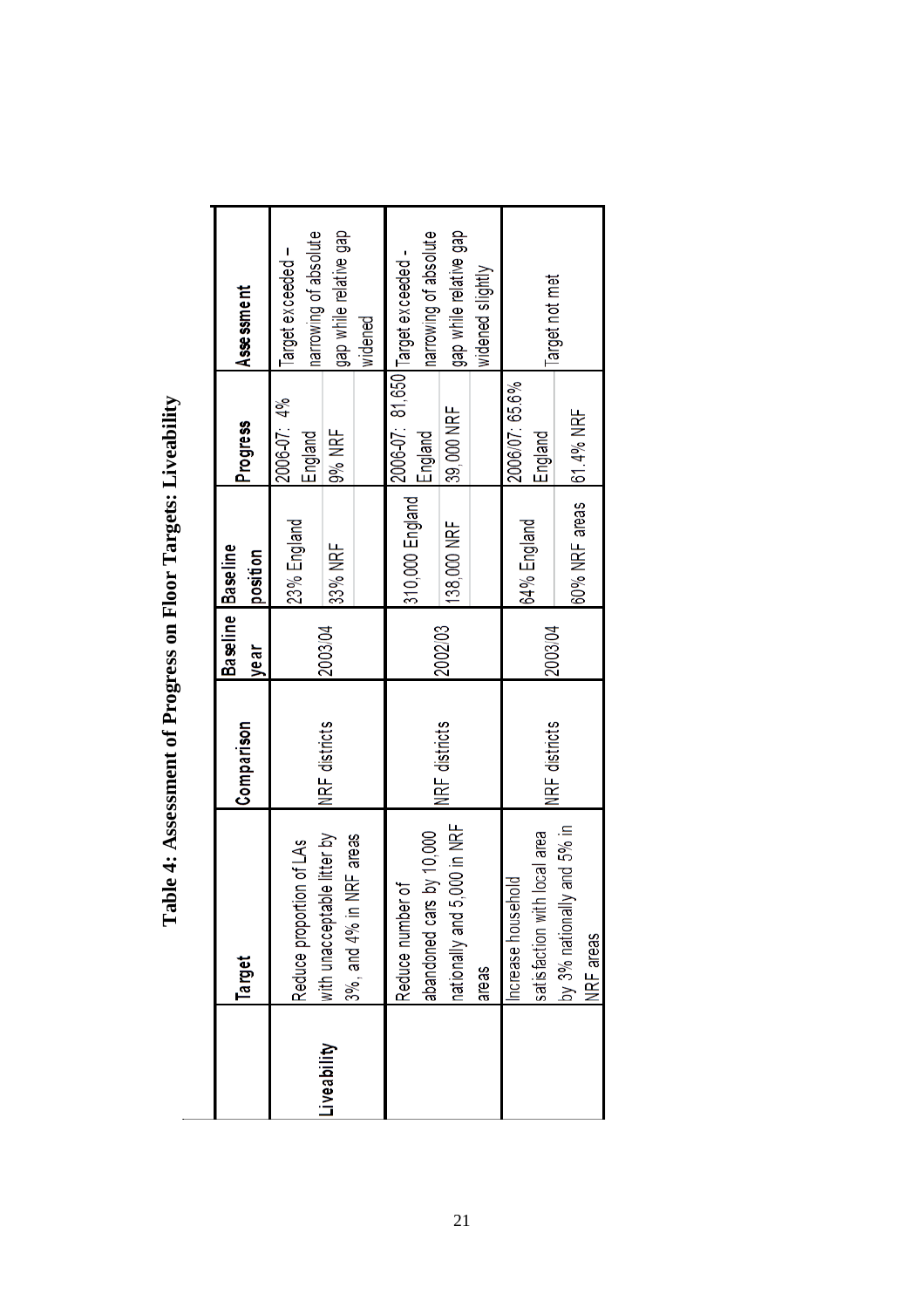

#### **Figure 3: Domestic Burglary Rates**

Source: BCS from Table 7.01; Recorded crime, calculations from ONS Recorded crime; DCLG household projections

Other neighbourhood problems also appeared to decrease. Figure 4 draws on data from the Survey of English Housing/English Housing Survey to show the excess in those reporting specific problems in the neighbourhood - crime, litter and vandalism - as 'serious' problems in the most deprived neighbourhoods, compared with all neighbourhoods. The SEH/EHS data is coded to the 2007 IMD – so the analysis here looks at the gap between neighbourhoods in the most deprived 10% on that Index, which was based mainly on data collected in 2005. 88% were also in the worst 10% on the 2004 Index (based mainly on 2001 data), but some were no 88% of them were contained in NRF districts, and only 5% in NDC areas.<sup>[10](#page-25-0)</sup> These indicators also show a closing of the gap on crime, although this is only marginally significant and not capable of analysis over the whole period as the question changed from 2008. However there is a larger closing of the gap – about 5%, or a quarter of the disparity, for vandalism and litter. This improvement appears to have been sustained up until 2009/10.

Figure 3 compares the rate of burglary per 1,000 households in deprived areas to that for all areas. We look both at recorded burglary (crimes that are notified to the police) and at reported victimhood from the British Crime Survey (BCS) (which will include crimes that are not notified to the police). Recorded crime data are at district level, and we identify the districts selected to receive NRF funding, compared with all districts. Not all neighbourhoods in all these districts will have received any specific neighbourhood renewal interventions on crime reduction. The BCS data is coded to the IMD 2004, using quintile groups. We therefore define 'most deprived neighbourhoods' as those in the 20% most deprived neighbourhoods according to IMD 2004. 82% of these were in NRF districts. 3% were in NDC areas. The black line shows the number of domestic burglaries per ten thousand households in deprived

 $\overline{a}$ 

<span id="page-25-0"></span><sup>10</sup> Thus the 'most deprived neighbourhoods' identified here are not an exact fit with the 'most deprived neighbourhoods' at the start of the period – some of them would have already improved slightly – nor an exact fit with the areas targeted by policy. They are a more closely defined set of neighbourhoods than the '20% most deprived' used by BCS.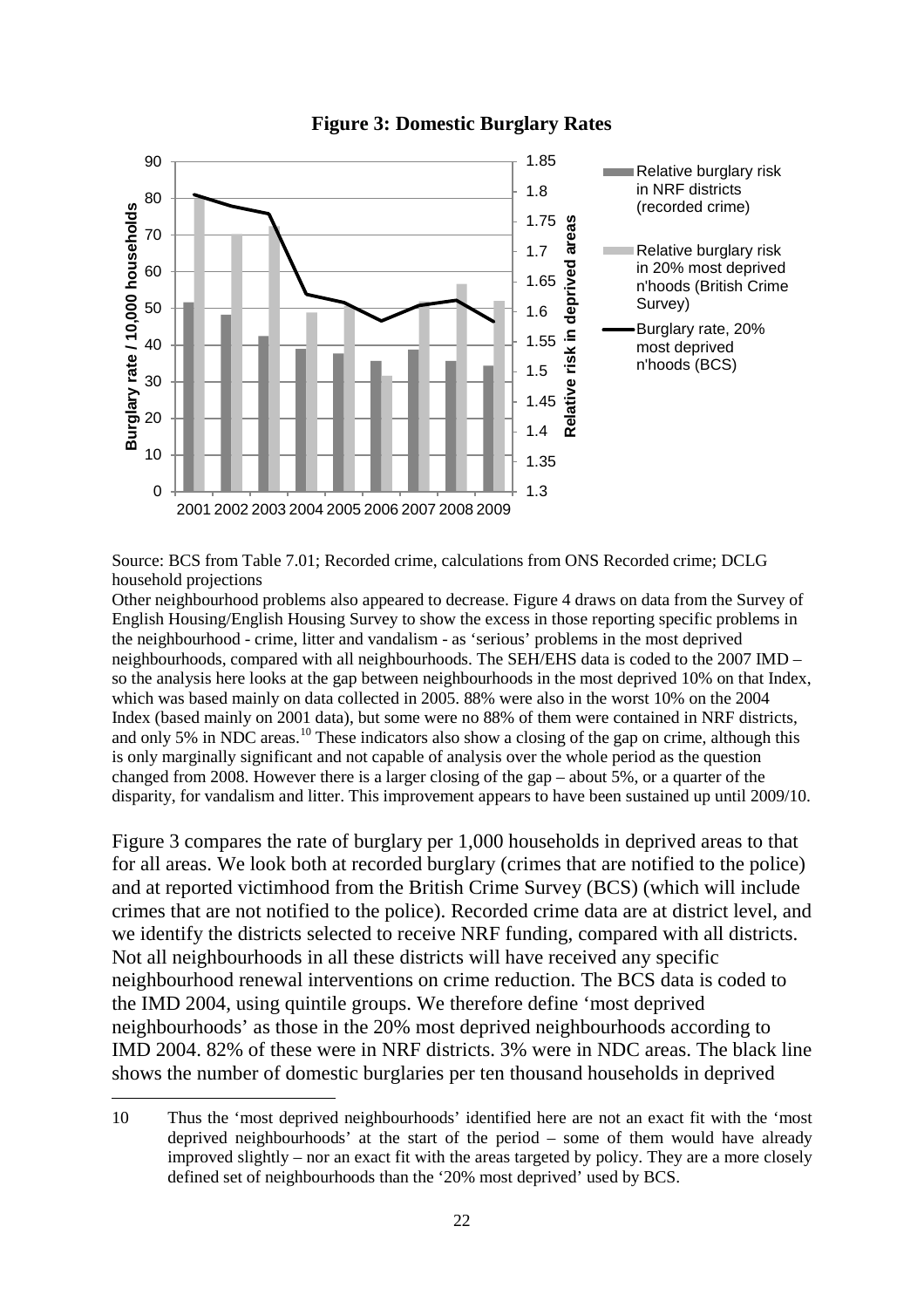areas, as recorded by the British Crime Survey. This fell by almost half, from 80 in 2001 to 46 in 2009. However, rates of acquisitive crime, including burglary, also fell sharply across Britain as a whole in the 2000s. A better measure of the disadvantage imposed by living in poor neighbourhoods is the 'relative risk' of victimhood: the increase in the probability that a household in a poor neighbourhood will be subject to burglary, relative to a household living elsewhere. Both the recorded crime statistics and the BCS findings confirm that in the poorest neighbourhoods, the relative risk of burglary fell. Most of the closing of the gap occurred in the early 2000s, but was largely maintained later in the decade





Source: Survey of English Housing/English Housing Survey

These data seem to suggest that gaps in neighbourhood conditions between the poorest neighbourhoods and others did narrow, although there were still substantial differences at the end of the period – nearly 20 percentage points on self-report domestic burglary victimisation, 15 for litter and more than 10 for vandalism. Moreover, the improvements seemed to continue even after the change in policy in 2007. This may suggest a weak link between policy and outcome. Domestic burglary rates, for example, may be linked to the economic cycle or to wider government policies not spatially targeted, such as New Deals for the unemployed or methadone prescription for heroin addicts (Parker et al. 1996). Alternatively it may suggest that sustainable improvements had been made either through capital investments in target-hardening, or through the mainstreaming of neighbourhood policing and management, such that crime and neighbourhood problems did not rise as might be expected during the recession from 2008 onwards.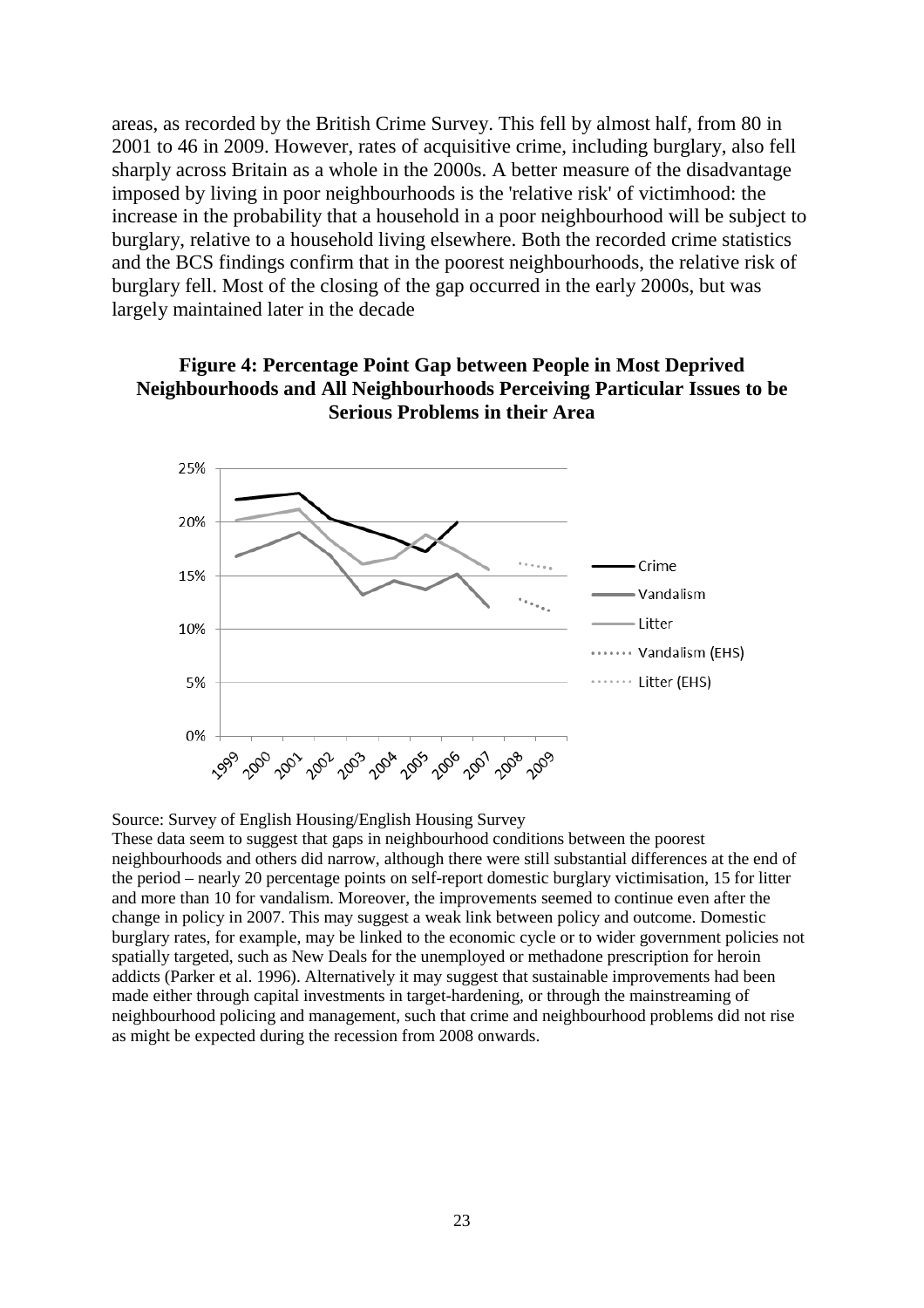# <span id="page-27-0"></span>**Individual Social and Economic Outcomes**

Lastly we turn to the impact of policies and spending on individual socio-economic outcomes for those living in deprived areas. Did outcomes improve, and did gaps close between these areas and others. As with 'liveability', reporting on the government's own floor targets gives only a partial account. Different departments targeted different sets of 'worst areas' and the lack of small area data until later in the 2000s meant that early targets were often set only at the local authority level. Targets also changed with each Spending Review. In many cases, new baselines were set or new groups of 'worst areas' selected, while monitoring of previous time series was discontinued. A full time series is not possible. Departments reported on these Labour targets for the last time in 2009, often using data from 2008 so the record ends before the onset of recession. We therefore supplement these with our own analysis of two key indicators: neighbourhood satisfaction (as a measure of whether poor neighbourhoods were perceived to be less disadvantageous over time) and worklessness (the main focus of policy after 2007). Using publicly available data, we are able to construct a longer time series at the neighbourhood level in order to monitor change through the period from 2001-2010.

## *Health and Education*

Looking first at the government's own targets, we examine health (Table 5) and education (Table 6). These targets set were at local authority and school level, not neighbourhood. They indicate progress on some indicators, but not on others. To 2009, the life expectancy gap between areas widened, while those on cancer and circulatory diseases narrowed. There were dramatic reductions in numbers of schools below the performance thresholds set by government, although the target numbers of schools below these thresholds were not met. No progress was made on inequalities at the Foundation Stage by 2008, the date of the government's last report on this issue. However there was a rapid improvement thereafter, so that the target was met by 2010.

Assessing the impact of neighbourhood-level interventions on these trends is difficult. In health particularly, demographic, economic and social (lifestyle) changes are principal drivers of health outcomes. In both domains, mainstream policies, such as the national curriculum strategies, would have been a major part of the story. Parallel papers on health and education look more closely at mainstream policies, spending, inputs and outputs to tackle inequalities in these areas. In relation to neighbourhood programmes, two key health indicators, low birth weights and standardised mortality ratios, were among only three indicators on which local authorities in receipt of NRF saw no absolute improvement between 2001 and 2007.

In contrast, education was the domain which NRF local authorities saw the biggest absolute and relative improvements. The gap in GCSE attainment at 5A\*-C between LAs in receipt of NRF and the England figure reduced by 71%, Key Stage 2 attainment by 41% and Key Stage English by 32%. However, schools in these local authorities would have been the prime beneficiaries from wider education policies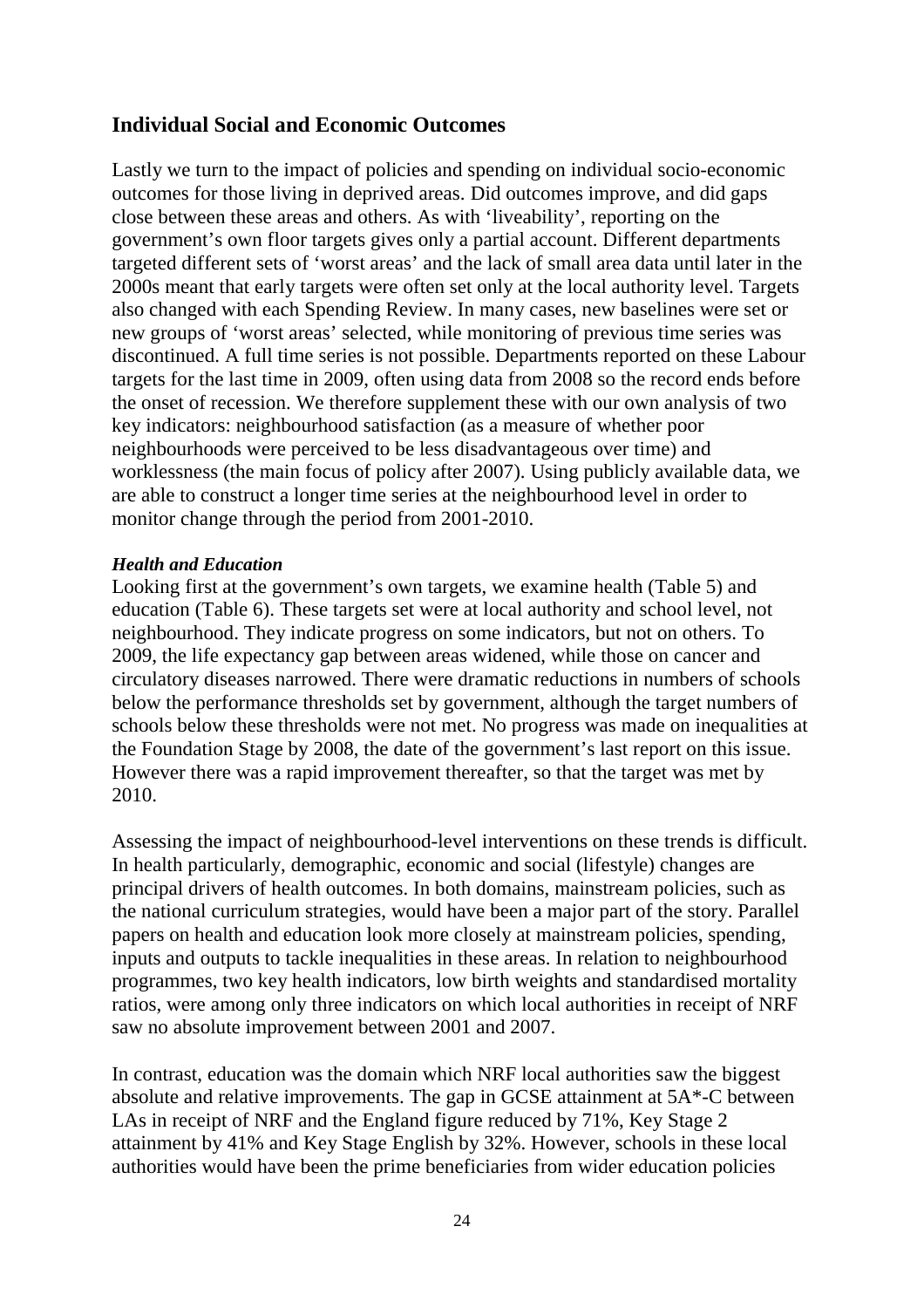geared towards raising standards and reducing inequalities. The evaluation concludes that these interventions are more likely to account for change than NRF itself. The NDC evaluation showed that comparator areas – other poor neighbourhoods that would have benefited from national and NRF-initiated education interventions although not NDC - actually fared better on educational attainment at Key Stage 2 and Key Stage 4 than the NDC areas themselves. Indeed it found an inverse relationship between NDC education spend and education outcomes, suggesting that the money was possibly spent in the wrong way.

| Target for 2010                                                 | Comparison                                      | <b>Baseline year</b> | <b>Baseline position</b>        | 2010                                                                | Assessment       |  |
|-----------------------------------------------------------------|-------------------------------------------------|----------------------|---------------------------------|---------------------------------------------------------------------|------------------|--|
| Reduce the gap in life                                          | Worst fifth of areas and                        | 1995-1997            | $(1.92 \text{ years})$          | Gap: Males 2.57 % Gap: Males 2.61 % (2.05<br>years) Increase of 7%  | Gap widened      |  |
| expectancy by 10%<br>the England average                        |                                                 |                      | Gap: Females                    | Gap: Females 2% (1.65<br>1.77% (1.41 years) years) Increase of 13%  |                  |  |
| Reduce the gap in deaths<br>from circulatory diseases<br>by 40% | Worst fifth of areas and<br>the England average | 1995-1997            | per 100,000                     | Gap: 36.37 deaths Gap: 20.11 deaths per<br>100,000, decrease of 45% | Target met early |  |
| Reduce the gap in<br>premature cancer deaths<br>by $6\%$        | Worst fifth of areas and<br>the England average | 1995-1997            | Gap: 20.7 deaths<br>per 100,000 | Gap: 18.33 deaths per<br>100,000, decrease of 12%                   | Target met early |  |

**Table 5: Floor Targets, Health**

**Table 6: Floor Targets, Education**

| <b>Target</b>                                                                                                                 | Comparison                      | <b>Baseline year</b> | <b>Baseline position</b>             | <b>Progress</b>                                                                                                                      | Assessment                                                |
|-------------------------------------------------------------------------------------------------------------------------------|---------------------------------|----------------------|--------------------------------------|--------------------------------------------------------------------------------------------------------------------------------------|-----------------------------------------------------------|
| Reduce inequalities in levels<br>of development at the<br><b>Foundation Stage</b>                                             | 30% most disadvantaged<br>areas |                      | 2005 Gap 16%                         | 2010: 12%                                                                                                                            | Target met                                                |
| Reduce by 40% the<br>proportion of schools in which<br>fewer than 65% of pupils<br>achieve level 4 or above at<br>Key Stage 2 |                                 | 2002/3               | target in English<br>target in Maths | 2006/07:<br>2,849 schools below 1,484 below target in<br>English (-48%)<br>3,570 schools below 2,026 below target in Maths<br>(-40%) | Target met                                                |
| In all schools at least 50% of<br>pupils to achieve Level 5 or                                                                |                                 | 2002/3               | 589 schools below<br>target          | Target was to be reached<br>by 2008. By 2007 (last age                                                                               | Target not met by<br>2007                                 |
| In all schools, at least 20% of                                                                                               |                                 |                      | 71 schools below<br>2004 target      | 2006/07:                                                                                                                             | Target not met by<br>2007. No further<br>report. Publicly |
| pupils to achieve 5 GCSEs at<br>A*-C, rising to 25% by 2006                                                                   |                                 | 2003/04              | 186 schools below<br>2006 target     | 17 schools below 2006<br>target                                                                                                      | available data shows<br>that by 2010, 1                   |
| and 30% in 2008                                                                                                               |                                 |                      | 343 schools below<br>2008 target     | 64 schools below 2008<br>target                                                                                                      | school was below<br>target                                |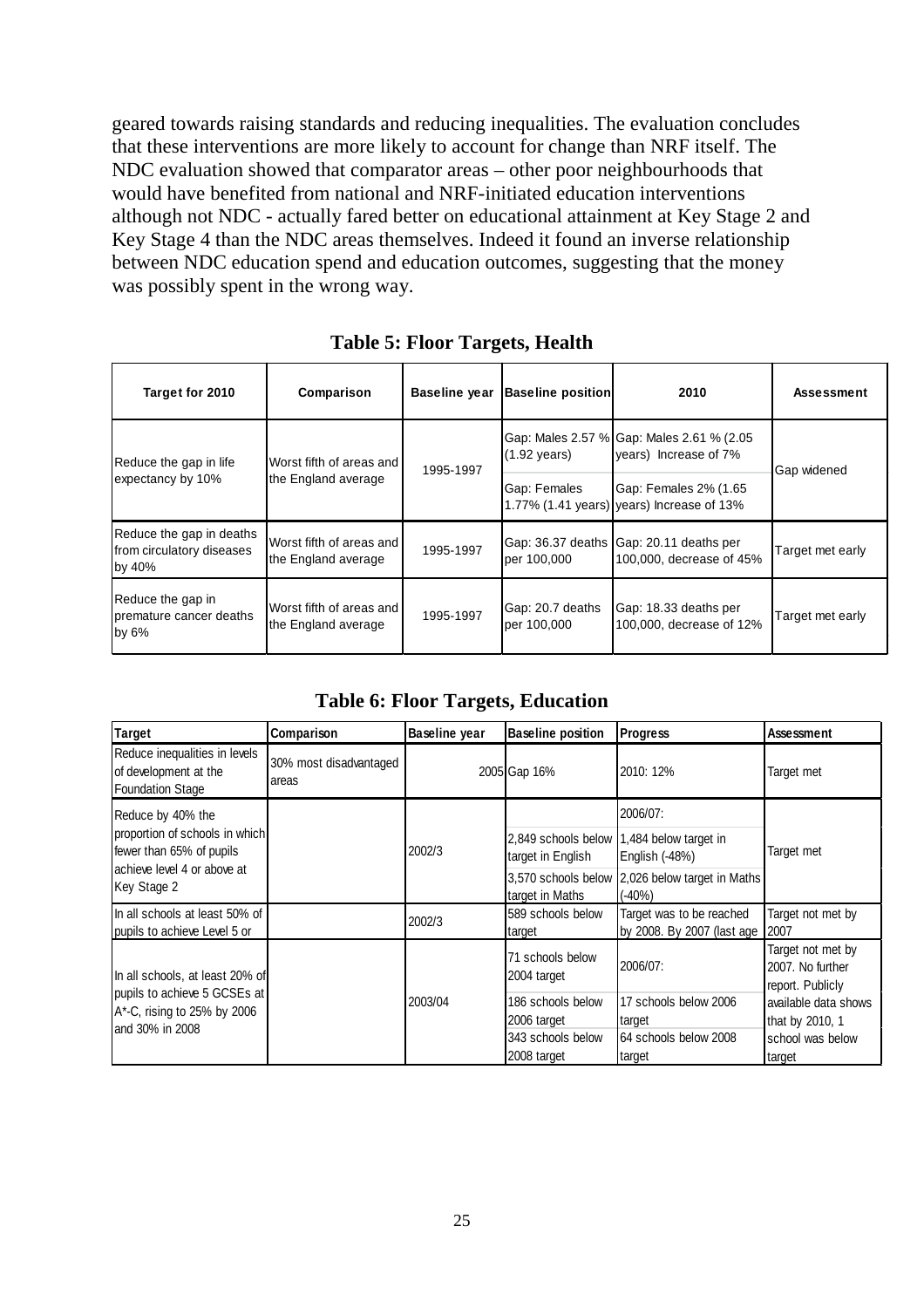#### *Neighbourhood Satisfaction*

Neighbourhood satisfaction might be taken as another indicator, albeit a more subjective one, of whether deprived areas were improving relative to others. Figure 5, using SEH/EHS data, shows the percentage of respondents who said that they were 'slightly' or 'very' dissatisfied, in response to the question "How satisfied are you with this area as a place to live?".<sup>[11](#page-29-0) [12](#page-29-1)</sup> Such attitudes are known to be derived from perceptions of safety, community spirit, the quality of local services, amongst others, as well as being influenced by dwelling condition and neighbourhood composition. In other words they appear to be driven by exactly the kinds of things that the government was trying to influence through the NSNR. Note that for SEH/EHS, the yearly percentages of respondents who perceive problems in poor neighbourhoods have 95% confidence intervals of around  $\pm 2\%$ . So, small changes need to persist for several years for one to attribute them with confidence to real change; differences of one or two per cent between single years are not significant. The graph shows that from 1999 up until 2007 there was a small, but steady and statistically significant decrease in the gap between the poorest and the rest, although not as great as those for burglary, vandalism and litter. The gap in the early years, before NSNR had been launched, was around 16%; in 2006/2007, after NRF and NDC had been in effect for five or more years, it had fallen to around 12%. This corroborates the picture of improvements suggested by the short-lived liveability indicators. However, the disparity in dissatisfaction re-opened in the final two years of Labour (measured by EHS, though in the same form as in SEH). Simply comparing the end to the start, there was no significant closing of the gap in neighbourhood satisfaction.

<span id="page-29-0"></span><sup>11</sup> There are some slight changes in measurement between the Survey of English Housing (SEH), which ran until 2008, and the English Housing Survey (EHS), which covers the final two years of New Labour, 2008/09 and 2009/10. The question about general neighbourhood satisfaction was asked in the same form "How satisfied are you with this area as a place to live?" in both surveys, and was asked before prompts about specific problems. In EHS, the question was asked directly after questions about tenure and accommodation satisfaction. The phrasing of prompts about specific neighbourhood problems varied between the two surveys, however (e.g. 'crime' versus 'the general level of crime in the area')  $\overline{a}$ 

<span id="page-29-1"></span><sup>12</sup> The same broad pattern emerges if only those who are 'very' dissatisfied are included.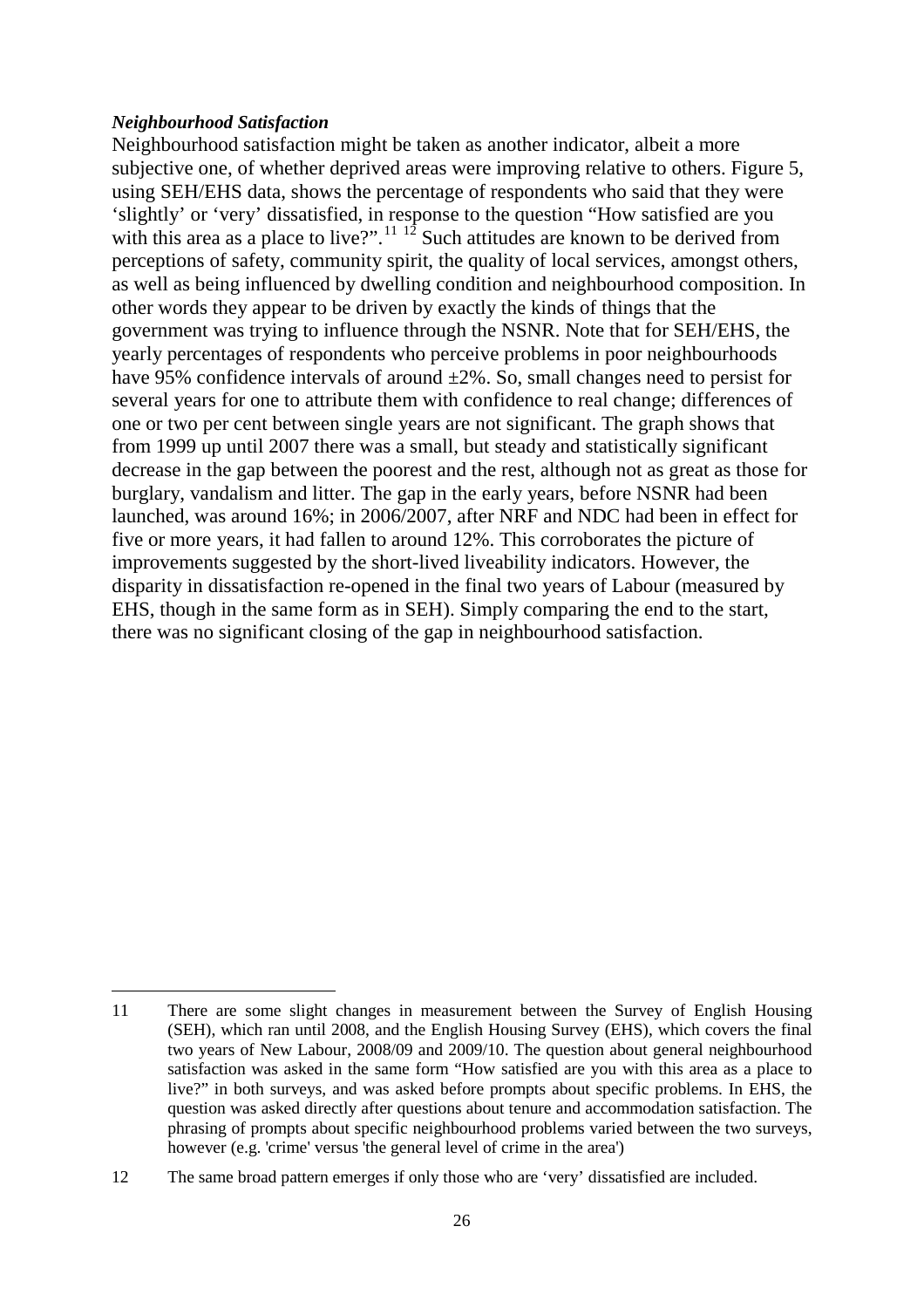

**Figure 5: Proportion of People Dissatisfied with Their Neighbourhood as a Place to Live**

Source: Survey of English Housing/English Housing Survey

This increase in the size of the gap in the latter part of the period is somewhat surprising, given that neighbourhood satisfaction tends to be closely linked to crime and neighbourhood conditions (Parkes et al. 2002; Baum et al. 2010; Permentier et al. 2011), which showed continued improvement. It does not appear to be driven by changes in the individual economic circumstances of the people living in the poorest neighbourhoods. Low-income households and renters consistently rate their neighbourhood less well than others. However, even when we control for changes in poverty and tenure in poor neighbourhoods over time, the same pattern appears. It may be linked to the change in policy after 2007 - the withdrawal of NRF and the reduced visibility of neighbourhood policies and programmes. When we look not just at the poorest neighbourhoods but at all neighbourhoods within local authoroity districts that received any NRF (i.e poorer local authorities), we see the same steady closing of the gap up until 2007, then from then a slight widening between poorer and better-off authorities. Importantly, however, looking at this wider set of neighbourhoods, the gap at the end of the Labour period was significantly smaller than at the start. So gaps between poorer local authorities and others did narrow over the period as a whole, while gaps between poorest (more local) neighbourhoods and others narrowed but then widened again.

The two sets of data together suggest that the urban authorities receiving NRF possibly improved during the whole period as a result of stronger economic performance and wider urban policy interventions – the 'urban renaissance' that was also a feature of early Labour policy – but that the poorest neighbourhoods within them only improved relative to other neighbourhoods during the period up to 2007 when neighbourhood renewal policy created a focus on conditions and the quality of services. Certainly the NDC evaluation seems to show that concentrated spending and activity does lead to increases in satisfaction. In the NDC areas, there was an increase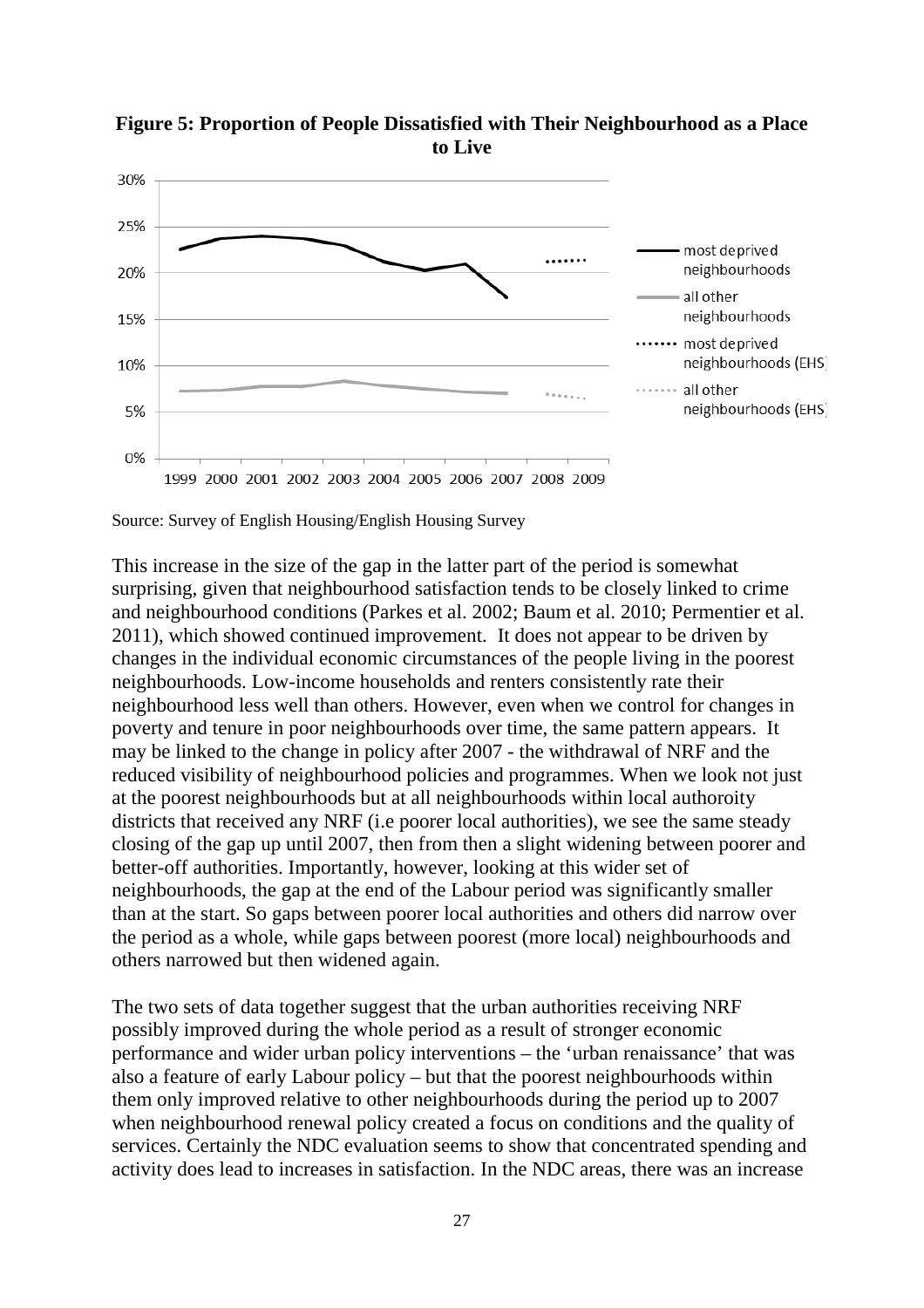of 13% in those saying they were very or fairly satisfied with the area compared with 8% in comparator areas. On the other hand, other factors altogether may drive neighbourhood satisfaction - increasing inequality or economic insecurity or housing inaffordability, perhaps. Rising expectations can also depress satisfaction (James 2007). Whatever the reason, it would appear that overall, despite early progress, the gap in satisfaction between people in the most deprived neighbourhoods and others was not significantly smaller when Labour left office than when it entered it.

#### *Worklessness*

 $\overline{a}$ 

To assess changes in worklessness, we need to employ benefits data. Here we follow the method of English Indices of Multiple Deprivation in using the total of Job Seekers Allowance and Incapacity Benefit/Serious Disablement Allowance claimants (and, latterly, also Employment Support Allowance), divided by the working-age population, as a proxy for 'work deprivation'[13](#page-31-0).

Figure 6 shows that for all high-worklessness neighbourhoods in England, shown by the solid line, there was a steady downward trend in the gap in the work deprivation rate from 2000 to 2009. This partly reflects the absorption of marginal labour in poor neighbourhoods during a period of economic expansion. We see that the gap between all poor neighbourhoods and the rest widened again following the recession; the same marginal and casualised labour in poor neighbourhoods was more likely to be laid off. However, the gap was still 2.7 percentage points smaller when Labour left office in May 2010 than it was at the start of our series.

This trend meant that the government met its floor target. Set for the first time for small areas in 2004, this was to reduce the gap in employment for the 903 wards with the worst labour market position in Spring 2005 by just one per cent by 2008. This was exceeded (a 1.8% percentage point reduction) by the end of 2007.

<span id="page-31-0"></span><sup>13</sup> It should be noted that the use of IB claims as an unemployment indicator is contentious, and is more so at the end of the decade than at the beginning. In the 1990s, large numbers of older male workers, especially in areas of industrial decline, were diverted from unemployment to sickness benefits. Subsequent estimates of 'real' local rates of unemployment have made use of IB data (Beatty & Fothergill 2005). However, by the end of the 2000s, much of the cohort diverted onto IB in 1990s had either reached retirement or died, and there is evidence that IB now serves the 'correct' client group (Gaffney 2011). Hence, to use IB without adjustment within measures of unemployment is both an empirical mistake and contributes to misrepresentations of how the scheme is used. However there is no simple way to adjust for this, so we follow the IMD's practice.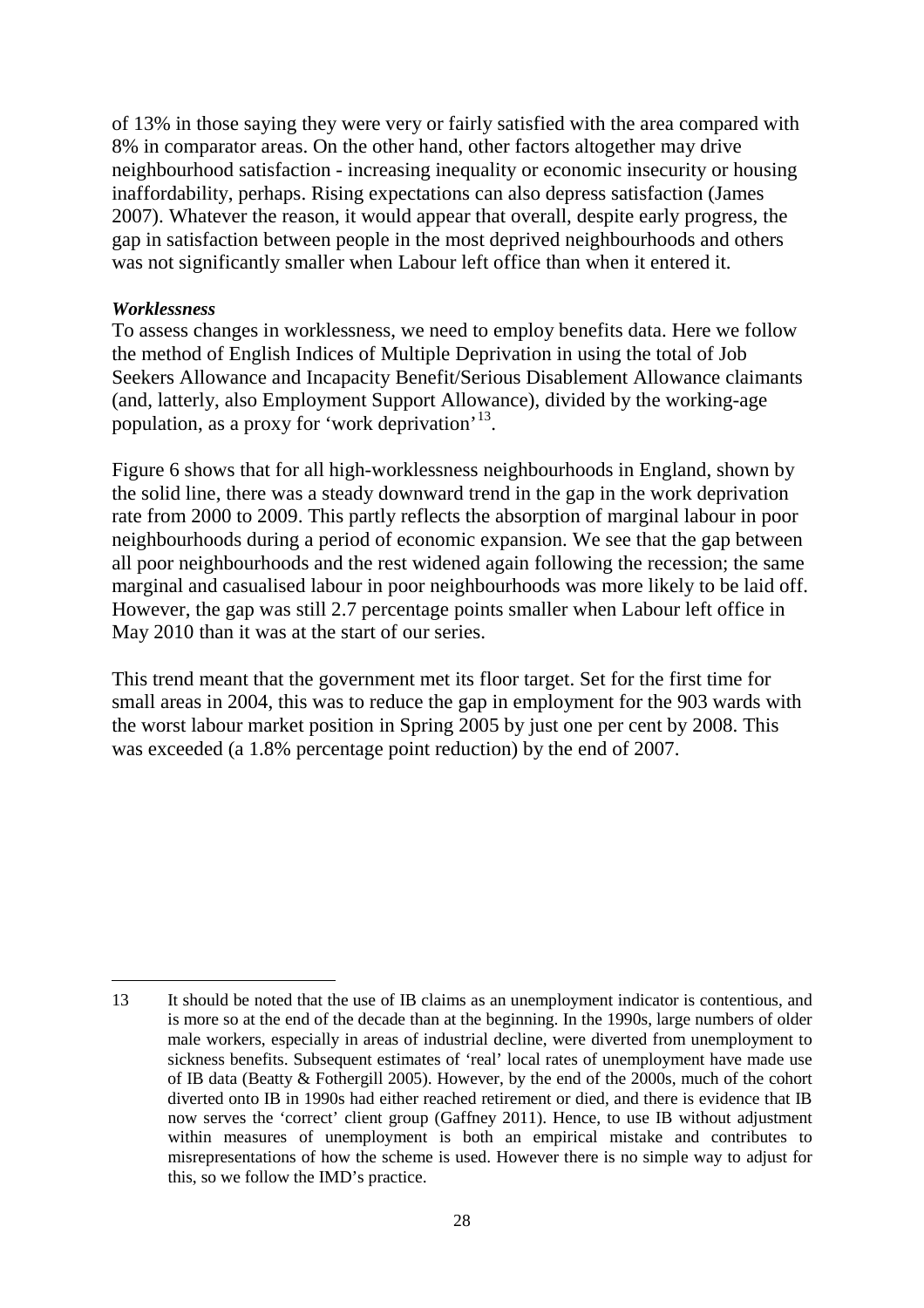## **Figure 6: Workless Rates for Highest Worklessness Neighbourhoods Compared with Others**



Sources: DWP Working-age client group for small areas (DWP/NOMIS). Mid-year population estimates for LSOAs, England and Wales (ONS)

Figure 7 examines these trends more closely, looking at gaps between high worklessness neighbourhoods in different contexts in England (London, other large English cities and other areas). Workless rates fell much faster in high-workless neighbourhoods in London and other major cities than they did in other types of place (smaller cities, towns and coastal and rural areas).

Table 7 draws this picture out further by showing changes in the two components of workless rates: the number of workless people, and the total number of working-age adults that comprises the bottom half of the fraction. In London and other large cities in England, there was a slight rise in the count of workless people, but a very rapid increase in the total working-age population. This reflects the intensity of housing development and demographic change in deprived inner-city areas. In other deprived areas, the count of workless people rose more, but the working age population rose less, explaining the smaller reduction in workless rate.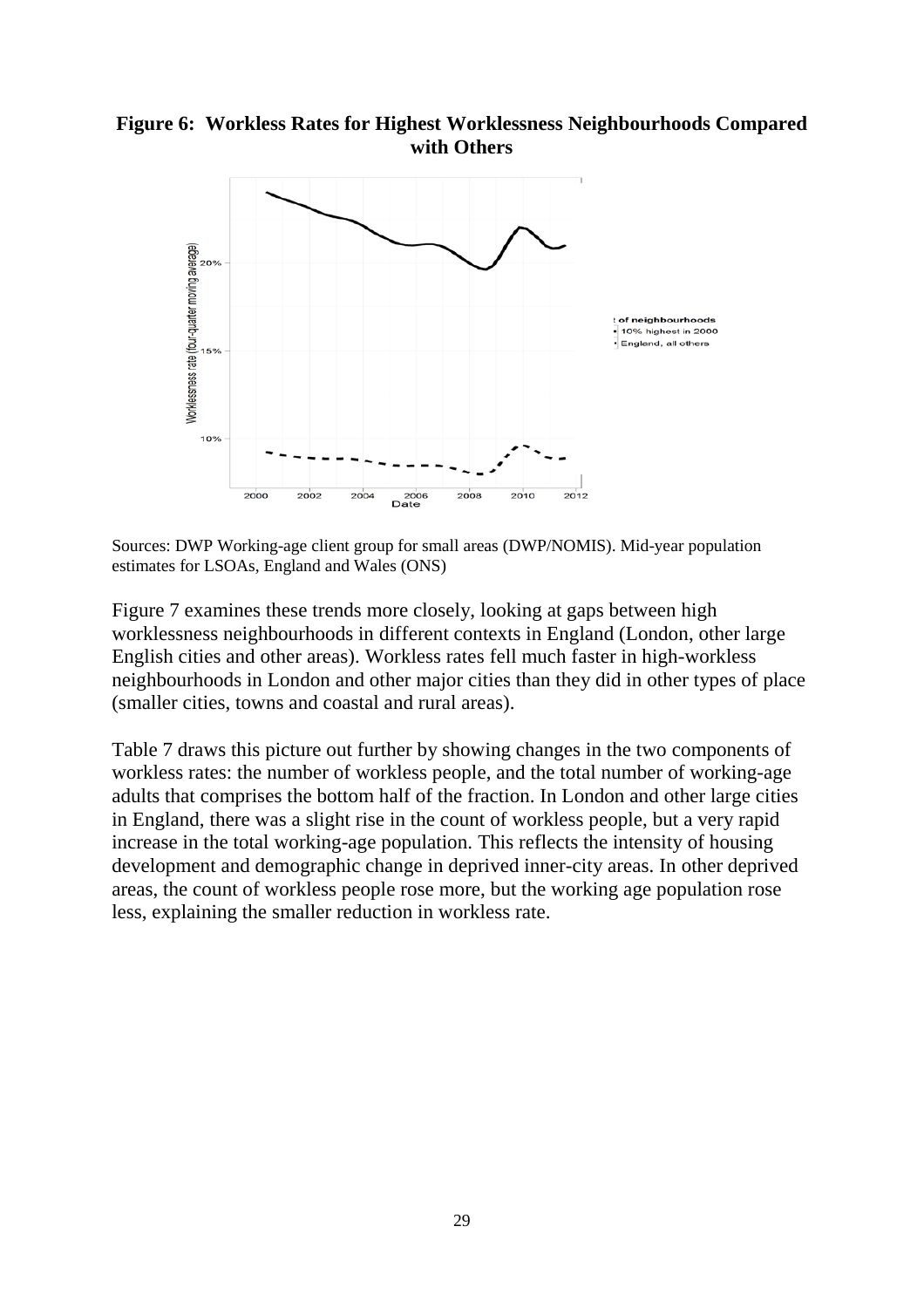## **Figure 7: Gap in neighbourhood workless rate, relative to all English non-poor neighbourhoods**



Values are calculated quarterly as a four-quarter moving average. Sources: DWP Working-age client group for small areas (DWP/NOMIS). Mid-year population estimates for LSOAs, (ONS);

## **Table 7: Changes in Workless Counts and Working Age Population for High Worklessness Neighbourhoods (top 10%) by Country and Area type**

|                               | Change in workless count,<br>Q2 2000 - Q2 2010 | Change in working-<br>age population<br>Q2 2000 - Q2 2010 |
|-------------------------------|------------------------------------------------|-----------------------------------------------------------|
| England, Large Cities         | $+1.7$                                         | $+14.1$                                                   |
| England, London               | $+1.3$                                         | $+16.7$                                                   |
| England, Other Deprived Areas | $+4.0$                                         | $+10.9$                                                   |

These data point to the importance of patterns of regional economic divergence, migration, housing allocation mechanisms, and urban development in explaining neighbourhood worklessness trends. They provide an important context for looking at policy effects and the limits of policy interventions, and we will be exploring more of these underlying factors as part of our ongoing work. As Figure 8 shows, differences between neighbourhoods with different policy interventions do show slightly different trends. The graph shows gaps between high worklessness neighbourhoods in NDC and NRF programme areas and other neighbourhoods in England, with NDC comparators and all high worklessness areas shown for comparison.<sup>[14](#page-33-0)</sup>

<span id="page-33-0"></span><sup>14</sup> We do not show the WNF districts separately; these were a subset of NRF areas and were pursuing labour-supply interventions during a period of weakening labour demand, as the  $\overline{a}$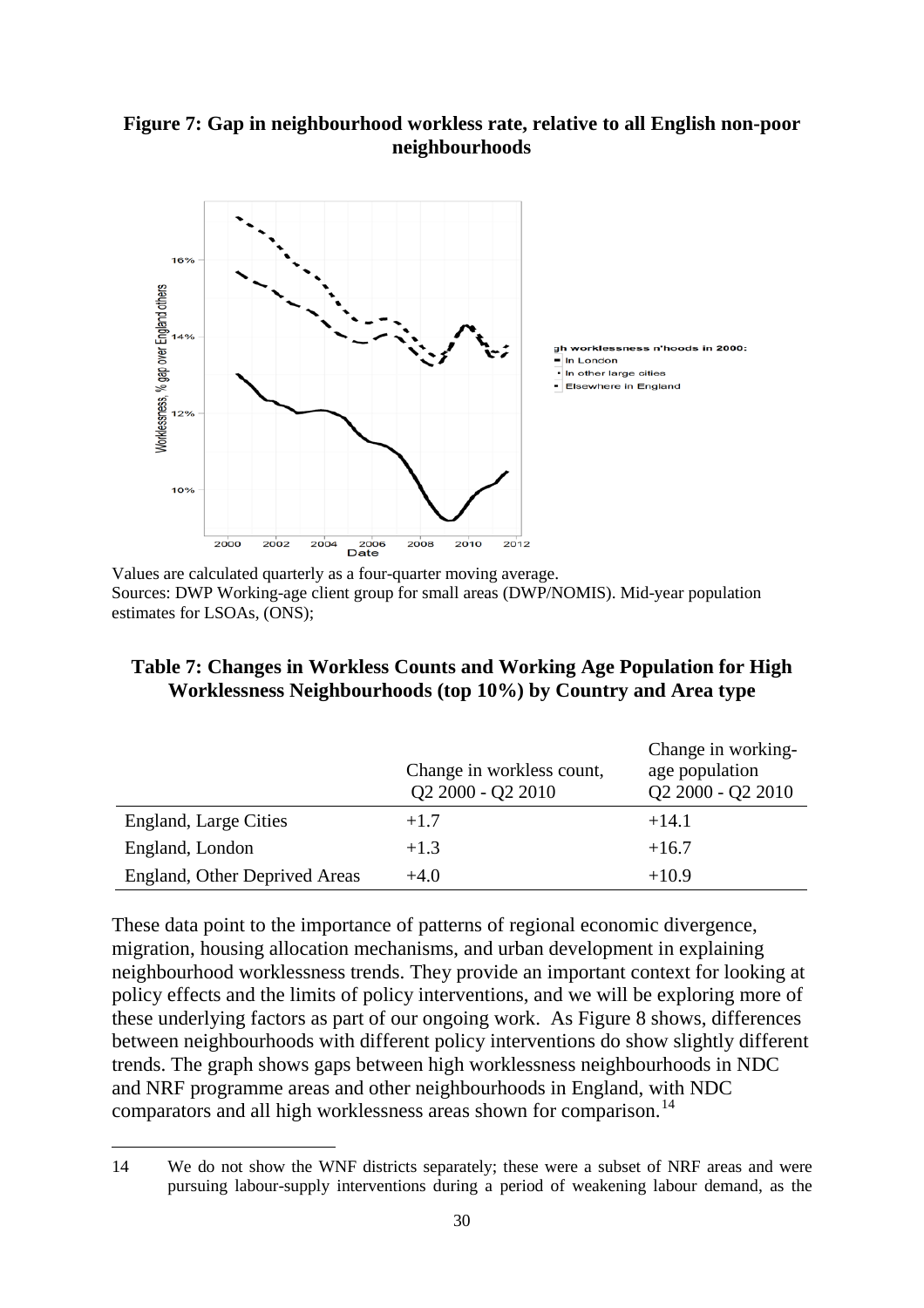In the NDC areas – by no means all of which were in the highest-worklessness 10% the excess worklessness was almost exactly the same as in the comparator (nonintervention) areas at both the start and the end. This does not tell us whether or not employment interventions in the NDC areas were effective; since people move, age and die, we are not looking at the same population at each time point. Possibly NDC interventions enabled people to get into work and move away. It does, however, mean that NDC did not succeed in reducing disparities in workless rates – probably to be expected given the nature of the programme and its spending profile.





Note: Values are calculated quarterly as a four-quarter moving average. Sources: DWP Working-age client group for small areas (DWP/NOMIS). Mid-year population estimates for LSOAs, England and Wales (ONS)

In contrast, the workless rate in high worklessness neighbourhoods in NRF districts fell faster than for all high-workless neighbourhoods. This is certainly partly to do with regional divergence and the varying fates of areas with different geography and economic bases rather than with programme interventions. Those inside NRF areas were much more likely to be multicultural inner urban districts than deprived areas

post-2008 trends for all neighbourhoods shows.

 $\overline{a}$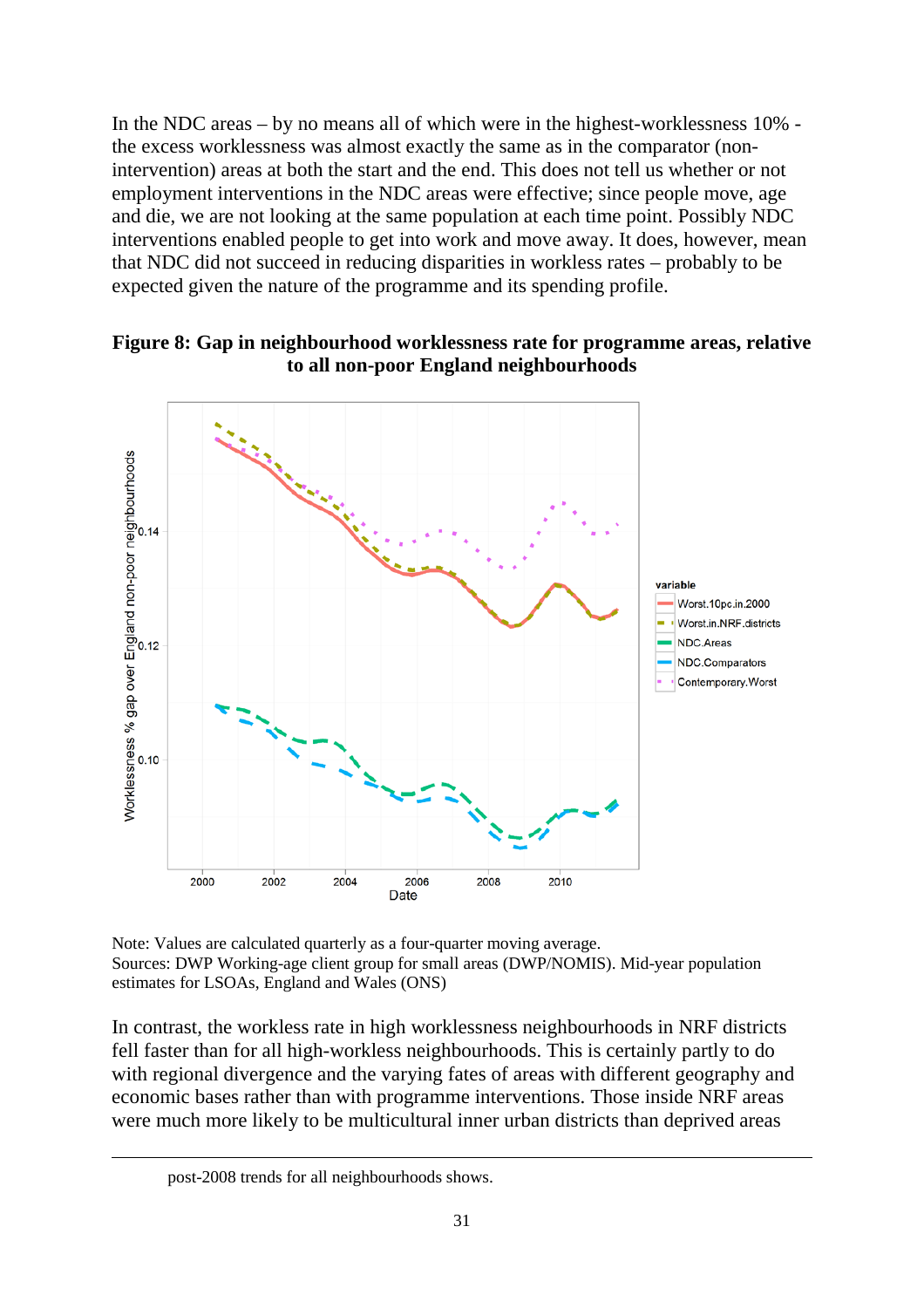outside NRF districts, and thus more likely to have been influenced by urban economic growth and gentrification processes as well as by their NRF spend. Those with which they were compared contained a much larger proportion of small-town, rural and coastal poor neighbourhoods. Indeed econometric modelling conducted as part of the NRF evaluation showed the importance of local characteristics. Neighbourhoods with few low skilled jobs within 5km, high proportions of low skilled workers and high proportions of social housing saw lower falls in worklessness than other areas. Nevertheless the evaluators found a modest effect of NRF spend, controlling for other factors, suggesting that about 70,000 of the fall in work deprivation in NRF areas would not have occurred without the Fund. Areas with greater NRF spend were more likely to improve than areas with lower spend. Based on this, they concluded that reductions in worklessness alone constituted value for money, with estimated savings of £1.6bn compared with the estimated £312m spent through NRF directly on worklessness.

# <span id="page-35-0"></span>**Conclusions**

In 1997, Labour inherited a situation of widening spatial inequality in social and economic outcomes, physical environment and standards of public service provision, and severe problems in some ex-industrial neighbourhoods with almost valueless properties, abandonment, vacant housing, environmental decline, and high crime and anti-social behaviour. The principal response of the previous Conservative government during the 1990s had been the Single Regeneration Budget Challenge Fund, a funding programme to support thematic or neighbourhood-based regeneration programmes designed by local partnerships.

Labour responded to the problems with a significant increase in spending and activity, increasing during the 2000s and peaking in 2007/8. It gave political priority to neighbourhood renewal and established new machinery in central and local government for the long term redistribution of resources and services towards the poorest areas.

Initial goals were extremely ambitious, and broad, incorporating aims to change the environment, amenities and services offered, the capacity of residents to influence change, the effect of neighbourhoods on socio-economic outcomes, and to change these outcomes themselves. At the heart of the NSNR was an intention to reform the way that government approached poor neighbourhoods and the distribution of resources and services between places, principally on equity grounds. However, the full breadth of these goals was not well reflected in the targets and measures adopted. Most of the statistical targets that were enunciated related to reducing inequalities in individual outcomes, thus obscuring from the official record the central importance to the policy endeavour of place improvements per se, efforts to build community capacity and influence, and institutional change. Equally the targets did not, and perhaps were not able to, discriminate between what could reasonably be expected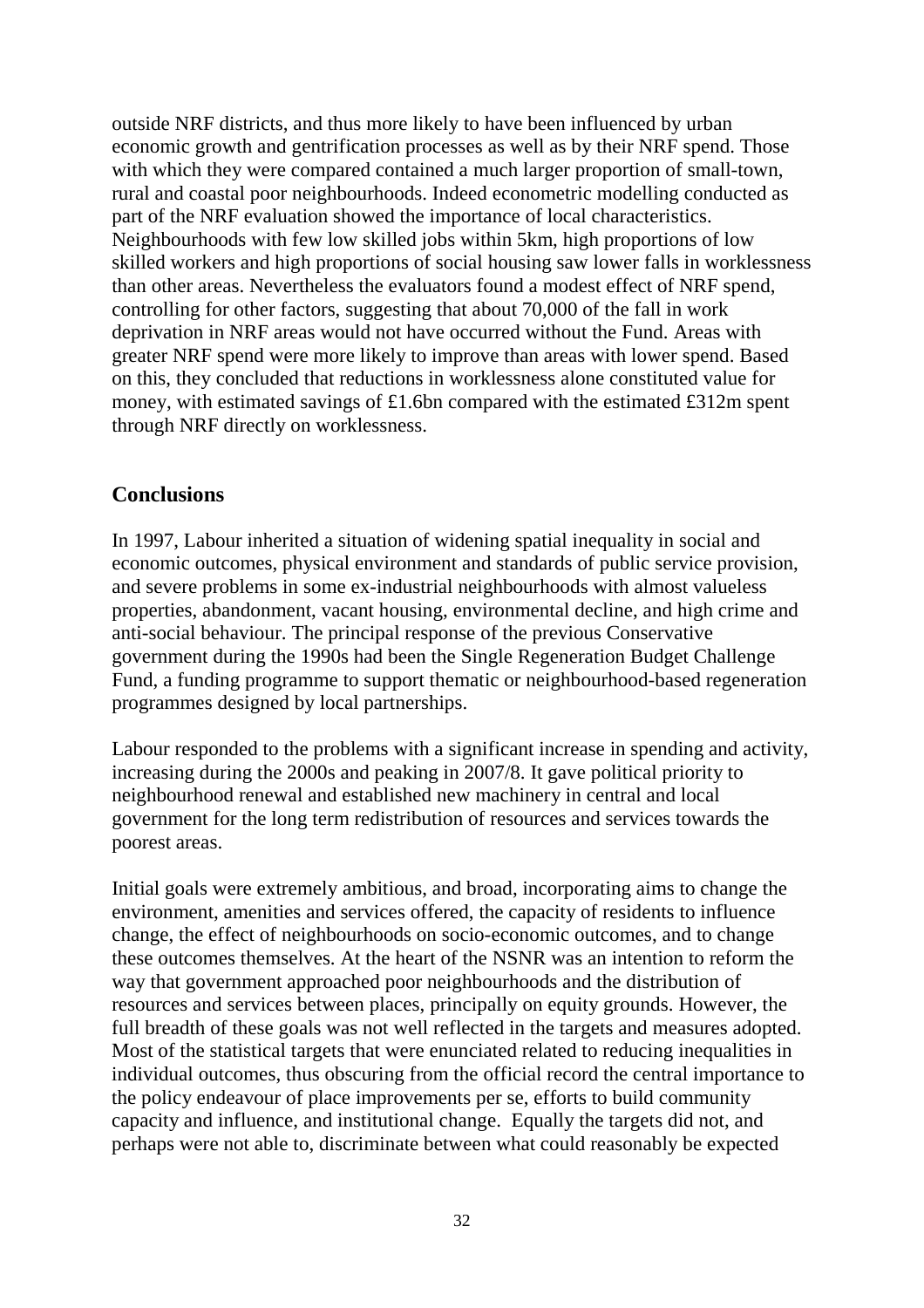from area-based interventions and the effects of aspatial social policies and urban economic change.

Perhaps because of the difficulty in measuring and justifying neighbourhood renewal spend and perhaps for other reasons including the increasing influence of the Treasury and of spatial economics, policy goals shifted over time. By 2007, neighbourhood renewal was seen as having primarily an economic rationale, tackling worklessness and promoting neighbourhood economic sustainability, rather than a fairness rationale, using state spending to equalise the distribution of public goods and opportunities in the face of deindustrialisation and social change. Spending was reduced and more narrowly focused on tackling worklessness. There was a shift of interventions to a larger spatial scale in order to transform places and individual outcomes.

This change, however, came relatively late. By 2007 evidence was indicating that that NRF and mainstream central government spending was generating large and noticeable improvements in neighbourhood environments and services: for example new childcare centres, health centres, and community buildings, better neighbourhood management and policing and reduced crime, a higher standard of housing, new school buildings and extended services in schools, Gaps in neighbourhood satisfaction were closing slightly, overall, and residents of programme areas reported that their areas were getting better. In relation to the original ameliorative logic (set out at the start of this report), this should be seen as an end in itself.

Gaps in social and economic outcomes were also closing in domains that could be most directly influenced by policy, such as school outcomes and deaths from cardiovascular disease, although less so, or not at all, in other domains such as life expectancy. Worklessness gaps also closed. However, it is hard to conclude that particular change this was primarily due to neighbourhood renewal policy. More likely changes were due to absorption of marginal labour as the economy expanded in the late 1990s and early 2000s, combined with the relatively good economic performance of Northern cities and the repopulation and gentrification of inner urban areas, particularly but not exclusively in London. Active labour market programmes played a contributory role (McKnight 2007). NRF appears to have a modest effect on worklessness reduction.

On the whole, the extent to which the gaps closed was in line with what was expected when targets were set. That neighbourhood disparities in individual outcomes remained large at the end of the period is probably what could be expected given the scale of the funding involved and the influence of wider economic, social and demographic factors on individual social and economic outcomes. The programmes represented a significant addition to what had gone before but did not fundamentally alter the distribution of funding for public services, nor did they initially set out to erase spatial inequalities altogether.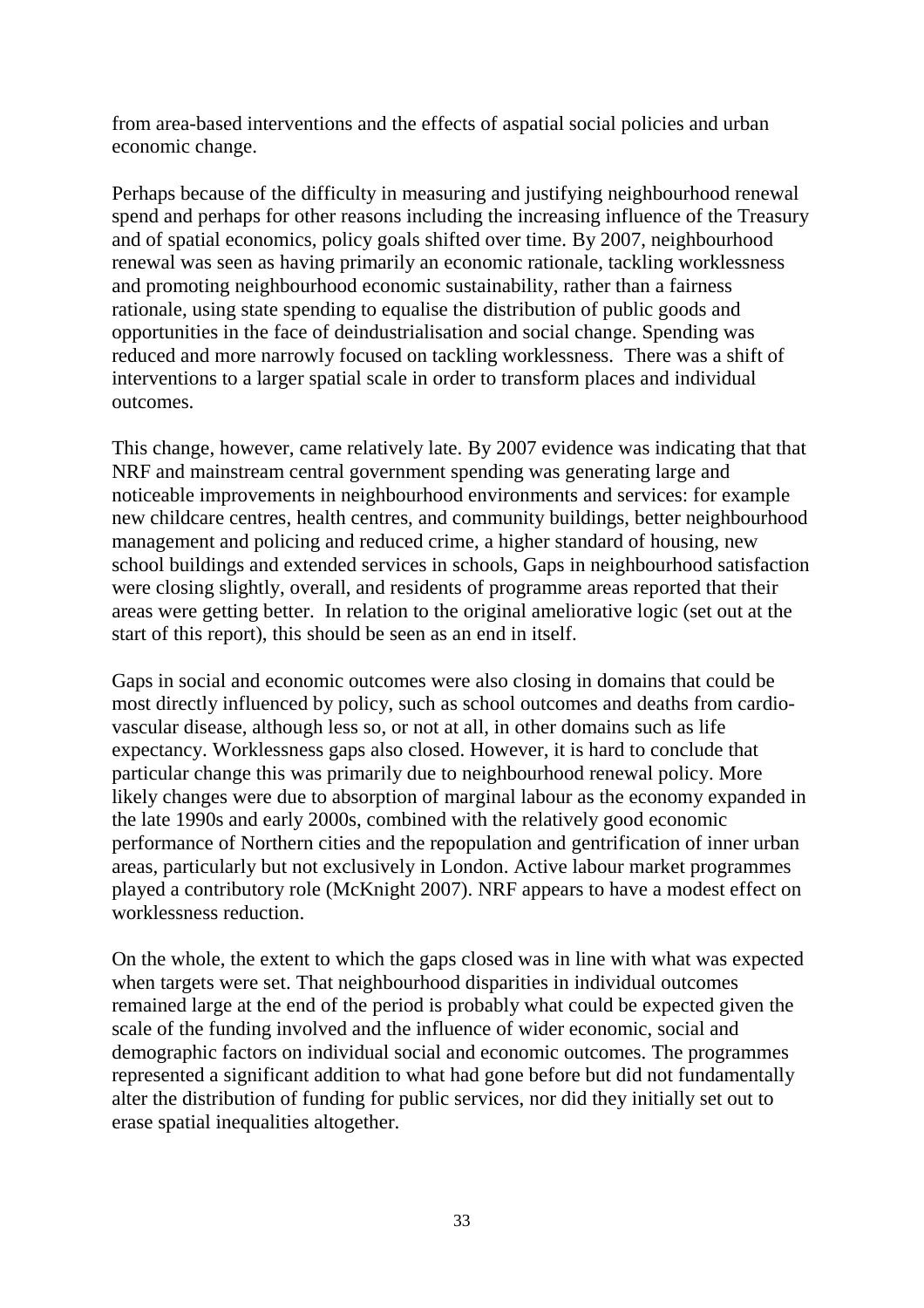The poorest areas now face a period of acute economic pressure as the impact of the financial crash and recession hit home. What happens in these neighbourhoods between 2010 and 2014, under the Coalition's new policy regime, will be the focus of our ongoing work in the SPCC research programme.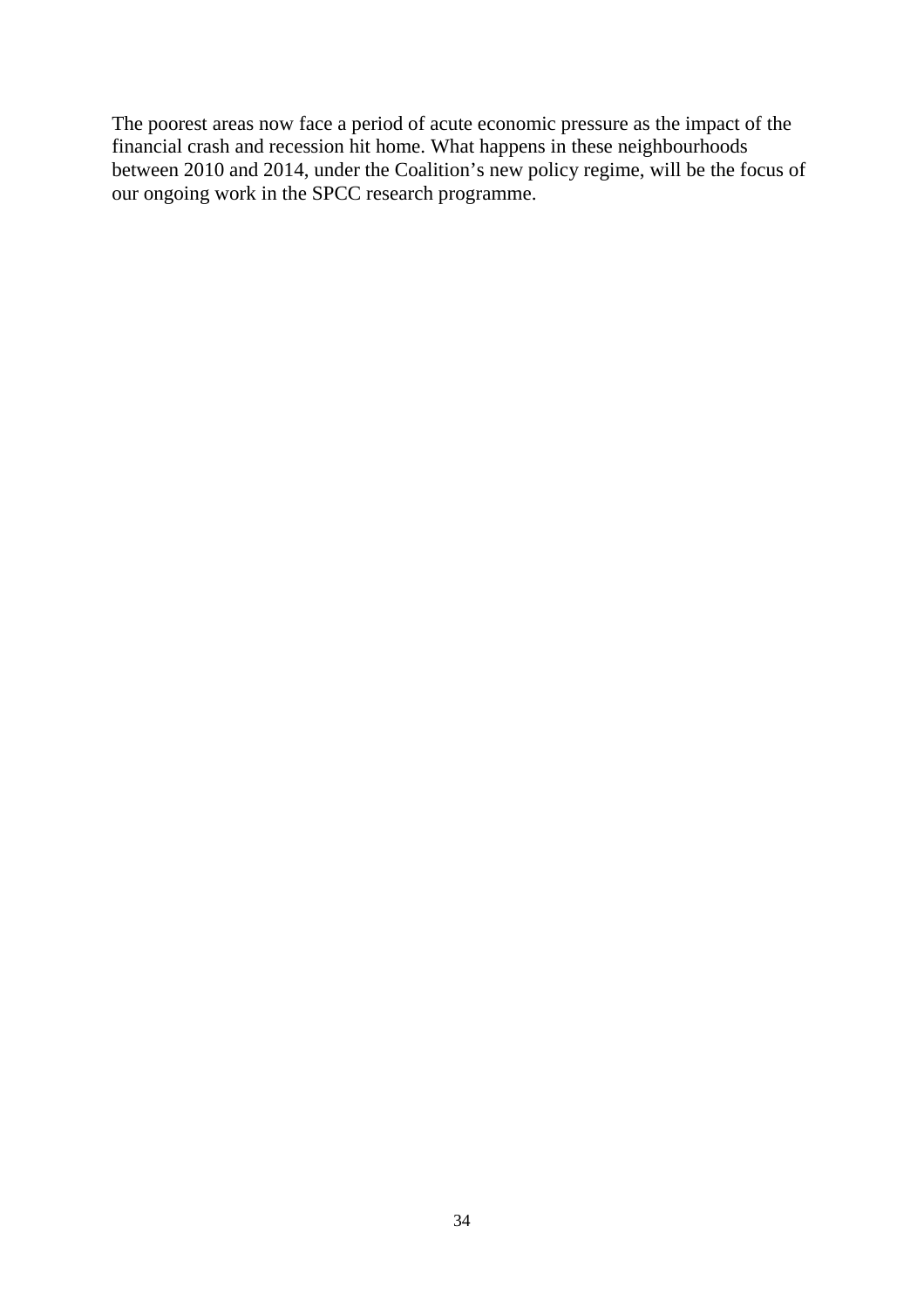# <span id="page-38-0"></span>**Bibliography**

- Amion Consulting, (2010) Evaluation of the National Strategy for Neighbourhood Renewal. Final Report: Summary. London:CLG
- Audit Commission, (2009) Housing Market Renewal: Programme Review, London: Audit Commission.
- Audit Commission, (2007) Regeneration and Neighbourhood Renewal: South Tyneside Council, Service Inspection Report, Audit Commission. Available at: http://www.southtyneside.info/CHttpHandler.ashx?id=2401&p=0 [Accessed July 31, 2012].

Bashir, N. & Flint, J., (2010) Residents' Perceptions of Neighbourhood Change and its Impacts, Sheffield: Centre for Regional Economic and Social Research Sheffield Hallam University. Available at: http://research.shu.ac.uk/cresr/living-throughchange/documents/RP2\_NeighbourhoodChange.pdf [Accessed August 10, 2012].

- Batty, E. et al., (2010) The New Deal for Communities Experience: A Final Assessment, Communities and Local Government.
- Baum, S., Arthurson, K. & Rickson, K., (2010) Happy People in Mixed-up Places: The Association between the Degree and Type of Local Socioeconomic Mix and Expressions of Neighbourhood Satisfaction. Urban Studies, 47(3), pp.467 –485.
- Beatty, C. & Fothergill, S., (2005) The diversion from 'unemployment' to 'sickness' across British regions and districts. Regional Studies, 39(7), pp.837–854.
- Cabinet Office, (2004) Improving the prospects of people living in areas of multiple deprivation in England, London: Cabinet Office.
- Cheshire, P., (2012) Are Mixed Communities Policies Evidence Based? A review of the research on Neighbourhood Effects. In M. van Ham et al., eds. Neighbourhood Effects Research: New Perspectives. Dordrecht, Heidelberg, London, New York: Springer, pp. 250–267.
- Civitas, (2005) Home Office Policy Targets: How Useful Are They?, Available at: http://www.civitas.org.uk/pdf/PSATargetsNov05.pdf [Accessed August 10, 2012].
- CLG, (2009) Transforming places; changing lives A framework for regeneration.#
- Clive Jacotine and Associates Limited and Nick Wates Associates, (2004) Neighbourhood Renewal Impact Assessment Hastings, East Sussex: Main Report, Hastings Borough Council. Available at: http://www.nickwates.co.uk/reports/r&ppdfs/NRIA%20Main%20report%206 %20Sept%2004.pdf [Accessed July 31, 2012].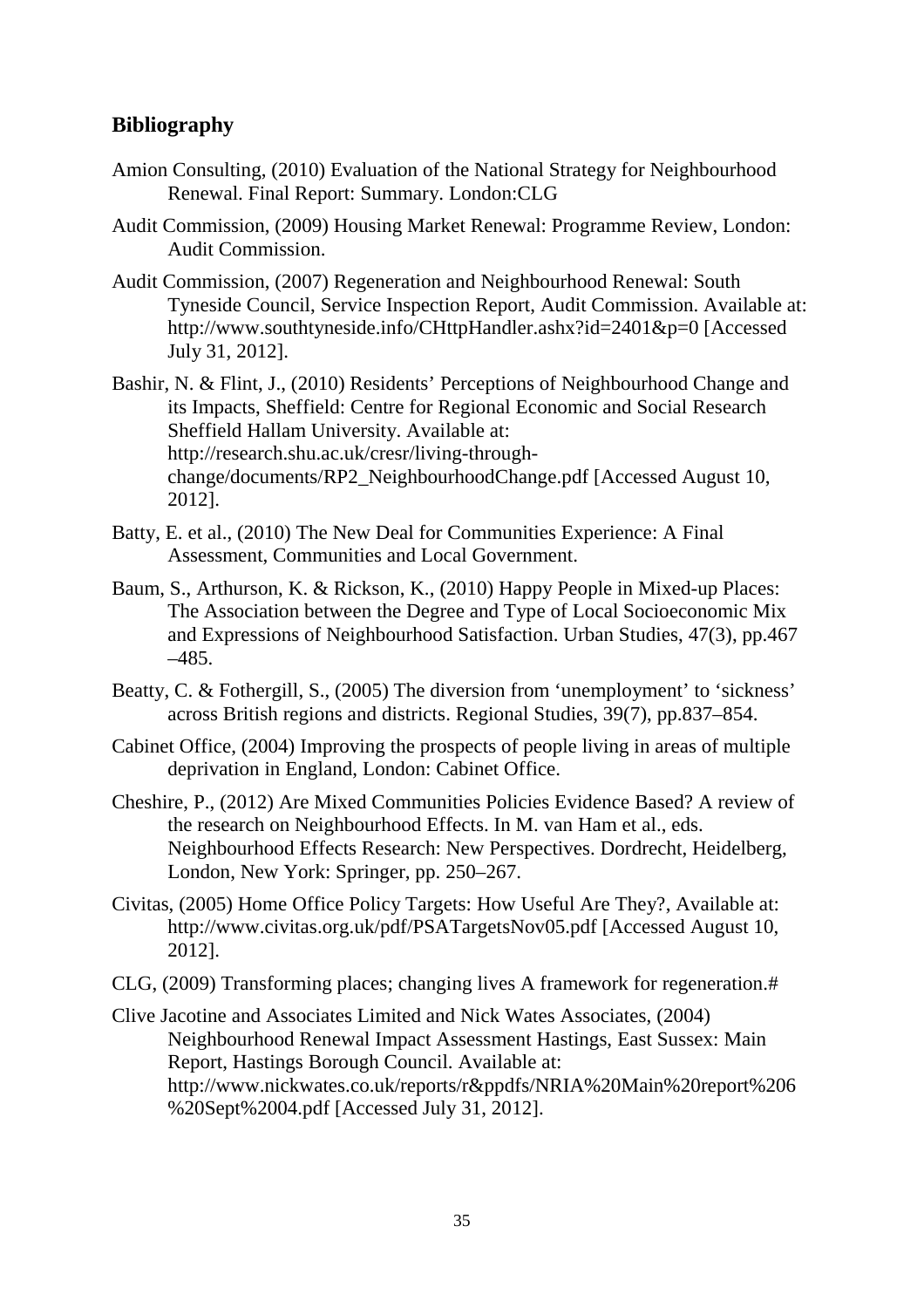- Cole, I. & Nevin, B., (2004) The road to renewal: The early development of the Housing Market Renewal programme in England, York: Joseph Rowntree Foundation.
- Cowen, G. & Wilton, M., (2008) Impacts and Outcomes of the Neighbourhood Renewal Fund, Communities and Local Government. Available at: http://www.communities.gov.uk/publications/communities/nrfimpactsoutcome s [Accessed April 18, 2012].
- Davies, N., (1998) Dark Heart: The Shocking Truth About Hidden Britain, London: Vintage.
- DCLG, (2010) Evaluation of the National Strategy for Neighbourhood Renewal Final report. Available at: http://www.communities.gov.uk/publications/communities/evaluationnationalst rategy [Accessed March 5, 2012].
- Department for Communities and Local Government, (2011) Regeneration to Enable Growth: What the government is doing in support of community-led regeneration, London: Department for Communities and Local Government.
- Eisenstadt, Naomi. 2011. Providing A Sure Start : How Government Discovered Early Childhood. Bristol: The Policy Press.
- Ferrari, E., (2007) Housing Market Renewal in an era of new housing supply. People, Place and Policy Online, 1(3), pp.124–135.
- Foden, M., Wells, P. & Wilson, I., (2010) Assessing neighbourhood level regeneration and public expenditure: Findings from the Bradford New Deal for Communities Area, London: CLG. Available at: http://extra.shu.ac.uk/ndc/downloads/reports/Assessing%20Neighbourhood%2 0level%20regeneration%20and%20public%20expeniture.pdf.
- Fuller, C. & Geddes, M., (2008) Urban governance under neoliberalism: New Labour and the restructuring of state-space. Antipode, 40(2), pp.252–282.
- Gaffney, D., (2011) 'Dependency' and disability: how to misread the evidence on social security. Soundings, (49). Available at: http://www.newleftproject.org/index.php/site/article\_comments/dependency\_a nd\_disability\_how\_to\_misread\_the\_evidence\_on\_social\_security.
- Glennerster, H. & Hills, J. eds., (1998) The State of Welfare: The Economics of Social Spending 2nd ed., Oxford: Oxford University Press.
- Griggs, J. et al., (2008) Person- or place-based policies to tackle disadvantage? : Not knowing what works, York: Joseph Rowntree Foundation.
- van Ham, M. et al. eds., (2012) Neighbourhood Effects Research, New Perspectives, Dordrecht, Heidelber, London, New York: Springer.
- HM Treasury (2007). Review of Subnational Economic Development and Regeneration. London: HM Treasury Houghton, J., (2010) A job half done and half abandoned: New Labour's National Strategy for Neighbourhood Renewal 1999-2009. International Journal of Neighbourhood Renewal, 2(2).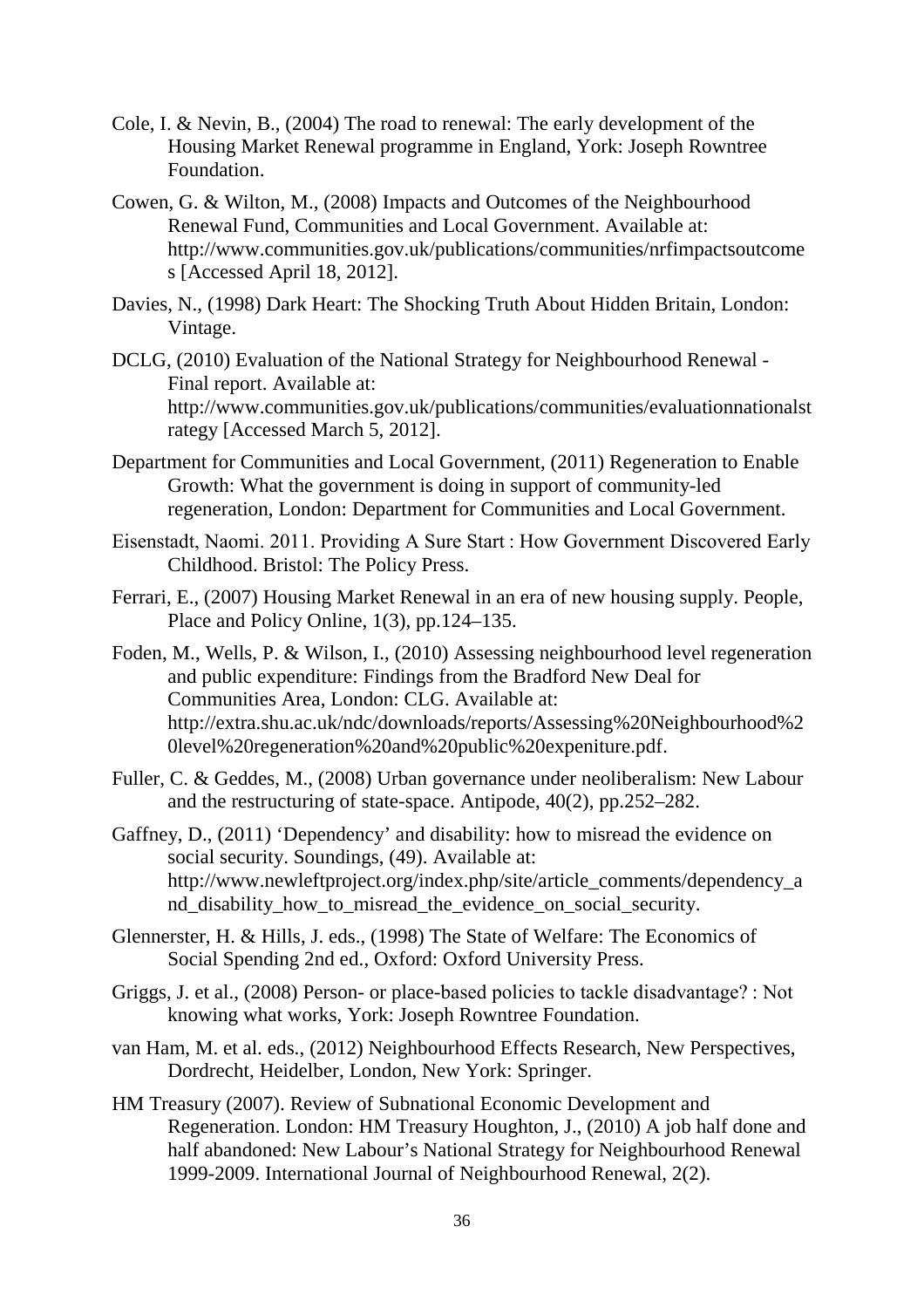- House of Commons Children's, Schools and Families Committee, (2010) Sure Start Children's Centres: Fifth Report of Session 2009/10, London: The Stationery Office.
- House of Commons Communities and Local Government Committee,(2011) Regeneration: Sixth Report of Session 2010-12, London: The Stationery Office.
- Imrie, R. & Raco, M., (2003) Community and the changing nature of urban policy. In Urban Renaissance? New Labour, community and urban policy. Bristol: The Policy Press.
- James, O., (2007) Evaluating the Expectations Disconfirmation and Expectations Anchoring Approaches to Citizen Satisfaction with Local Public Services. Journal of Public Administration Research and Theory. Available at: http://jpart.oxfordjournals.org/content/early/2006/12/31/jopart.mum034 [Accessed June 17, 2012].
- Kensington and Chelsea Partnership Steering Group, (2007) Kensington and Chelsea Neighbuorhood Renewal Fund: Evaluation Report 2004/05-2005/06,
- Lupton, R., (2003) Poverty Street: The Dynamics of Neighbourhood Decline and Renewal, Bristol: The Policy Press.
- Lupton, R. & Tunstall, R., (2008) Neighbourhood regeneration through mixed communities: a 'social justice dilemma'? Journal of Education Policy, 23(2), pp.105–117.
- Lupton, R. (forthcoming) Neighbourhood Renewal in the UK 1997 to 2012.
- McKnight, A. (2007) More Equal Working Lives? An Assessment of New Labour Policies in J.Hills, T.Sefton and K. Stewart (eds) Towards a More Equal Society? Poverty, inequality and policy since 1997. Bristol: The Policy Press
- Marinetto, M., (2003) Who wants to be an Active Citizen? The politics and practice of community involvement. Sociology, 37(2), pp.103–120.
- Meen, G., Gibb, K., Goody, J., McGrath, T. and Mackinnon, J. (2005) Economic Segregation in Britain: Causes, Consequences and Policy. York: Joseph Rowntree Foundation.
- ODPM, (2004). Annual Report 2004. London, ODPM
- Parker, H.J., and Kirby, P. (1996) Methadone maintenance and crime reduction on Merseyside, Home Office, Police Research Group.
- Parkes, A., Kearns, A. & Atkinson, R.,(2002) What Makes People Dissatisfied with their Neighbourhoods? Urban Studies, 39(13), pp.2413–2438.
- Permentier, M., Bolt, G. & van Ham, M., (2011) Determinants of Neighbourhood Satisfaction and Perception of Neighbourhood Reputation. Urban Studies, 48(5), pp.977–996.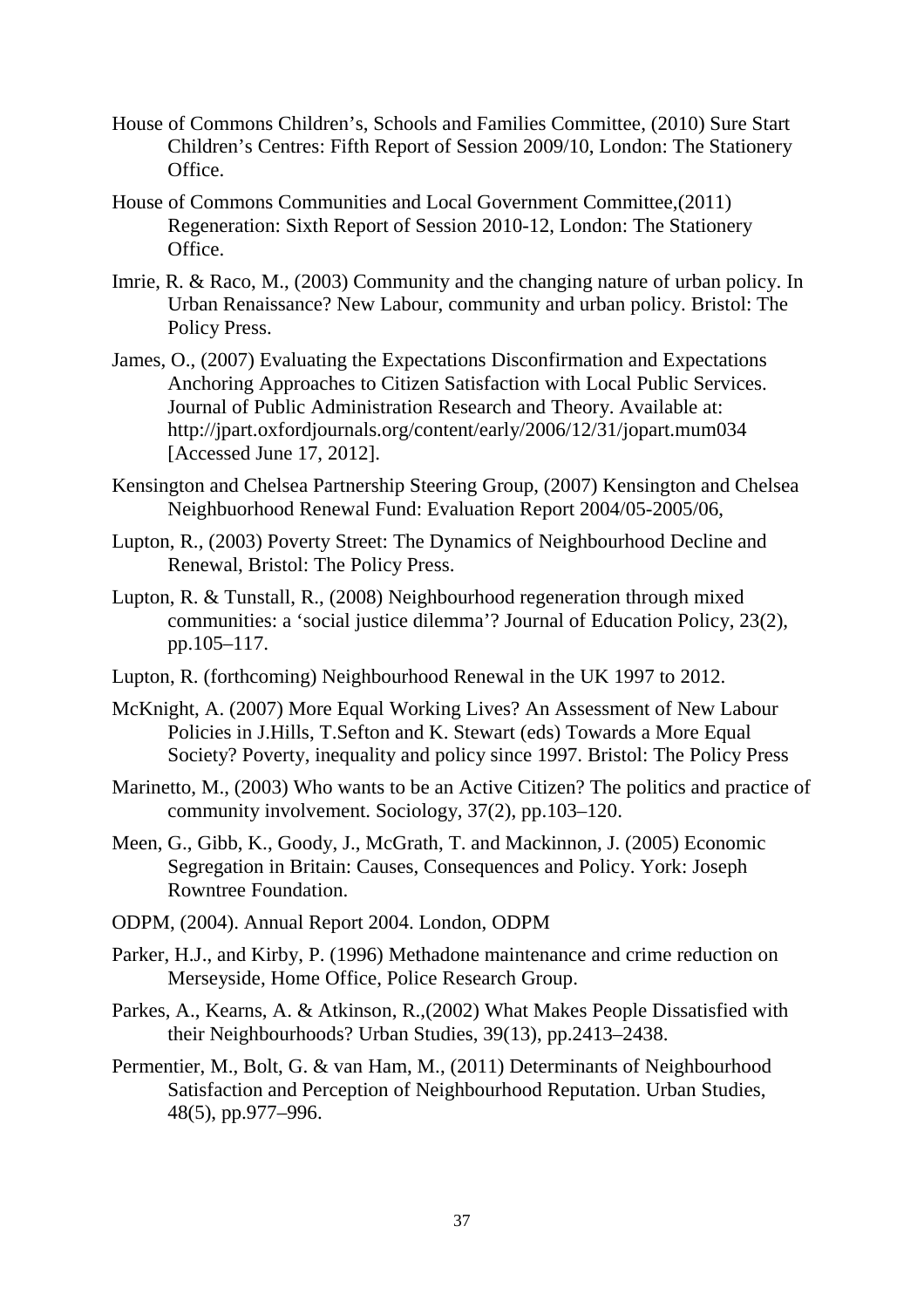- Perrons, D. & Skyers, S., (2003) Empowerment through participation? Conceptual explorations and a case study. International Journal of Urban and Regional Research, 27(2), pp.265–285.
- Power, A. & Mumford, K., (1999) The Slow Death of Great Cities? Urban abandonment or urban renaissance, York: Joseph Rowntree Foundation.
- Power, A., Willmott, H. & Davidson, R., (2011) Family Futures: Children and Poverty in Urban Neighbourhoods, Bristol: The Policy Press.
- Power, S., Rees, G. & Taylor, C., (2005) New Labour and Educational Disadvantage: the limits of area-based initiatives. London Review of Education, 3(2), pp.101– 16.
- Power, A (2007). City Survivors: Bringing Up Children in Disadvantaged Neighbourhoods. Bristol: Policy Press
- Rhodes, J., Tyler, P. & Brennan, A., (2007) The Single Regeneration Budget: Final Evaluation, Cambridge: University of Cambridge Department of Land Economy.
- SEU, (2001) A New Commitment to Neighbourhood Renewal: National Strategy Action Plan.
- Shaw, K. & Robinson, F., (2009) UK urban regeneration policies in the early twentyfirst century. Town Planning Review, 81(3), pp.123–149.
- Smith, G., (1999) Area-based Initiatives: The rationale and options for area targeting, London: Centre for Analysis of Social Exclusion, LSE.
- Special Interest Group of Municipal Authorities, (2007) Rethinking Neighbourhood Renewal: The impact of dedicated neighbourhood renewal funding to people and places in deprived areas,
- Tunstall, R. & Lupton, R., (2003) Is Targeting Deprived Areas an Effective Means to Reach Poor People? An assessment of one rationale for area-based funding programmes, London: Centre for Analysis of Social Exclusion, LSE.
- Tunstall, R. & Lupton, R., (2010) Mixed Communities: Evidence Review. Available at: http://www.communities.gov.uk/publications/housing/mixedcommunitiesevide

nce [Accessed August 7, 2012].

- University of Cambridge, (2010) The Working Neighbourhoods Fund (WNF) Scoping Study, London: CLG.
- Watt, P., (2000). Discourses of Social Exclusion: An Analysis of Bringing Britain Together: A National Strategy for Neighbourhood Renewal. Housing, Theory and Society, 17(1), pp.1–14.
- Weaver, M., (2006). Ministers push for dilution solution. The Guardian. October 26, 2006